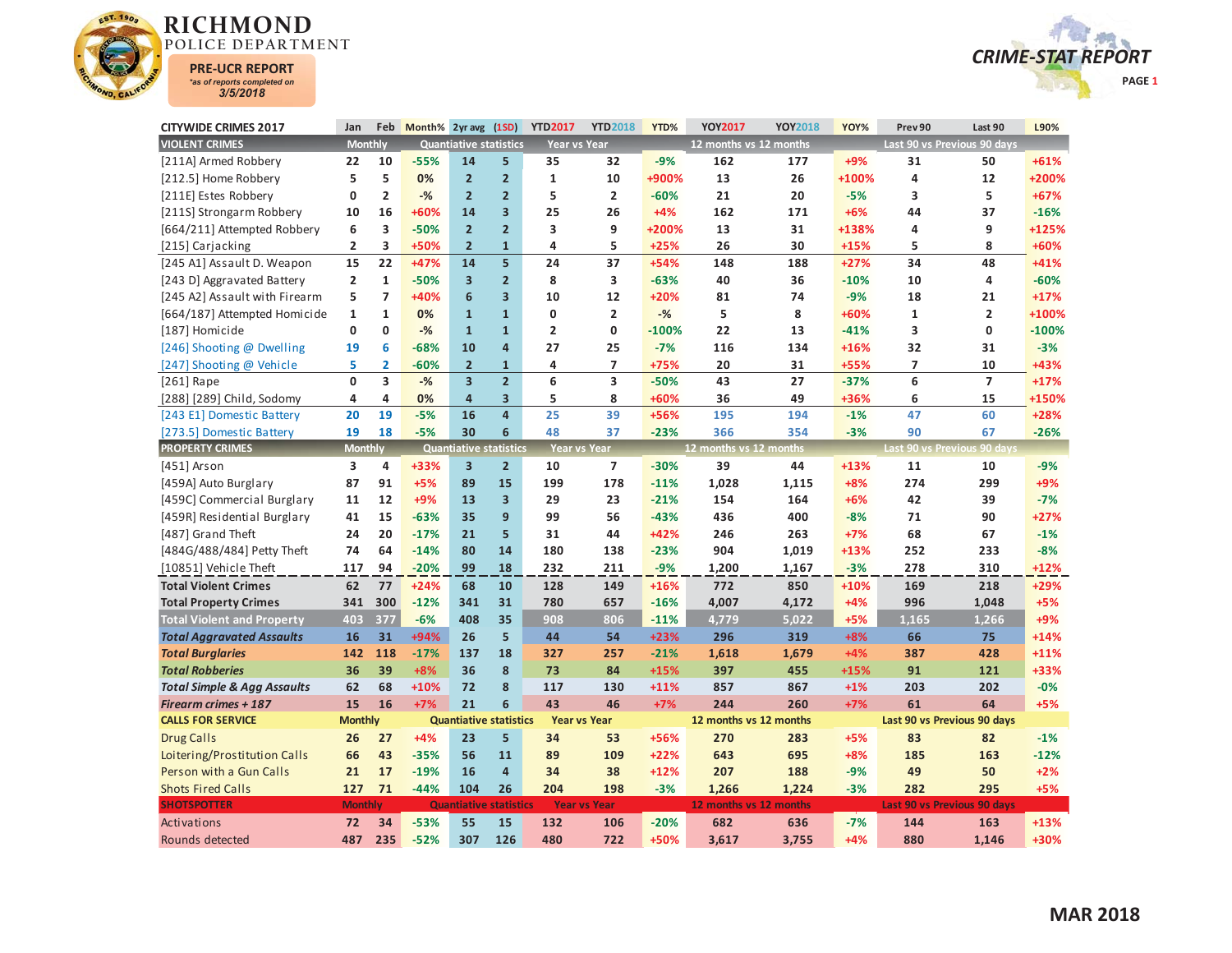



| <b>CITYWIDE CFS 2018</b>                                    | January | February | <b>Month</b><br>Change | Average<br>per mo | Std Dev.<br>Value $(\pm)$ | <b>YTD2017</b>  | <b>YTD2018</b>  | <b>YTD</b><br>%  | <b>YOY2017</b> | <b>YOY2018</b> | <b>YOY</b><br>% |
|-------------------------------------------------------------|---------|----------|------------------------|-------------------|---------------------------|-----------------|-----------------|------------------|----------------|----------------|-----------------|
| <b>COMMUNICATIONS</b>                                       |         |          |                        |                   |                           |                 |                 |                  |                |                |                 |
| 911 Calls                                                   | 1,788   | 1,695    | $-5%$                  | 2,017             | 150                       | 3,904           | 3,483           | $-11%$           | 23,907         | 24,493         | $+2%$           |
| <b>Other Incoming Calls</b>                                 | 5,342   | 5,402    | $+1%$                  | 6,081             | 524                       | 11,717          | 10,744          | $-8%$            | 75,879         | 70,063         | $-8%$           |
| <b>Total Calls</b>                                          | 7,130   | 7,097    | $-0%$                  | 8,098             | 603                       | 15,621          | 14,227          | $-9%$            | 99,786         | 94,556         | $-5%$           |
| Calls Routed to Patrol                                      | 4,771   | 4,747    | $-1%$                  | 5,431             | 315                       | 10,330          | 9,518           | $-8%$            | 66,493         | 63,846         | $-4%$           |
| Officer-Initiated Calls                                     | 2,359   | 2,350    | $-0%$                  | 2,667             | 373                       | 5,291           | 4,709           | $-11%$           | 33,293         | 30,710         | $-8%$           |
| <b>Total Patrol Calls</b>                                   | 7,130   | 7,097    | $-0%$                  | 8,098             | 603                       | 15,621          | 14,227          | $-9%$            | 99,786         | 94,556         | $-5%$           |
| % Officer-Initiated Calls                                   | 33%     | 33%      | $+0%$                  | 33%               | 3%                        | 34%             | 33%             | $-2%$            | 33%            | 32%            | $-1%$           |
| <b>CALL VOLUME</b>                                          |         |          |                        |                   |                           |                 |                 |                  |                |                |                 |
| Priority 1 (P1)                                             | 152     | 156      | $+3%$                  | 144               | 187                       | 299             | 308             | $+3%$            | 1,853          | 1,944          | $+5%$           |
| Priority 2 (P2)                                             | 2,196   | 2,170    | $-1%$                  | 2,546             | 2554                      | 4,945           | 4,366           | $-12%$           | 31,673         | 30,385         | $-4%$           |
| Priority 3 (P3)                                             | 2,074   | 2,171    | $+5%$                  | 2,556             | 2519                      | 4,702           | 4,245           | $-10%$           | 30,468         | 28,322         | $-7%$           |
| <b>AVERAGE OF MEDIAN RESPONSE TIME (in minutes:seconds)</b> |         |          |                        |                   |                           |                 |                 |                  |                |                |                 |
| P1 Median Reponse Time                                      | 05:12   | 06:40    | +28%                   | 06:09             | 00:27                     | 05:49           | 05:56           | $+2%$            | 05:59          | 06:19          | $+5%$           |
| P2 Median Response Time                                     | 12:14   | 12:22    | $+1%$                  | 11:44             | 00:56                     | 11:02           | 12:18           | $+11%$           | 10:59          | 12:30          | $+14%$          |
| P3 Median Response Time                                     | 09:49   | 11:07    | $+13%$                 | 09:04             | 02:41                     | 07:13           | 10:28           | +45%             | 07:22          | 10:46          | +46%            |
| <b>Crime Rate by Population</b>                             | January | February | Change                 |                   |                           | <b>YTD 2017</b> | <b>YTD 2018</b> | YTD <sub>%</sub> | <b>YoY 17</b>  | <b>YoY 18</b>  | YoY %           |
| Population size                                             | 110,000 | 110,000  |                        |                   |                           | 110,000         | 110,000         |                  | 110,000        | 110,000        |                 |
| Violent Crime per Capita                                    | 56.36   | 70.00    | $+24%$                 |                   |                           | 116.4           | 135.5           | $+16%$           | 701.8          | 772.7          | $+10%$          |
| Property Crime per Capita                                   | 310.0   | 272.7    | $-12%$                 |                   |                           | 709.1           | 597.3           | $-16%$           | 3642.7         | 3792.7         | $+4%$           |
| Richmond Crime Rate per Capita                              | 366.4   | 342.7    | $-6%$                  |                   |                           | 825.5           | 732.7           | $-11%$           | 4344.5         | 4565.5         | $+5%$           |
| Assaults per Capita                                         | 14.5    | 28.2     | $+94%$                 |                   |                           | 40.0            | 49.1            | $+23%$           | 269.1          | 290.0          | $+8%$           |
| Burglary per Capita                                         | 129.1   | 107.3    | $-17%$                 |                   |                           | 297.3           | 233.6           | $-21%$           | 1470.9         | 1526.4         | $+4%$           |
| Robbery per Capita                                          | 32.7    | 35.5     | $+8%$                  |                   |                           | 66.4            | 76.4            | $+15%$           | 360.9          | 413.6          | $+15%$          |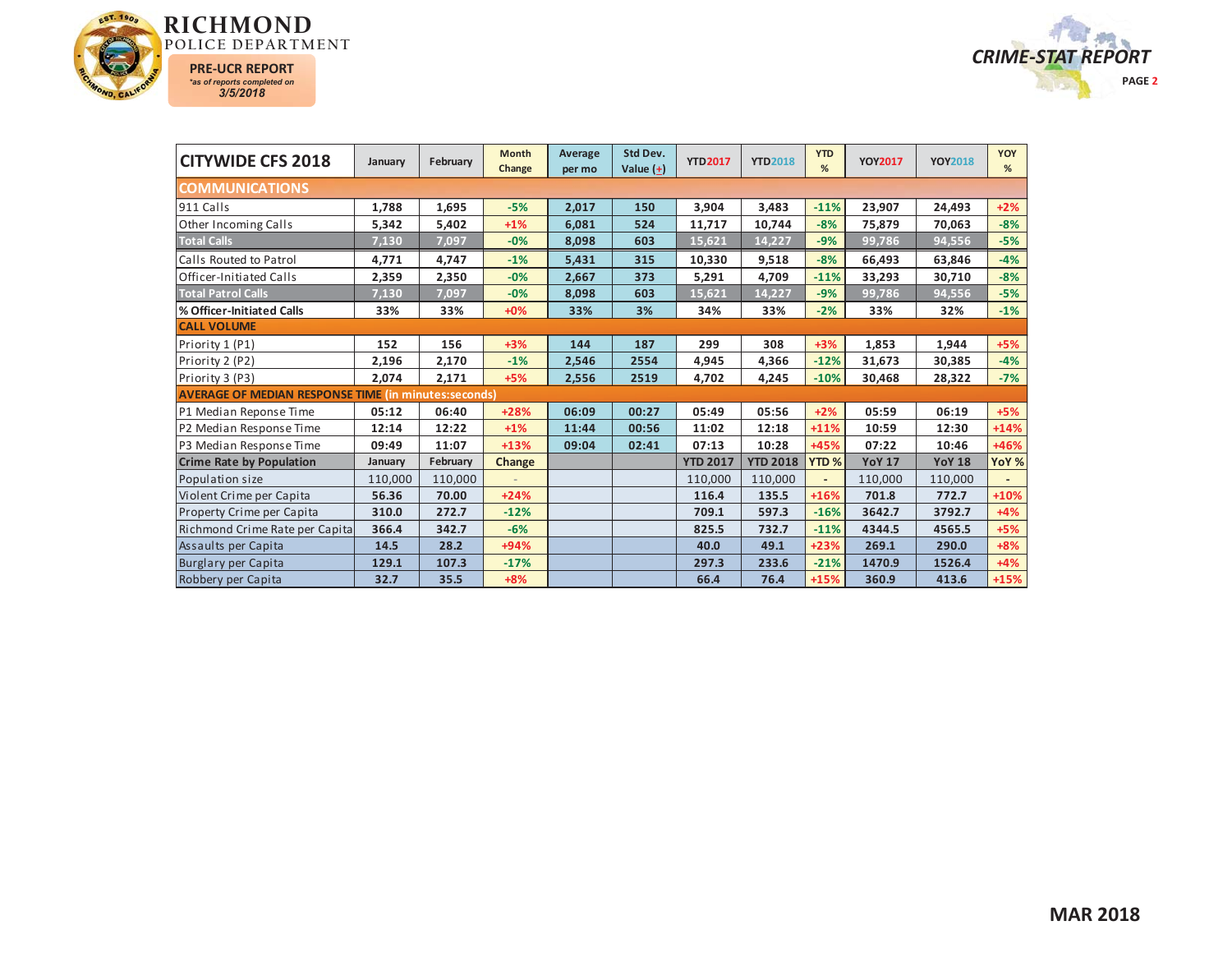







*YTD — Compares the current year to date in 2017 compared to last year in 2016 YoY — Compares the most recent 12 months with the preceding 12 months* 



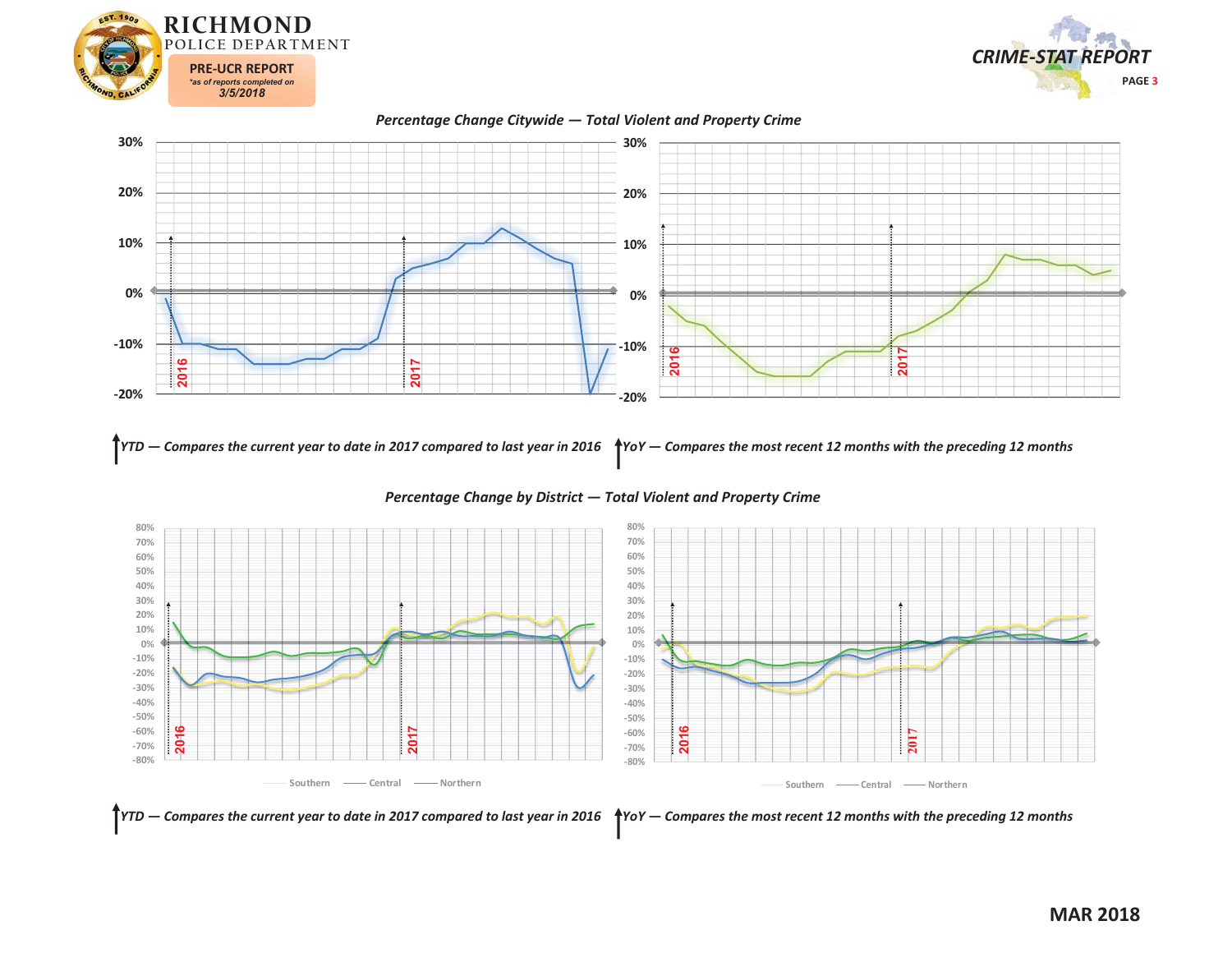



| <b>SOUTHERN PART 1 CRIMES</b>     |                         |                 |                         |                | Jan Feb Mar Apr May Jun |                |                |                         | Jul Aug Sep Oct Nov Dec                |                |                |                         | <b>Month</b><br>%             | 2 year         | <b>SD</b><br>(1SD)      |                     | YTD2017 YTD2018     | <b>YTD</b><br>% |                        | YOY2017 YOY2018        | <b>YOY</b><br>% | Last 90<br><b>Previous Current</b> | Last 90                 | L90<br>% |
|-----------------------------------|-------------------------|-----------------|-------------------------|----------------|-------------------------|----------------|----------------|-------------------------|----------------------------------------|----------------|----------------|-------------------------|-------------------------------|----------------|-------------------------|---------------------|---------------------|-----------------|------------------------|------------------------|-----------------|------------------------------------|-------------------------|----------|
| <b>VIOLENT CRIMES</b>             |                         |                 |                         |                |                         | <b>Monthly</b> |                |                         |                                        |                |                |                         | <b>Quantiative statistics</b> | avg            |                         |                     | <b>Year vs Year</b> |                 |                        | 12 months vs 12 months |                 |                                    | Last 90 days            |          |
| [211A] Armed Robbery              | 6                       | 3               | 3                       | $\overline{2}$ |                         | q              |                | 5                       |                                        | 5              |                | Δ                       | $-50%$                        | 4              | $\overline{2}$          | 4                   | 9                   | +125%           | 40                     | 52                     | +30%            | 10                                 | 13                      | +30%     |
| [212.5] Home Robbery              | $\overline{2}$          | $\mathbf{0}$    | $\overline{0}$          | 1              | O                       |                |                | $\overline{\mathbf{z}}$ | ŋ                                      | $\mathbf{0}$   | $\overline{1}$ | $\Omega$                | $-100%$                       | $\mathbf{0}$   | $\mathbf{1}$            | $\mathbf{0}$        | $\overline{2}$      | $-$ %           | $\mathbf{1}$           | $\overline{7}$         | +600%           | $\mathbf{1}$                       | $\overline{2}$          | +100%    |
| [211E] Estes Robbery              | $\mathbf{0}$            | $\bf{0}$        | $\mathbf{0}$            | $\mathbf{1}$   |                         | $\Omega$       |                | $\mathbf{0}$            | $\bf{0}$                               | $\bf{0}$       | $\bf{0}$       | $\mathbf{1}$            | $-%$                          | $\mathbf{1}$   | $\mathbf{1}$            | 1                   | 0                   | $-100%$         | 10                     | 3                      | $-70%$          | 0                                  | $\mathbf{1}$            | $-$ %    |
| [211S] Strongarm Robbery          | $\overline{a}$          | 6               | 8                       | 6              |                         | З              | $\overline{2}$ | 1                       | $\overline{2}$                         | $\overline{1}$ | 4              | $\overline{a}$          | +50%                          | 4              | $\overline{2}$          | 10                  | 10                  | 0%              | 44                     | 42                     | $-5%$           | $\overline{7}$                     | 14                      | +100%    |
| [664/211] Attempted Robbery       | $\mathbf{1}$            | $\mathbf{1}$    | $\overline{0}$          | $\overline{0}$ |                         |                |                |                         |                                        | $\Omega$       | $\Omega$       | $\overline{0}$          | 0%                            | 0              | $\mathbf{1}$            | 0                   | $\overline{2}$      | $-%$            | 2                      | 6                      | +200%           | $\mathbf{1}$                       | $\overline{\mathbf{2}}$ | +100%    |
| [215] Carjacking                  | $\mathbf{1}$            | $\mathbf{1}$    | 0                       | $\overline{2}$ | ŋ                       |                |                | 1                       | $\mathbf{1}$                           | $\mathbf{0}$   | $\Omega$       | $\overline{2}$          | 0%                            | $\mathbf{1}$   | $\mathbf{1}$            | 1                   | $\overline{2}$      | +100%           | 6                      | 9                      | +50%            | $\mathbf{1}$                       | $\overline{4}$          | +300%    |
| [245 A1] Assault D. Weapon        | 4                       | 8               | $\overline{2}$          | 6              | 8                       | 3              |                |                         | 5                                      | 3              | $\overline{a}$ | 6                       | $-100%$                       | 5              | $\overline{2}$          | 12                  | 12                  | 0%              | 44                     | 68                     | +55%            | 12                                 | 18                      | +50%     |
| [243 D] Aggravated Battery        | $\mathbf{0}$            | $\mathbf{0}$    | 3                       | $\overline{0}$ | ŋ                       |                |                |                         | $\overline{\mathbf{z}}$                | $\overline{2}$ | $\Omega$       | $\Omega$                | $-%$                          | $\mathbf{1}$   | $\mathbf{1}$            | 6                   | 0                   | $-100%$         | 11                     | 11                     | 0%              | 4                                  | $\mathbf 0$             | $-100%$  |
| [245 A2] Assault with Firearm     | $\mathbf{0}$            | $\overline{2}$  | $\overline{2}$          | $\mathbf{1}$   | $\overline{2}$          |                |                |                         | ŋ                                      | $\overline{2}$ | 4              | $\overline{0}$          | $-$ %                         | $\overline{2}$ | $\mathbf{1}$            | $\overline{2}$      | $\overline{2}$      | 0%              | 27                     | 17                     | $-37%$          | 6                                  | $\overline{2}$          | $-67%$   |
| [664/187] Attempted Homicide      | $\mathbf{1}$            | $\bf{0}$        | $\overline{0}$          | ŋ              | O                       |                |                |                         | $\mathbf{0}$                           | $\mathbf{0}$   | $\Omega$       | $\mathbf{0}$            | $-100%$                       | $\mathbf{0}$   | $\mathbf 0$             | 0                   | $\mathbf{1}$        | $-%$            | 1                      | $\overline{a}$         | +300%           | 0                                  | 1                       | $-%$     |
| [187] Homicide                    | $\mathbf{0}$            | $\mathbf{0}$    | $\overline{0}$          | $\overline{0}$ |                         |                |                |                         | 0                                      | $\mathbf{0}$   | $\Omega$       | $\Omega$                | $-%$                          | $\mathbf{1}$   | $\mathbf{1}$            | 1                   | 0                   | $-100%$         | 9                      | 4                      | $-56%$          | 0                                  | 0                       | $-$ %    |
| [246] Shooting @ Dwelling         | 5                       | 4               | $\overline{2}$          | Δ              |                         |                |                |                         |                                        |                | $\overline{a}$ | 1                       | $-20%$                        | 3              | $\overline{2}$          | 9                   | 9                   | 0%              | 33                     | 43                     | +30%            | 10                                 | 10                      | 0%       |
| [247] Shooting @ Vehicle          | $\overline{2}$          | $\mathbf{0}$    | $\overline{1}$          | $\Omega$       | n                       |                |                | 0                       |                                        | $\bf{0}$       | $\overline{2}$ | 1                       | $-100%$                       | $\mathbf{1}$   | $\mathbf{1}$            | 3                   | $\overline{2}$      | $-33%$          | 7                      | 11                     | $+57%$          | 3                                  | 3                       | 0%       |
| [ $261$ ] Rape                    | $\overline{0}$          | $\mathbf{0}$    | $\mathbf{1}$            | $\overline{0}$ | O                       |                |                | O                       | $\mathbf{1}$                           | 1              | $\bf{0}$       | $\overline{0}$          | $-$ %                         | $\mathbf{1}$   | $\mathbf{1}$            | $\overline{2}$      | 0                   | $-100%$         | 11                     | $\overline{a}$         | $-64%$          | $\overline{2}$                     | $\mathbf 0$             | $-100%$  |
| [288] Lewd Acts on Child          | $\overline{2}$          | $\mathbf{1}$    | $\overline{2}$          | $\Omega$       | 3                       | 3              |                |                         |                                        | $\Omega$       | $\Omega$       | $\overline{1}$          | $-50%$                        | $\mathbf{1}$   | $\mathbf{1}$            | $\mathbf{1}$        | 3                   | +200%           | $\overline{7}$         | 13                     | +86%            | $\mathbf{1}$                       | 4                       | +300%    |
| [243 E1] Domestic Battery         | 11                      | 9               | 6                       | q              | 6                       | 5              |                |                         | 13                                     |                | $\overline{a}$ | 5                       | $-18%$                        | 6              | $\overline{\mathbf{3}}$ | 11                  | 20                  | +82%            | 58                     | 86                     | +48%            | 24                                 | 25                      | $+4%$    |
| [273.5] Domestic Battery          | $\overline{2}$          | 11              | 13                      | 14             | 11                      | 9              | 17             | $12$                    | 14                                     | 6              | 15             | $\overline{\mathbf{8}}$ | +450%                         | 10             | $\overline{a}$          | 17                  | 13                  | $-24%$          | 99                     | 132                    | $+33%$          | 35                                 | 21                      | $-40%$   |
| <b>PROPERTY CRIMES</b>            |                         |                 |                         |                |                         | <b>Monthly</b> |                |                         |                                        |                |                |                         | <b>Quantiative statistics</b> |                |                         | <b>Year vs Year</b> |                     |                 | 12 months vs 12 months |                        |                 | Last 90 days                       |                         |          |
| [451] Arson                       | $\mathbf{0}$            | $\mathbf{1}$    | $\overline{0}$          | $\Omega$       | $\overline{2}$          |                | $\Omega$       | 1                       | $\bf{0}$                               | $\overline{2}$ | $\mathbf{1}$   | $\mathbf{1}$            | $-$ %                         | $\mathbf{1}$   | $\mathbf{1}$            | 3                   | $\mathbf{1}$        | $-67%$          | 10                     | 9                      | $-10%$          | 3                                  | $\overline{2}$          | $-33%$   |
| [459A] Auto Burglary              | 26                      | 43              | 31                      | 20             | 41                      | 39             | 43             | 46                      | 35                                     | 32             | 26             | 49                      | +65%                          | 34             | 9                       | 85                  | 69                  | $-19%$          | 385                    | 431                    | $+12%$          | 93                                 | 118                     | $+27%$   |
| [459C] Commercial Burglary        | $\overline{\mathbf{3}}$ | 3               | 11                      | 8              | 8                       | 5              |                | $\overline{a}$          | 6                                      | 5              | 3              | 8                       | 0%                            | 5              | $\overline{2}$          | 11                  | 6                   | $-45%$          | 51                     | 71                     | +39%            | 14                                 | 14                      | 0%       |
| [459R] Residential Burglary       | 17                      | $\overline{7}$  | 16                      | 14             | 14                      | 11             | 7              | 7                       | 8                                      | 8              | $\overline{7}$ | 11                      | $-59%$                        | 9              | $\overline{a}$          | 25                  | 24                  | $-4%$           | 86                     | 127                    | +48%            | 23                                 | 35                      | +52%     |
| [487] Grand Theft                 | 6                       | 11              | 5                       | 5              | 5                       | 8              |                |                         |                                        | 9              | 3              | $\overline{7}$          | +83%                          | 6              | 3                       | 11                  | 17                  | +55%            | 64                     | 82                     | +28%            | 19                                 | 24                      | +26%     |
| [484G/488/484] Petty Theft        | 22                      | 21              | 27                      | 15             | 29                      | 26             | 34             | 24                      | 25                                     | 29             | 22             | 28                      | $-5%$                         | 24             | 5                       | 51                  | 43                  | $-16%$          | 263                    | 302                    | $+15%$          | 76                                 | 71                      | $-7%$    |
| [10851] Vehicle Theft             | 34                      | 32 <sub>2</sub> | 23                      | 30             | 31                      | 31             | 20             |                         | 33 28                                  | 32             | 19             | 26                      | $-6%$                         | 25             | $\overline{7}$          | 46                  | 66                  | +43%            | 260                    | 339                    | +30%            | 79                                 | 92                      | $+16%$   |
| <b>Total Violent Crimes</b>       | 21                      | 22              |                         | 21 19          | 18                      | - 26           | 25             | 25 14                   |                                        | 14             | 17 18          |                         | $+5%$                         | 19             | 4                       | 40                  | 43                  | $+8%$           | 213                    | 240                    | $+13%$          | 45                                 | 61                      | +36%     |
| <b>Total Property Crimes</b>      |                         |                 |                         |                |                         |                |                |                         | 108 118 113 92 130 121 119 123 109 117 |                |                | 81 130                  | $+9%$                         | 103            | 17                      | 232                 | 226                 | $-3%$           | 1,119                  | 1,361                  | $+22%$          | 307                                | 356                     | $+16%$   |
| <b>Total Violent and Property</b> |                         | 129 140         |                         |                |                         |                |                |                         | 134 111 148 147 144 148 123 131        |                | -98            | 148                     | $+9%$                         | 122            | 19                      | 272                 | 269                 | $-1%$           | 1.332                  | 1,601                  | $+20%$          | 352                                | 417                     | +18%     |
| <b>Total Aggravated Assaults</b>  | 5.                      | 10              | $\overline{7}$          | $\overline{7}$ | 11                      | 6              | 14             | 16                      | $\overline{7}$                         | $\overline{7}$ | 8              | 6                       | $+100%$                       | 8              | $\overline{\mathbf{3}}$ | 21                  | 15                  | $-29%$          | 92                     | 104                    | $+13%$          | 22                                 | 21                      | $-5%$    |
| <b>Total Burglaries</b>           | 46                      | 53              | 58                      | 42             | 63                      | 55             | 57             | 57                      | 49                                     | 45             | 36             | 68                      | $+15%$                        | 48             | 11                      | 121                 | 99                  | $-18%$          | 522                    | 629                    | $+20%$          | 130                                | 167                     | +28%     |
| <b>Total Robberies</b>            | 14                      | 11              | 11                      | 12             | 4                       | 16             | <b>11</b>      | 9                       | 5                                      | 6              | 9              | 11                      | $-21%$                        | 9              | $\overline{\mathbf{3}}$ | 16                  | 25                  | +56%            | 103                    | 119                    | $+16%$          | 20                                 | 36                      | +80%     |
| <b>CALLS FOR SERVICE</b>          |                         |                 |                         |                |                         | <b>Monthly</b> |                |                         |                                        |                |                |                         | <b>Quantiative statistics</b> |                |                         | <b>Year vs Year</b> |                     |                 | 12 months vs 12 months |                        |                 |                                    | Last 90 days            |          |
| <b>Drugs</b>                      | 8                       | 6               | 6                       | 7              |                         |                |                | 5                       | 5                                      | 14             | 5              | 5                       | $-25%$                        | 6              | 3                       | 8                   | 14                  | +75%            | 72                     | 72                     | 0%              | 24                                 | 19                      | $-21%$   |
| Loitering 647B                    | 13                      | 9               | 16                      | 11             | 24                      | 26             | 21             | 20                      | 20                                     | 18             | 22             | 9                       | $-31%$                        | 19             | 5                       | 26                  | 22                  | $-15%$          | 242                    | 209                    | $-14%$          | 60                                 | 31                      | $-48%$   |
| Person with gun                   | 9                       | 6               | $\overline{\mathbf{3}}$ | 6              | $\overline{7}$          | 5              | 5              | $\mathbf{1}$            | 8                                      | $\mathbf 0$    | 8              | $\overline{2}$          | $-33%$                        | 5              | $\overline{2}$          | 9                   | 15                  | +67%            | 52                     | 60                     | $+15%$          | 16                                 | 17                      | $+6%$    |
| Shooting                          | 39                      | 20              | 14                      | 25             | 30                      | 33             | 47             |                         | 32 26                                  | 28             | 29             | 23                      | $-49%$                        | 32             | 11                      | 80                  | 59                  | $-26%$          | 417                    | 346                    | $-17%$          | 83                                 | 82                      | $-1%$    |
| <b>SHOTSPOTTER</b>                |                         |                 |                         |                |                         | <b>Monthly</b> |                |                         |                                        |                |                |                         | <b>Quantiative statistics</b> |                |                         | <b>Year vs Year</b> |                     |                 | 12 months vs 12 months |                        |                 |                                    | Last 90 days            |          |
|                                   |                         |                 |                         |                |                         |                |                |                         |                                        |                |                |                         |                               |                |                         |                     |                     |                 |                        |                        |                 |                                    |                         |          |
| Activations                       | 24                      | 14              | 14                      | 22             | <b>19</b>               | 18             | 23             | 17                      | $\overline{7}$                         | 15             | <b>16</b>      | 23                      | $-42%$                        | 20             | 9                       | 60                  | 38                  | $-37%$          | 262                    | 212                    | $-19%$          | 38                                 | 61                      | $+61%$   |
| Rounds Detected                   | 163                     | 50              | 64                      | 128            | 70                      | 101 141        |                | 74                      | 62                                     | 65             | 72             | 214                     | $-69%$                        | 113            | 75                      | 368                 | 213                 | $-42%$          | 1.445                  | 1.204                  | $-17%$          | 199                                | 427                     | +115%    |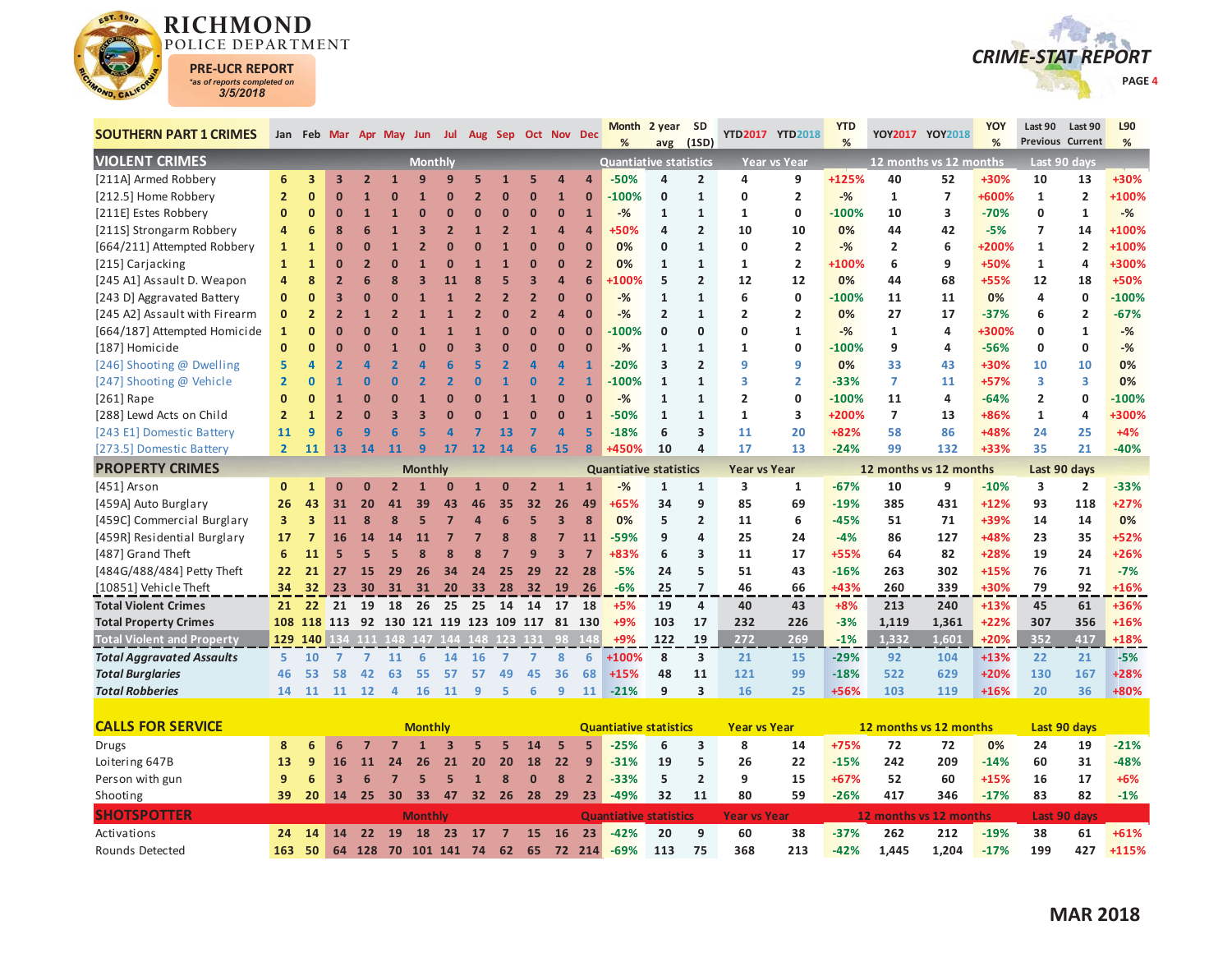



| <b>BEAT 1 SOUTHERN</b>              | Jan                     | Feb                     | $+/-$          | MON%    |                | YoY17 YoY18    | $+/-$ % | L90P            | <b>L90N</b>    | $+/-$ % |
|-------------------------------------|-------------------------|-------------------------|----------------|---------|----------------|----------------|---------|-----------------|----------------|---------|
| <b>Violent Crimes</b>               |                         |                         |                |         |                | YOY 2017-2018  |         |                 | LAST90DAYS     |         |
| Robbery 211A Armed                  | 1                       | 1                       | 0              | 0%      | 13             | 7              | $-46%$  | 2               | 2              | 0%      |
| Robbery 212.5 Home                  | 0                       | 0                       | $\mathbf 0$    | $-%$    | 0              | 0              | $-%$    | 0               | 0              | $-$ %   |
| Robbery 211E Estes                  | 0                       | 0                       | 0              | $-%$    | 0              | 2              | $-%$    | 0               | 1              | $-%$    |
| Robbery 211S Strongarm              | 0                       | 0                       | 0              | $-%$    | 11             | 10             | $-9%$   | 2               | $\overline{2}$ | 0%      |
| Robbery 664/211 Attempt             | 0                       | 0                       | 0              | $-%$    | 0              | 0              | $-%$    | 0               | 0              | -%      |
| Carjacking 215                      | O                       | $\mathbf{1}$            | $\mathbf{1}$   | $-$ %   | 4              | 4              | 0%      | $\mathbf{1}$    | $\mathbf{1}$   | 0%      |
| Assault DW 245 A1                   | 1                       | 2                       | 1              | +100%   | 9              | 10             | $+11%$  | 1               | 4              | +300%   |
| Aggravated Battery 243 D            | 0                       | 0                       | $\mathbf 0$    | $-%$    | 4              | 2              | $-50%$  | 0               | 0              | $-$ %   |
| Assault Firearm 245 A2              | 0                       | 0                       | 0              | $-%$    | 5              | 3              | $-40%$  | 1               | 0              | $-100%$ |
| Attempt Homicide 664/187            | 1                       | 0                       | $-1$           | $-100%$ | 0              | 1              | $-$ %   | 0               | 1              | $-%$    |
| Homicide 187                        | 0                       | 0                       | $\bf{0}$       | $-$ %   | $\overline{2}$ | 0              | $-100%$ | 0               | 0              | $-$ %   |
| Shooting @ Dwelling 246             | 0                       | 0                       | 0              | $-%$    | 7              | 5              | $-29%$  | 2               | 0              | $-100%$ |
| Shooting @ Vehicle 247              | 0                       | 0                       | $\mathbf 0$    | $-$ %   | 0              | $\overline{2}$ | $-%$    | $\mathbf{1}$    | $\mathbf{1}$   | 0%      |
| Rape 261                            | 0                       | 0                       | 0              | $-%$    | 5              | 0              | $-100%$ | 0               | 0              | $-$ %   |
| Child, Sodomy 288 289               | 0                       | $\mathbf{1}$            | $\mathbf{1}$   | $-%$    | $\mathbf{1}$   | 5              | +400%   | 1               | 1              | 0%      |
| Battery 243 E1                      | 0                       | $\overline{\mathbf{c}}$ | $\overline{2}$ | $-%$    | 11             | 11             | 0%      | 5               | 3              | $-40%$  |
| Battery 273.5                       | $\overline{2}$          | 0                       | $-2$           | $-100%$ | 14             | 22             | +57%    | 5               | $\overline{2}$ | $-60%$  |
| <b>Property Crimes</b>              |                         |                         |                |         |                | YOY 2017-2018  |         |                 | LAST90DAYS     |         |
| Arson 451                           | 0                       | 1                       | 1              | $-%$    | 2              | 3              | +50%    | 1               | 1              | 0%      |
| Auto Burglary 459 A                 | 8                       | 3                       | $-5$           | $-63%$  | 78             | 83             | $+6%$   | 10              | 19             | +90%    |
| Commercial Burglary 459 C           | 0                       | 1                       | $\mathbf 1$    | $-$ %   | 24             | 30             | $+25%$  | 3               | 7              | +133%   |
| Residential Burglary 459 R          | 1                       | 4                       | 3              | +300%   | 22             | 22             | 0%      | 6               | 8              | +33%    |
| Grand Theft 487                     | $\overline{\mathbf{c}}$ | 5                       | 3              | +150%   | 30             | 32             | $+7%$   | 8               | 10             | $+25%$  |
| Petty Theft 484 488                 | 6                       | 4                       | $-2$           | $-33%$  | 86             | 102            | +19%    | 28              | 19             | $-32%$  |
| Vehicle Theft 10851                 | 8                       | 12                      | 4              | +50%    | 58             | 84             | +45%    | 18              | 26             | $+44%$  |
| <b>Total Violent Crimes</b>         | 3                       | 5                       | $\overline{2}$ | $+67%$  | 54             | 44             | $-19%$  | 8               | 12             | $+50%$  |
| <b>Total Property Crimes</b>        | 25                      | 30                      | 5              | $+20%$  | 300            | 356            | $+19%$  | $\overline{74}$ | 90             | $+22%$  |
| <b>Total Violent and Property</b>   | 28                      | 35                      | $\overline{7}$ | $+25%$  | 354            | 400            | $+13%$  | 82              | 102            | $+24%$  |
| <b>Total Burglaries</b>             | 9                       | 8                       | $-1$           | $-11%$  | 124            | 135            | $+9%$   | 19              | 34             | $+79%$  |
| <b>Percentage of Citywide</b>       | 6%                      | 7%                      | $+0%$          |         | 8%             | 8%             |         | 5%              | 8%             |         |
| <b>Total Robberies</b>              | $\mathbf{1}$            | $\overline{2}$          | $\mathbf{1}$   | $+100%$ | 28             | 23             | $-18%$  | 5               | 6              | $+20%$  |
| <b>Percentage of Citywide</b>       | 3%                      | 5%                      | $+2%$          |         | 7%             | 5%             |         | 5%              | 5%             |         |
| <b>Vehicle Theft % Citywide</b>     | 7%                      | 13%                     | $+6%$          |         | 5%             | 7%             |         | 6%              | 8%             |         |
| <b>Calls for Service</b>            |                         |                         |                |         |                | YOY 2017-2018  |         |                 | LAST90DAYS     |         |
| Drugs                               | 3                       | 5                       | 2              | $+67%$  | 34             | 34             | 0%      | 11              | 8              | $-27%$  |
| Loitering 647B                      | $\overline{7}$          | $\overline{2}$          | $-5$           | $-71%$  | 167            | 136            | $-19%$  | 43              | 16             | $-63%$  |
| Person with gun                     | 1                       | 3                       | $\overline{2}$ | +200%   | 12             | 6              | $-50%$  | 0               | 4              | $-$ %   |
| Shooting                            | 3                       | 6                       | 3              | +100%   | 100            | 74             | $-26%$  | 20              | 15             | $-25%$  |
| Shotspotter                         |                         |                         |                |         |                | YOY 2017-2018  |         |                 | LAST90DAYS     |         |
| Activations (SSA)                   | 0                       | 5                       | 5              | $-%$    | 39             | 25             | $-36%$  | $\mathbf{1}$    | 5              | +400%   |
| Rounds Detected (SSR)               | 0                       | 10                      | 10             | $-$ %   | 194            | 95             | $-51%$  | 1               | 10             | +900%   |
| <b>Percentage of Citywide (SSA)</b> | 0%                      | 15%                     | 15%            |         | 6%             | 4%             |         | 1%              | 3%             |         |
| Percentage of Citywide (SSR)        | 0%                      | 4%                      | 4%             |         | 5%             | 3%             |         | 0%              | 1%             |         |

| <b>BEAT 2 SOUTHERN</b>            | Jan                     | Feb                     | $+/-$                   |         | <b>MON % YoY17 YoY18</b> |                         | $+/-$ % | L90P L90N               |                | $+/-$ % |
|-----------------------------------|-------------------------|-------------------------|-------------------------|---------|--------------------------|-------------------------|---------|-------------------------|----------------|---------|
| <b>Violent Crimes</b>             |                         |                         |                         |         |                          | YOY 2017-2018           |         | LAST90DAYS              |                |         |
| Robbery 211A Armed                | 3                       | 1                       | $-2$                    | $-67%$  | 10                       | 14                      | +40%    | 2                       | 5              | +150%   |
| Robbery 212.5 Home                | $\mathbf{1}$            | 0                       | $-1$                    | $-100%$ | 0                        | 2                       | $-%$    | 0                       | $\mathbf{1}$   | $-%$    |
| Robbery 211E Estes                | 0                       | 0                       | 0                       | $-%$    | 1                        | 0                       | $-100%$ | 0                       | 0              | $-%$    |
| Robbery 211S Strongarm            | $\mathbf{1}$            | 2                       | $\mathbf{1}$            | +100%   | 10                       | 11                      | $+10%$  | 4                       | 4              | 0%      |
| Robbery 664/211 Attempt           | 0                       | 0                       | 0                       | $-%$    | 0                        | 1                       | $-%$    | 1                       | 0              | $-100%$ |
| Carjacking 215                    | $\mathbf{1}$            | 0                       | $-1$                    | $-100%$ | $\overline{\mathbf{c}}$  | $\overline{\mathbf{c}}$ | 0%      | 0                       | $\overline{2}$ | $-%$    |
| Assault DW 245 A1                 | 0                       | $\overline{2}$          | $\overline{2}$          | $-%$    | 10                       | 13                      | +30%    | 2                       | 2              | 0%      |
| Aggravated Battery 243 D          | 0                       | 0                       | 0                       | $-%$    | 1                        | 3                       | +200%   | 1                       | 0              | $-100%$ |
| Assault Firearm 245 A2            | 0                       | $\overline{\mathbf{c}}$ | $\overline{\mathbf{c}}$ | $-%$    | $\overline{z}$           | 8                       | $+14%$  | 3                       | $\overline{2}$ | $-33%$  |
| Attempt Homicide 664/187          | 0                       | 0                       | 0                       | $-%$    | 0                        | $\mathbf{1}$            | $-%$    | 0                       | 0              | $-%$    |
| Homicide 187                      | 0                       | 0                       | 0                       | $-%$    | 3                        | 2                       | $-33%$  | 0                       | 0              | $-%$    |
| Shooting @ Dwelling 246           | $\overline{\mathbf{2}}$ | 2                       | 0                       | 0%      | 11                       | 14                      | $+27%$  | 3                       | 5              | +67%    |
| Shooting @ Vehicle 247            | $\mathbf{1}$            | 0                       | $-1$                    | $-100%$ | $\overline{2}$           | 4                       | +100%   | $\overline{2}$          | $\mathbf{1}$   | $-50%$  |
| Rape 261                          | 0                       | 0                       | 0                       | $-%$    | 2                        | 1                       | $-50%$  | 0                       | 0              | $-%$    |
| Child, Sodomy 288 289             | 0                       | 0                       | 0                       | $-%$    | $\overline{\mathbf{c}}$  | 2                       | 0%      | 0                       | 0              | $-$ %   |
| Battery 243 E1                    | 0                       | 0                       | 0                       | $-%$    | 17                       | 18                      | $+6%$   | 6                       | 3              | $-50%$  |
| Battery 273.5                     | $\mathbf{1}$            | 5                       | 4                       | +400%   | 27                       | 41                      | $+52%$  | 14                      | 10             | $-29%$  |
| <b>Property Crimes</b>            |                         |                         |                         |         |                          | YOY 2017-2018           |         | LAST90DAYS              |                |         |
| Arson 451                         | 0                       | 0                       | 0                       | $-%$    | 5                        | 1                       | $-80%$  | 0                       | 0              | $-$ %   |
| Auto Burglary 459 A               | 4                       | 6                       | $\overline{\mathbf{c}}$ | +50%    | 41                       | 46                      | $+12%$  | 8                       | 18             | +125%   |
| Commercial Burglary 459 C         | 2                       | 0                       | $-2$                    | $-100%$ | 5                        | 10                      | +100%   | 4                       | 3              | $-25%$  |
| Residential Burglary 459 R        | 2                       | $\mathbf 1$             | $-1$                    | $-50%$  | 13                       | 18                      | +38%    | 4                       | 5              | $+25%$  |
| Grand Theft 487                   | 2                       | 0                       | $-2$                    | $-100%$ | 6                        | 9                       | +50%    | $\overline{\mathbf{2}}$ | $\overline{2}$ | 0%      |
| Petty Theft 484 488               | 7                       | 7                       | 0                       | 0%      | 54                       | 56                      | $+4%$   | 18                      | 20             | $+11%$  |
| Vehicle Theft 10851               | 9                       | $\overline{z}$          | $-2$                    | $-22%$  | 62                       | 85                      | +37%    | 22                      | 27             | $+23%$  |
| <b>Total Violent Crimes</b>       | $6\overline{6}$         | $\overline{z}$          | $\mathbf{1}$            | $+17%$  | 48                       | 60                      | $+25%$  | 13                      | 16             | $+23%$  |
| <b>Total Property Crimes</b>      | 26                      | 21                      | $-5$                    | $-19%$  | 186                      | 225                     | $+21%$  | 58                      | 75             | $+29%$  |
| <b>Total Violent and Property</b> | 32                      | 28                      | $-4$                    | $-13%$  | 234                      | 285                     | $+22%$  | 71                      | 91             | $+28%$  |
| <b>Total Burglaries</b>           | 8                       | $\overline{7}$          | $-1$                    | $-13%$  | 59                       | 74                      | $+25%$  | 16                      | 26             | $+63%$  |
| <b>Percentage of Citywide</b>     | 6%                      | 6%                      | $+0%$                   |         | 4%                       | 4%                      |         | 4%                      | 6%             |         |
| <b>Total Robberies</b>            | 6                       | 3                       | $-3$                    | $-50%$  | 23                       | 30                      | +30%    | $\overline{7}$          | 12             | $+71%$  |
| <b>Percentage of Citywide</b>     | 17%                     | 8%                      | $-9%$                   |         | 6%                       | 7%                      |         | 8%                      | 10%            |         |
| Vehicle Theft % Citywide          | 8%                      | 7%                      | $-0%$                   |         | 5%                       | 7%                      |         | 8%                      | 9%             |         |
| <b>Calls for Service</b>          |                         |                         |                         |         |                          | YOY 2017-2018           |         | LAST90DAYS              |                |         |
| Drugs                             | 3                       | 0                       | $-3$                    | $-100%$ | 37                       | 26                      | $-30%$  | 6                       | 5              | $-17%$  |
| Loitering 647B                    | $\overline{2}$          | 3                       | $\mathbf{1}$            | +50%    | 22                       | 33                      | +50%    | 7                       | 6              | $-14%$  |
| Person with gun                   | 2                       | 1                       | $-1$                    | $-50%$  | 16                       | 24                      | +50%    | 10                      | 3              | $-70%$  |
| Shooting                          | 13                      | 9                       | $-4$                    | $-31%$  | 120                      | 113                     | $-6%$   | 17                      | 32             | +88%    |
| Shotspotter                       |                         |                         |                         |         |                          | YOY 2017-2018           |         |                         | LAST90DAYS     |         |
| Activations (SSA)                 | 8                       | 6                       | $-2$                    | $-25%$  | 131                      | 98                      | $-25%$  | 18                      | 31             | $+72%$  |
| Rounds Detected (SSR)             | 28                      | 17                      | $-11$                   | $-39%$  | 674                      | 558                     | $-17%$  | 106                     | 217            | $+105%$ |
| Percentage of Citywide (SSA)      | 11%                     | 18%                     | 7%                      |         | 19%                      | 15%                     |         | 13%                     | 19%            |         |
| Percentage of Citywide (SSR)      | 6%                      | 7%                      | 1%                      |         | 19%                      | 15%                     |         | 12%                     | 19%            |         |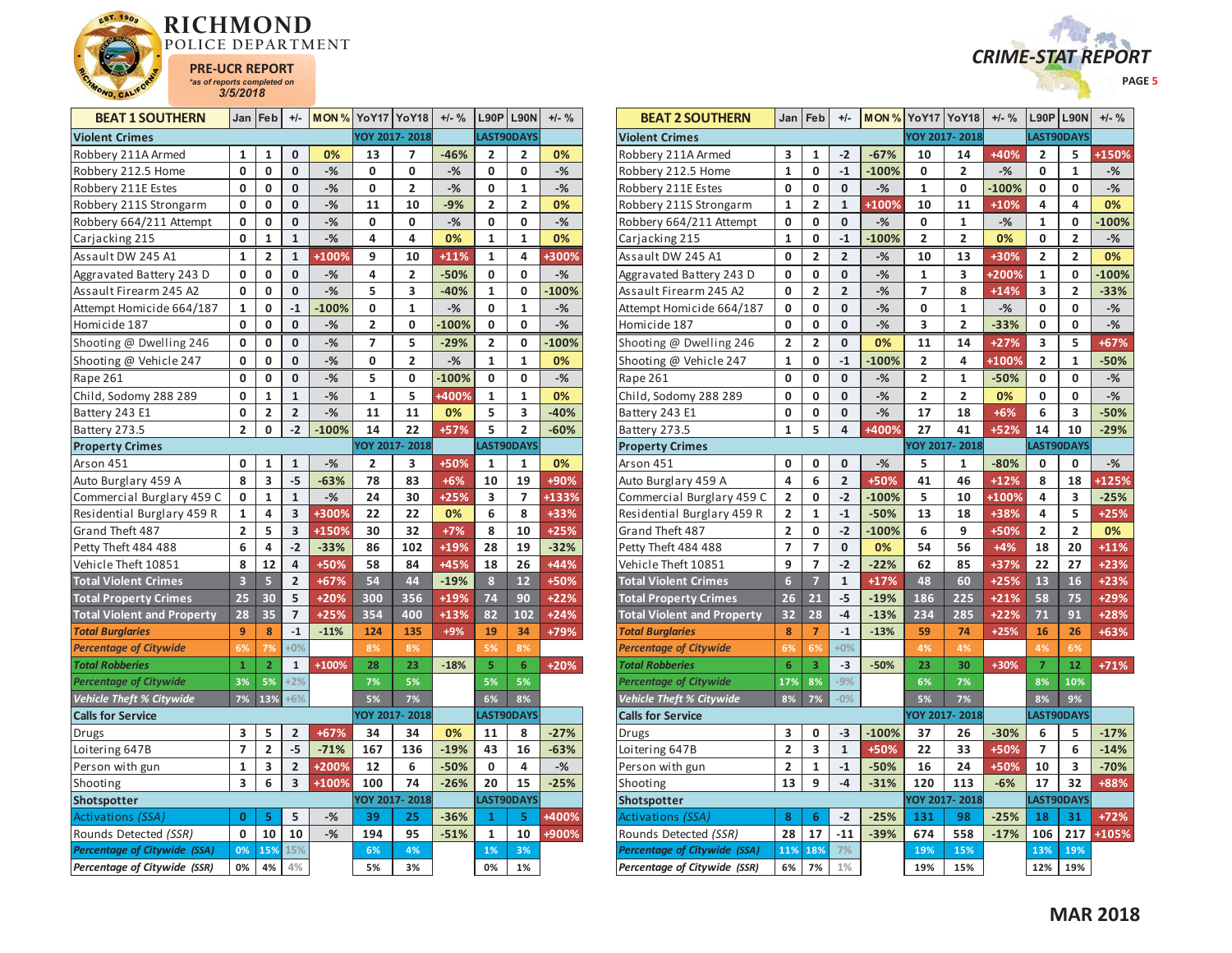

| <b>BEAT 3 SOUTHERN</b>              | Jan                     | Feb         | $+/-$        | <b>MON % YoY17 YoY18</b> |                |                         | $+/-$ % |                         | <b>L90P L90N</b> | $+/-$ % |
|-------------------------------------|-------------------------|-------------|--------------|--------------------------|----------------|-------------------------|---------|-------------------------|------------------|---------|
| <b>Violent Crimes</b>               |                         |             |              |                          |                | YOY 2017-2018           |         |                         | LAST90DAYS       |         |
| Robbery 211A Armed                  | 2                       | 1           | $-1$         | $-50%$                   | 17             | 26                      | +53%    | 6                       | 5                | $-17%$  |
| Robbery 212.5 Home                  | $\mathbf{1}$            | 0           | $-1$         | $-100%$                  | 1              | 4                       | +300%   | 1                       | 1                | 0%      |
| Robbery 211E Estes                  | 0                       | 0           | 0            | -%                       | 9              | 1                       | $-$ %   | 0                       | 0                | $-%$    |
| Robbery 211S Strongarm              | 3                       | 4           | 1            | $-75%$                   | 20             | 19                      | $-5%$   | 1                       | 8                | +700%   |
| Robbery 664/211 Attempt             | 1                       | 1           | 0            | 0%                       | $\overline{2}$ | 5                       | +150%   | 0                       | 2                | -%      |
| Carjacking 215                      | 0                       | 0           | 0            | $-%$                     | 0              | $\overline{\mathbf{c}}$ | $-%$    | 0                       | 1                | $-$ %   |
| Assault DW 245 A1                   | 3                       | 4           | 1            | +33%                     | 23             | 38                      | $+65%$  | 8                       | 12               | +50%    |
| Aggravated Battery 243 D            | 0                       | 0           | 0            | $-$ %                    | 6              | 6                       | 0%      | 3                       | 0                | $-100%$ |
| Assault Firearm 245 A2              | 0                       | 0           | 0            | $-%$                     | 14             | 7                       | $-50%$  | 3                       | 0                | $-100%$ |
| Attempt Homicide 664/187            | 0                       | 0           | 0            | $-%$                     | 1              | 1                       | 0%      | 0                       | 0                | $-%$    |
| Homicide 187                        | 0                       | 0           | 0            | $-%$                     | 0              | 1                       | $-%$    | 0                       | 0                | $-$ %   |
| Shooting @ Dwelling 246             | 3                       | 2           | $-1$         | $-33%$                   | 14             | 22                      | $+57%$  | 5                       | 5                | 0%      |
| Shooting @ Vehicle 247              | $\mathbf{1}$            | $\mathbf 0$ | $-1$         | $-100%$                  | 5              | 5                       | 0%      | 0                       | $\mathbf{1}$     | $-$ %   |
| Rape 261                            | 0                       | 0           | 0            | $-%$                     | 4              | 3                       | $-25%$  | $\overline{\mathbf{2}}$ | 0                | $-100%$ |
| Child, Sodomy 288 289               | $\overline{2}$          | 0           | $-2$         | $-100%$                  | 4              | 5                       | $+25%$  | 0                       | 3                | $-%$    |
| Battery 243 E1                      | 9                       | 7           | $-2$         | $-22%$                   | 30             | 53                      | $+77%$  | 13                      | 17               | $+31%$  |
| Battery 273.5                       | 0                       | 6           | 6            | $-%$                     | 58             | 64                      | $+10%$  | 16                      | 10               | $-38%$  |
| <b>Property Crimes</b>              |                         |             |              |                          |                | YOY 2017-2018           |         |                         | LAST90DAYS       |         |
| Arson 451                           | 0                       | 0           | 0            | $-$ %                    | 3              | 3                       | 0%      | $\overline{\mathbf{2}}$ | 0                | $-100%$ |
| Auto Burglary 459 A                 | 14                      | 34          | 20           | +143%                    | 257            | 272                     | $+6%$   | 68                      | 81               | $+19%$  |
| Commercial Burglary 459 C           | 1                       | 2           | $\mathbf{1}$ | +100%                    | 21             | 27                      | $+29%$  | 7                       | 4                | $-43%$  |
| Residential Burglary 459 R          | 14                      | 4           | $-10$        | $-71%$                   | 50             | 83                      | +66%    | 14                      | 24               | $+71%$  |
| Grand Theft 487                     | $\overline{2}$          | 6           | 4            | +200%                    | 25             | 33                      | +32%    | $\overline{7}$          | 12               | $+71%$  |
| Petty Theft 484 488                 | 9                       | 10          | $\mathbf{1}$ | $+11%$                   | 121            | 120                     | $-1%$   | 31                      | 32               | $+3%$   |
| Vehicle Theft 10851                 | 17                      | 13          | $-4$         | $-24%$                   | 140            | 159                     | $+14%$  | 39                      | 39               | 0%      |
| <b>Total Violent Crimes</b>         | 12                      | 10          | $-2$         | $-17%$                   | 101            | 118                     | $+17%$  | 24                      | 32               | $+33%$  |
| <b>Total Property Crimes</b>        | 57                      | 69          | 12           | $+21%$                   | 617            | 697                     | $+13%$  | 168                     | 192              | $+14%$  |
| <b>Total Violent and Property</b>   | 69                      | 79          | 10           | $+14%$                   | 718            | 815                     | $+14%$  | 192                     | 224              | $+17%$  |
| <b>Total Burglaries</b>             | 29                      | 40          | 11           | +38%                     | 328            | 382                     | $+16%$  | 89                      | 109              | $+22%$  |
| <b>Percentage of Citywide</b>       | 20%                     | 34%         | $+13%$       |                          | 20%            | 23%                     |         | 23%                     | 25%              |         |
| <b>Total Robberies</b>              | $\overline{7}$          | 6           | $-1$         | $-14%$                   | 49             | 57                      | $+16%$  | 8                       | 17               | $+113%$ |
| <b>Percentage of Citywide</b>       | 19%                     | 15%         | $-4%$        |                          | 12%            | 13%                     |         | 9%                      | 14%              |         |
| Vehicle Theft % Citywide            | 15%                     | 14%         | $-1%$        |                          | 12%            | 14%                     |         | 14%                     | 13%              |         |
| <b>Calls for Service</b>            |                         |             |              |                          |                | YOY 2017-2018           |         |                         | LAST90DAYS       |         |
| Drugs                               | $\overline{\mathbf{c}}$ | 1           | $-1$         | $-50%$                   | 21             | 22                      | $+5%$   | 6                       | 6                | 0%      |
| Loitering 647B                      | 4                       | 4           | 0            | 0%                       | 40             | 42                      | $+5%$   | 10                      | 9                | $-10%$  |
| Person with gun                     | 6                       | 2           | $-4$         | $-67%$                   | 22             | 30                      | +36%    | 6                       | 10               | $+67%$  |
| Shooting                            | 23                      | 5           | $-18$        | $-78%$                   | 188            | 155                     | $-18%$  | 41                      | 35               | $-15%$  |
| Shotspotter                         |                         |             |              |                          |                | YOY 2017-2018           |         |                         | LAST90DAYS       |         |
| Activations (SSA)                   | 16                      | 3           | $-13$        | $-81%$                   | 93             | 92                      | $-1%$   | 19                      | 25               | $+32%$  |
| Rounds Detected (SSR)               | 135                     | 23          | $-112$       | $-83%$                   | 566            | 585                     | $+3%$   | 92                      | 200              | +117%   |
| <b>Percentage of Citywide (SSA)</b> | 22%                     | 9%          | $-13%$       |                          | 14%            | 14%                     |         | 13%                     | 15%              |         |
| Percentage of Citywide (SSR)        | 28%                     | 10%         | $-18%$       |                          | 16%            | 16%                     |         | 10%                     | 17%              |         |



*DATA COMPARES SOUTHERN BEATS ONLY, NOT ALL BEATS* 

> **Property and Violent Crimes Last 90 days**



*CRIME-STAT REPORT*

 **PAGE 6**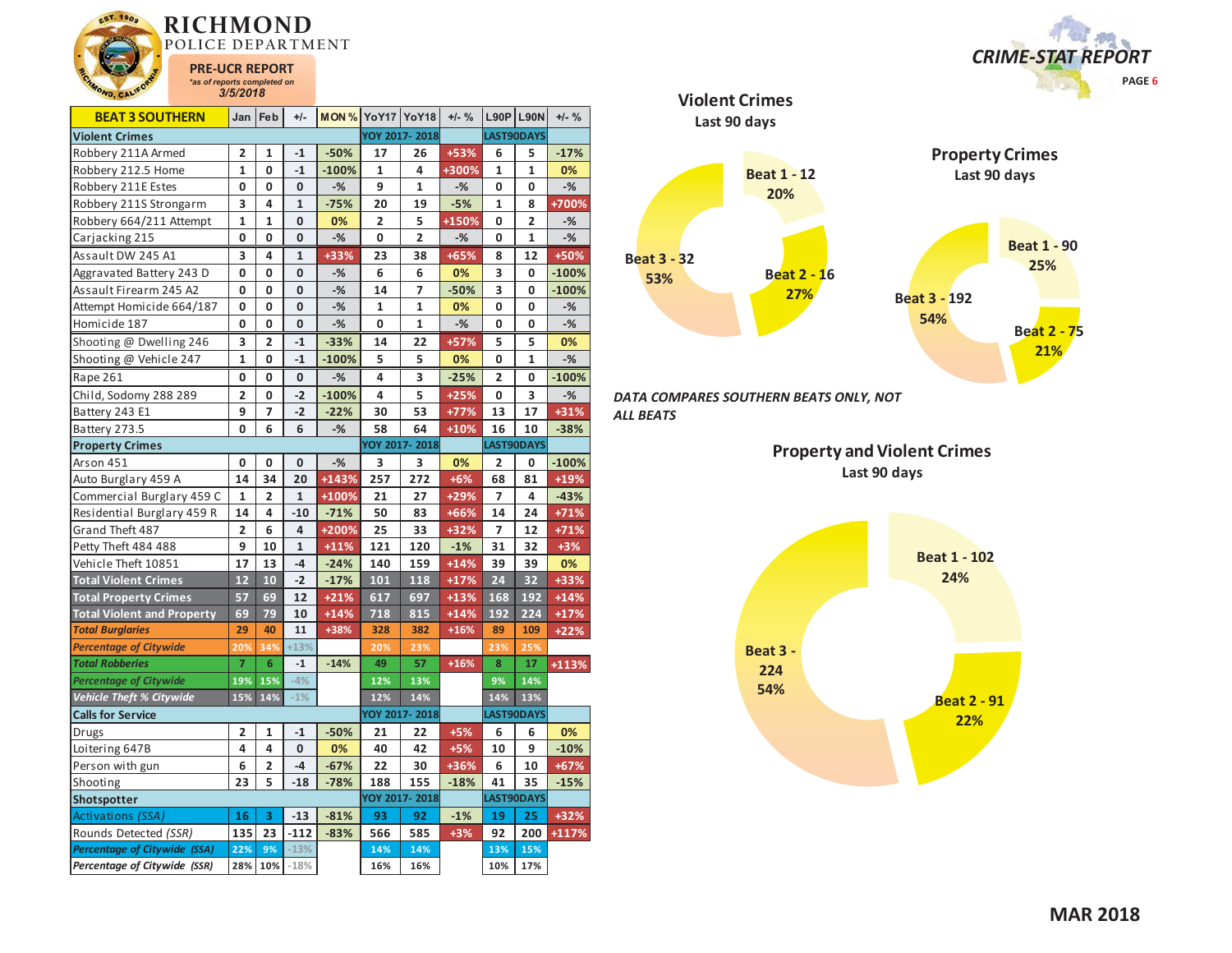



| Jan Feb Mar Apr May Jun Jul Aug Sep Oct Nov Dec<br>%<br>%<br>%<br>%<br>(1SD)<br><b>Previous Current</b><br>avg<br><b>VIOLENT CRIMES</b><br><b>Monthly</b><br>Quantiative statistics Year vs Year<br>12 months vs 12 months<br>Last 90 days<br>[211A] Armed Robbery<br>$\overline{2}$<br>6<br>3<br>$\overline{\mathbf{3}}$<br>8<br>5<br>$\overline{2}$<br>$\overline{\mathbf{3}}$<br>$\overline{7}$<br>-50%<br>5<br>16<br>9<br>$-44%$<br>59<br>$-5%$<br>10<br>16<br>+60%<br>$\Delta$<br>6<br>$\mathbf{1}$<br>6<br>56<br>[212.5] Home Robbery<br>$\mathbf{0}$<br>$\mathbf{0}$<br>$\mathbf{0}$<br>$\overline{1}$<br>$\bf{0}$<br>$\mathbf{0}$<br>$-%$<br>$\mathbf 0$<br>$\mathbf{1}$<br>0<br>0<br>$-%$<br>6<br>3<br>$-50%$<br>$\mathbf{1}$<br>$\mathbf 0$<br>$-100%$<br>$\mathbf{1}$<br>$\overline{0}$<br>$\Omega$<br>0<br>[211E] Estes Robbery<br>$\mathbf{0}$<br>0%<br>$\mathbf 0$<br>$\mathbf{0}$<br>$\mathbf{0}$<br>$\overline{1}$<br>$\Omega$<br>$\Omega$<br>$\Omega$<br>$\mathbf{1}$<br>1<br>$-%$<br>$\mathbf{0}$<br>$\Omega$<br>0<br>0<br>$-%$<br>0<br>5<br>$-$ %<br>1<br>1<br>$\Omega$<br>8<br>5<br>[211S] Strongarm Robbery<br>3<br>5<br>$\overline{7}$<br>8<br>$\overline{7}$<br>55<br>$+22%$<br>12<br>$-40%$<br>4<br>3<br>З<br>+33%<br>$\overline{2}$<br>$-13%$<br>45<br>20<br>4<br>G<br>5<br>8<br>4<br>$\overline{2}$<br>$\overline{2}$<br>[664/211] Attempted Robbery<br>$\overline{0}$<br>$\Omega$<br>$\Omega$<br>$\overline{0}$<br>0%<br>$\mathbf{1}$<br>9<br>+125%<br>$\mathbf{0}$<br>$-$ %<br>$\mathbf{1}$<br>$\mathbf{0}$<br>n<br>$\mathbf{1}$<br>$\mathbf{1}$<br>+100%<br>4<br>1<br>Δ<br>$\overline{\mathbf{2}}$<br>0%<br>[215] Carjacking<br>$\overline{1}$<br>$\overline{0}$<br>$\overline{0}$<br>0%<br>$\mathbf{1}$<br>$\overline{2}$<br>+100%<br>9<br>$-18%$<br>$\overline{2}$<br>$\mathbf{1}$<br>1<br>$\mathbf{1}$<br>$\mathbf 0$<br>$\mathbf{1}$<br>$\mathbf{1}$<br>$\mathbf{1}$<br>11<br>[245 A1] Assault D. Weapon<br>9<br>5<br>6<br>$\overline{2}$<br>$\overline{2}$<br>5<br>18<br>21<br>$-5%$<br>9<br>7<br>6<br>9<br>0%<br>5<br>+260%<br>54<br>60<br>$+11%$<br>20<br>10<br>5<br>$\mathbf{0}$<br>8<br>$\overline{2}$<br>+100%<br>[243 D] Aggravated Battery<br>$\overline{1}$<br>$\overline{0}$<br>$\bf{0}$<br>0%<br>$\mathbf{1}$<br>0<br>$\overline{2}$<br>$-%$<br>11<br>$-27%$<br>$\mathbf{1}$<br>$\mathbf{1}$<br>$\mathbf{1}$<br>$\mathbf{0}$<br>2<br>1<br>$\mathbf{1}$<br>[245 A2] Assault with Firearm<br>$\overline{\mathbf{3}}$<br>5<br>$\overline{2}$<br>5<br>5<br>8<br>8<br>13<br>+63%<br>5<br>$\overline{\mathbf{3}}$<br>в<br>2<br>$\overline{1}$<br>$-40%$<br>3<br>$\mathbf{1}$<br>+60%<br>32<br>36<br>$+13%$<br>$\overline{0}$<br>$\overline{2}$<br>$\mathbf{1}$<br>[664/187] Attempted Homicide<br>$\mathbf 0$<br>$\overline{1}$<br>O<br>$\Omega$<br>$\overline{0}$<br>$\bf{0}$<br>$\overline{0}$<br>0<br>3<br>$\mathbf 0$<br>$-$ %<br>$\Omega$<br>$-%$<br>$\Omega$<br>$\Omega$<br>1<br>$-$ %<br>$-33%$<br>[187] Homicide<br>$\overline{0}$<br>$\mathbf{0}$<br>$\mathbf 0$<br>$\overline{7}$<br>$\mathbf 0$<br>$-100%$<br>$\mathbf 0$<br>$\Omega$<br>$\overline{0}$<br>$\Omega$<br>$\mathbf{1}$<br>$-%$<br>$\mathbf{1}$<br>$\mathbf{1}$<br>$-100%$<br>$-43%$<br>$\mathbf{1}$<br>0<br>0<br>4<br>$\overline{9}$<br>$\overline{\mathbf{3}}$<br>5<br>$\overline{a}$<br>$\overline{2}$<br>$-89%$<br>$\overline{\mathbf{3}}$<br>6<br>0%<br>[246] Shooting @ Dwelling<br>$\overline{2}$<br>q<br>10<br>$+67%$<br>12<br>12<br>4<br>42<br>51<br>$+21%$<br>[247] Shooting @ Vehicle<br>$\overline{0}$<br>$\mathbf{0}$<br>$\overline{2}$<br>$-$ %<br>+50%<br>5<br>+400%<br>$\overline{2}$<br>$\overline{2}$<br>n<br>2<br>$\mathbf{1}$<br>$-50%$<br>0<br>3<br>8<br>12<br>$\mathbf{1}$<br>1<br>1<br>$[261]$ Rape<br>$\overline{0}$<br>$\mathbf{0}$<br>$\bf{0}$<br>$\overline{1}$<br>$-$ %<br>3<br>$\mathbf{1}$<br>$-67%$<br>9<br>$\overline{2}$<br>$-%$<br>$\mathbf 0$<br>$\overline{1}$<br>$\mathbf{1}$<br>$\overline{2}$<br>$\overline{0}$<br>$\mathbf{1}$<br>$\mathbf{1}$<br>14<br>$-36%$<br>0<br>$\overline{7}$<br>$\overline{2}$<br>3<br>$\mathbf{0}$<br>$\overline{\mathbf{3}}$<br>5<br>3<br>$\overline{2}$<br>3<br>+133%<br>[288, 289] Child, Sodomy<br>$\Omega$<br>$\mathbf{1}$<br>$\Omega$<br>$-100%$<br>$\mathbf{1}$<br>$\mathbf{1}$<br>$-33%$<br>14<br>20<br>$+43%$<br>O<br>n<br>$6\phantom{1}6$<br>$\overline{\mathbf{3}}$<br>$\overline{\mathbf{3}}$<br>$\overline{\mathbf{3}}$<br>5<br>23<br>+130%<br>[243 E1] Domestic Battery<br>5<br>$\overline{2}$<br>5<br>$\overline{1}$<br>$\overline{a}$<br>12<br>$-17%$<br>$\overline{2}$<br>10<br>11<br>$+10%$<br>67<br>56<br>10<br>$\overline{\mathbf{3}}$<br>$-16%$<br>$\overline{\mathbf{R}}$<br>5<br>$\overline{9}$<br>8<br>$\overline{2}$<br>8<br>10<br>6<br>$\mathbf{q}$<br>13<br>10<br>10<br>97<br>27<br>20<br>$-26%$<br>[273.5] Domestic Battery<br>$\mathbf{R}$<br>10<br>$-75%$<br>10<br>4<br>0%<br>143<br>$-32%$<br><b>PROPERTY CRIMES</b><br><b>Monthly</b><br><b>Quantiative statistics</b><br>12 months vs 12 months<br>Last 90 days<br><b>Year vs Year</b><br>[451] Arson<br>$\overline{2}$<br>3<br>+40%<br>$\overline{2}$<br>3<br>$\overline{\mathbf{3}}$<br>$\overline{\mathbf{3}}$<br>$\overline{2}$<br>$-50%$<br>$\mathbf{1}$<br>3<br>0%<br>15<br>21<br>8<br>4<br>-50%<br>1<br>0<br>$\overline{2}$<br>$\mathbf{1}$<br>2<br>$\mathbf{1}$<br>14<br>11<br>21<br>14<br>4<br>25<br>+36%<br>[459A] Auto Burglary<br>10<br>$\mathbf{9}$<br>12<br>15<br>13<br>13<br>9<br>$-29%$<br>24<br>$-4%$<br>187<br>146<br>$-22%$<br>33<br>45<br>11<br>14<br>$\overline{0}$<br>5<br>6<br>$-%$<br>[459C] Commercial Burglary<br>3<br>$\overline{2}$<br>$\overline{2}$<br>$\overline{2}$<br>$\overline{0}$<br>$\bf{0}$<br>$-33%$<br>4<br>$+25%$<br>$-18%$<br>0<br>$\overline{2}$<br>1<br>$\mathbf{1}$<br>$\mathbf{1}$<br>$\mathbf{1}$<br>17<br>14<br>$\mathbf{0}$<br>$-25%$<br>[459R] Residential Burglary<br>6<br>$\overline{2}$<br>$\overline{\mathbf{3}}$<br>$\overline{7}$<br>$\overline{\mathbf{3}}$<br>$-80%$<br>6<br>9<br>5<br>$\overline{1}$<br>10<br>6<br>3<br>13<br>$-54%$<br>72<br>$-1%$<br>12<br>11<br>5<br>6<br>73<br>15<br>$+13%$<br>[487] Grand Theft<br>9<br>$\overline{a}$<br>9<br>$\overline{a}$<br>9<br>$\overline{2}$<br>$-56%$<br>$\overline{2}$<br>4<br>13<br>+225%<br>39<br>58<br>+49%<br>17<br>$\mathbf{8}$<br>$\overline{2}$<br>Δ<br>4<br>4<br>56<br>[484G/488/484] Petty Theft<br>23<br>22<br>192<br>$+8%$<br>42<br>$-25%$<br>18<br>13<br>18<br>23<br>17<br>18<br>15<br>20<br>$+20%$<br>16<br>4<br>32<br>$-31%$<br>178<br>10<br>12<br>24<br>[10851] Vehicle Theft<br>50<br>35<br>21<br>23<br>28<br>28<br>9<br>61<br>85<br>+39%<br>313<br>349<br>$+12%$<br>97<br>118<br>$+22%$<br>41<br>14 31 17<br>$-42$<br>27<br>33<br>$-30%$<br><b>Total Violent Crimes</b><br>25<br>28<br>28<br>24<br>18<br>24<br>29<br>33<br>27<br>18<br>15<br>-26<br>$-14%$<br>23<br>4<br>43<br>52<br>$+21%$<br>260<br>276<br>$+6%$<br>68<br>78<br>$+15%$<br>$+9%$<br><b>Total Property Crimes</b><br>93<br>65<br>83<br>78<br>61<br>81<br>62<br>68<br>89<br>64<br>83<br>$-30%$<br>72<br>9<br>142<br>158<br>$+11%$<br>822<br>852<br>$+4%$<br>221<br>241<br>65<br><b>Total Violent and Property</b><br>210<br>319<br>83 114<br>92 109<br>95<br>11<br>185<br>$+14%$<br>1.082<br>1.128<br>$+4%$<br>289<br>$+10%$<br>89<br>$-26%$<br>121<br>83 107 107 94 108<br>-80.<br><b>Total Aggravated Assaults</b><br>15<br>8<br>6<br>11<br>16<br>10<br>10<br>8<br>11<br>12<br>$-7%$<br>$\overline{\mathbf{3}}$<br>11<br>+164%<br>$+16%$<br>14<br>$\overline{7}$<br>10<br>29<br>107<br>110<br>$+3%$<br>31<br>36<br><b>Total Burglaries</b><br>21<br>22<br><b>15</b><br>12<br>25<br>$-41%$<br>21<br>5<br>42<br>35<br>$-17%$<br>277<br>232<br>$-16%$<br>45<br>60<br>+33%<br>22<br>13<br>17<br>20<br>28<br>18<br>18<br><b>Total Robberies</b><br>11<br>15<br>13<br>5<br>11<br>3<br>26<br>20<br>137<br>$+10%$<br>34<br>33<br>$-3%$<br>9<br>8<br>17<br><b>15</b><br>$\overline{7}$<br>14<br>13<br><b>13</b><br>$-18%$<br>$-23%$<br>125<br><b>CALLS FOR SERVICE</b><br><b>Monthly</b><br><b>Year vs Year</b><br>12 months vs 12 months<br>Last 90 days<br><b>Quantiative statistics</b><br>8<br>$\overline{\mathbf{3}}$<br>13<br>$\overline{\mathbf{3}}$<br>$\overline{7}$<br>10<br>8<br>$\overline{7}$<br>$-44%$<br>$\overline{7}$<br>$\overline{\mathbf{3}}$<br>11<br>$+27%$<br>90<br>$-6%$<br>25<br>$-16%$<br><b>Drugs</b><br>9<br>5<br>5<br>$\overline{7}$<br>14<br>85<br>21<br>18<br>9<br>$\overline{9}$<br>5<br>23<br>32<br>$-20%$<br>Loitering 647B<br>13<br>10<br>18<br>17<br>21<br>22<br>19<br>13<br>$-23%$<br>15<br>36<br>$-36%$<br>167<br>184<br>$+10%$<br>40<br>15<br>$\overline{3}$<br>6<br>5<br>$\overline{\mathbf{3}}$<br>6<br>$\overline{\mathbf{3}}$<br>8<br>$-21%$<br>Person with gun<br>$\overline{a}$<br>$\mathbf{9}$<br>5<br>5<br>5<br>0%<br>$-43%$<br>90<br>58<br>$-36%$<br>14<br>11<br>$\overline{a}$<br>5<br>$\overline{a}$<br>14<br>29<br>24<br>$-49%$<br>38<br>11<br>68<br>83<br>$+22%$<br>459<br>458<br>$-0%$<br>103<br>126<br>$+22%$<br>Shooting<br>24<br>36<br>46<br>59<br>35<br>41<br>38<br>43<br>55<br>28<br><b>SHOTSPOTTER</b><br><b>Last 90 days</b><br><b>Quantiative statistics</b><br><b>Year vs Year</b><br>12 months vs 12 months<br><b>Monthly</b> | <b>CENTRAL PART 1 CRIMES</b> |    |    |    |    |    |    |  |    |    |    |    | <b>Month</b> | 2 year | <b>SD</b> |    | YTD2017 YTD2018 | <b>YTD</b> |     | YOY2017 YOY2018 | YOY   | Last 90 | Last 90 | L90   |
|-------------------------------------------------------------------------------------------------------------------------------------------------------------------------------------------------------------------------------------------------------------------------------------------------------------------------------------------------------------------------------------------------------------------------------------------------------------------------------------------------------------------------------------------------------------------------------------------------------------------------------------------------------------------------------------------------------------------------------------------------------------------------------------------------------------------------------------------------------------------------------------------------------------------------------------------------------------------------------------------------------------------------------------------------------------------------------------------------------------------------------------------------------------------------------------------------------------------------------------------------------------------------------------------------------------------------------------------------------------------------------------------------------------------------------------------------------------------------------------------------------------------------------------------------------------------------------------------------------------------------------------------------------------------------------------------------------------------------------------------------------------------------------------------------------------------------------------------------------------------------------------------------------------------------------------------------------------------------------------------------------------------------------------------------------------------------------------------------------------------------------------------------------------------------------------------------------------------------------------------------------------------------------------------------------------------------------------------------------------------------------------------------------------------------------------------------------------------------------------------------------------------------------------------------------------------------------------------------------------------------------------------------------------------------------------------------------------------------------------------------------------------------------------------------------------------------------------------------------------------------------------------------------------------------------------------------------------------------------------------------------------------------------------------------------------------------------------------------------------------------------------------------------------------------------------------------------------------------------------------------------------------------------------------------------------------------------------------------------------------------------------------------------------------------------------------------------------------------------------------------------------------------------------------------------------------------------------------------------------------------------------------------------------------------------------------------------------------------------------------------------------------------------------------------------------------------------------------------------------------------------------------------------------------------------------------------------------------------------------------------------------------------------------------------------------------------------------------------------------------------------------------------------------------------------------------------------------------------------------------------------------------------------------------------------------------------------------------------------------------------------------------------------------------------------------------------------------------------------------------------------------------------------------------------------------------------------------------------------------------------------------------------------------------------------------------------------------------------------------------------------------------------------------------------------------------------------------------------------------------------------------------------------------------------------------------------------------------------------------------------------------------------------------------------------------------------------------------------------------------------------------------------------------------------------------------------------------------------------------------------------------------------------------------------------------------------------------------------------------------------------------------------------------------------------------------------------------------------------------------------------------------------------------------------------------------------------------------------------------------------------------------------------------------------------------------------------------------------------------------------------------------------------------------------------------------------------------------------------------------------------------------------------------------------------------------------------------------------------------------------------------------------------------------------------------------------------------------------------------------------------------------------------------------------------------------------------------------------------------------------------------------------------------------------------------------------------------------------------------------------------------------------------------------------------------------------------------------------------------------------------------------------------------------------------------------------------------------------------------------------------------------------------------------------------------------------------------------------------------------------------------------------------------------------------------------------------------------------------------------------------------------------------------------------------------------------------------------------------------------------------------------------------------------------------------------------------------------------------------------------------------------------------------------------------------------------------------------------------------------------------------------------------------------------------------------------------------------------------------------------------------------------------------------------------------------------------------------------------------------------------------------------------------------------------------------------------------------------------------------------------------------------------------------------------------------------------------------------------------------------------------------------------------------------------------------------------------------------------------------------------------------------------------------------------------------------------------------------------------------------------------------------------------------------------------------------------------------------------------------------------------------------------------------------------------------------------------------------------------------------------------------------------------------------------------------------------------------------------------------------------------------------------------------------------------------------------------------------------------------------------------------------------------------------------------------------------------------------------------------------------------------------------------------------------------------------------------------------------------------------------------------------------------------------------------------------------------------------------------------------------------------------------------------------------------------------------------------------------------------------------------------------------------------------------------------------------------------------------------------------------------------------------------------------------------------------------------------------------------------------|------------------------------|----|----|----|----|----|----|--|----|----|----|----|--------------|--------|-----------|----|-----------------|------------|-----|-----------------|-------|---------|---------|-------|
|                                                                                                                                                                                                                                                                                                                                                                                                                                                                                                                                                                                                                                                                                                                                                                                                                                                                                                                                                                                                                                                                                                                                                                                                                                                                                                                                                                                                                                                                                                                                                                                                                                                                                                                                                                                                                                                                                                                                                                                                                                                                                                                                                                                                                                                                                                                                                                                                                                                                                                                                                                                                                                                                                                                                                                                                                                                                                                                                                                                                                                                                                                                                                                                                                                                                                                                                                                                                                                                                                                                                                                                                                                                                                                                                                                                                                                                                                                                                                                                                                                                                                                                                                                                                                                                                                                                                                                                                                                                                                                                                                                                                                                                                                                                                                                                                                                                                                                                                                                                                                                                                                                                                                                                                                                                                                                                                                                                                                                                                                                                                                                                                                                                                                                                                                                                                                                                                                                                                                                                                                                                                                                                                                                                                                                                                                                                                                                                                                                                                                                                                                                                                                                                                                                                                                                                                                                                                                                                                                                                                                                                                                                                                                                                                                                                                                                                                                                                                                                                                                                                                                                                                                                                                                                                                                                                                                                                                                                                                                                                                                                                                                                                                                                                                                                                                                                                                                                                                                                                                                                                                                                                                                                                                                                                                                                                                                                                                                                                                                                                                                                                                                                                                                                                                                                                 |                              |    |    |    |    |    |    |  |    |    |    |    |              |        |           |    |                 |            |     |                 |       |         |         |       |
|                                                                                                                                                                                                                                                                                                                                                                                                                                                                                                                                                                                                                                                                                                                                                                                                                                                                                                                                                                                                                                                                                                                                                                                                                                                                                                                                                                                                                                                                                                                                                                                                                                                                                                                                                                                                                                                                                                                                                                                                                                                                                                                                                                                                                                                                                                                                                                                                                                                                                                                                                                                                                                                                                                                                                                                                                                                                                                                                                                                                                                                                                                                                                                                                                                                                                                                                                                                                                                                                                                                                                                                                                                                                                                                                                                                                                                                                                                                                                                                                                                                                                                                                                                                                                                                                                                                                                                                                                                                                                                                                                                                                                                                                                                                                                                                                                                                                                                                                                                                                                                                                                                                                                                                                                                                                                                                                                                                                                                                                                                                                                                                                                                                                                                                                                                                                                                                                                                                                                                                                                                                                                                                                                                                                                                                                                                                                                                                                                                                                                                                                                                                                                                                                                                                                                                                                                                                                                                                                                                                                                                                                                                                                                                                                                                                                                                                                                                                                                                                                                                                                                                                                                                                                                                                                                                                                                                                                                                                                                                                                                                                                                                                                                                                                                                                                                                                                                                                                                                                                                                                                                                                                                                                                                                                                                                                                                                                                                                                                                                                                                                                                                                                                                                                                                                                 |                              |    |    |    |    |    |    |  |    |    |    |    |              |        |           |    |                 |            |     |                 |       |         |         |       |
|                                                                                                                                                                                                                                                                                                                                                                                                                                                                                                                                                                                                                                                                                                                                                                                                                                                                                                                                                                                                                                                                                                                                                                                                                                                                                                                                                                                                                                                                                                                                                                                                                                                                                                                                                                                                                                                                                                                                                                                                                                                                                                                                                                                                                                                                                                                                                                                                                                                                                                                                                                                                                                                                                                                                                                                                                                                                                                                                                                                                                                                                                                                                                                                                                                                                                                                                                                                                                                                                                                                                                                                                                                                                                                                                                                                                                                                                                                                                                                                                                                                                                                                                                                                                                                                                                                                                                                                                                                                                                                                                                                                                                                                                                                                                                                                                                                                                                                                                                                                                                                                                                                                                                                                                                                                                                                                                                                                                                                                                                                                                                                                                                                                                                                                                                                                                                                                                                                                                                                                                                                                                                                                                                                                                                                                                                                                                                                                                                                                                                                                                                                                                                                                                                                                                                                                                                                                                                                                                                                                                                                                                                                                                                                                                                                                                                                                                                                                                                                                                                                                                                                                                                                                                                                                                                                                                                                                                                                                                                                                                                                                                                                                                                                                                                                                                                                                                                                                                                                                                                                                                                                                                                                                                                                                                                                                                                                                                                                                                                                                                                                                                                                                                                                                                                                                 |                              |    |    |    |    |    |    |  |    |    |    |    |              |        |           |    |                 |            |     |                 |       |         |         |       |
|                                                                                                                                                                                                                                                                                                                                                                                                                                                                                                                                                                                                                                                                                                                                                                                                                                                                                                                                                                                                                                                                                                                                                                                                                                                                                                                                                                                                                                                                                                                                                                                                                                                                                                                                                                                                                                                                                                                                                                                                                                                                                                                                                                                                                                                                                                                                                                                                                                                                                                                                                                                                                                                                                                                                                                                                                                                                                                                                                                                                                                                                                                                                                                                                                                                                                                                                                                                                                                                                                                                                                                                                                                                                                                                                                                                                                                                                                                                                                                                                                                                                                                                                                                                                                                                                                                                                                                                                                                                                                                                                                                                                                                                                                                                                                                                                                                                                                                                                                                                                                                                                                                                                                                                                                                                                                                                                                                                                                                                                                                                                                                                                                                                                                                                                                                                                                                                                                                                                                                                                                                                                                                                                                                                                                                                                                                                                                                                                                                                                                                                                                                                                                                                                                                                                                                                                                                                                                                                                                                                                                                                                                                                                                                                                                                                                                                                                                                                                                                                                                                                                                                                                                                                                                                                                                                                                                                                                                                                                                                                                                                                                                                                                                                                                                                                                                                                                                                                                                                                                                                                                                                                                                                                                                                                                                                                                                                                                                                                                                                                                                                                                                                                                                                                                                                                 |                              |    |    |    |    |    |    |  |    |    |    |    |              |        |           |    |                 |            |     |                 |       |         |         |       |
|                                                                                                                                                                                                                                                                                                                                                                                                                                                                                                                                                                                                                                                                                                                                                                                                                                                                                                                                                                                                                                                                                                                                                                                                                                                                                                                                                                                                                                                                                                                                                                                                                                                                                                                                                                                                                                                                                                                                                                                                                                                                                                                                                                                                                                                                                                                                                                                                                                                                                                                                                                                                                                                                                                                                                                                                                                                                                                                                                                                                                                                                                                                                                                                                                                                                                                                                                                                                                                                                                                                                                                                                                                                                                                                                                                                                                                                                                                                                                                                                                                                                                                                                                                                                                                                                                                                                                                                                                                                                                                                                                                                                                                                                                                                                                                                                                                                                                                                                                                                                                                                                                                                                                                                                                                                                                                                                                                                                                                                                                                                                                                                                                                                                                                                                                                                                                                                                                                                                                                                                                                                                                                                                                                                                                                                                                                                                                                                                                                                                                                                                                                                                                                                                                                                                                                                                                                                                                                                                                                                                                                                                                                                                                                                                                                                                                                                                                                                                                                                                                                                                                                                                                                                                                                                                                                                                                                                                                                                                                                                                                                                                                                                                                                                                                                                                                                                                                                                                                                                                                                                                                                                                                                                                                                                                                                                                                                                                                                                                                                                                                                                                                                                                                                                                                                                 |                              |    |    |    |    |    |    |  |    |    |    |    |              |        |           |    |                 |            |     |                 |       |         |         |       |
|                                                                                                                                                                                                                                                                                                                                                                                                                                                                                                                                                                                                                                                                                                                                                                                                                                                                                                                                                                                                                                                                                                                                                                                                                                                                                                                                                                                                                                                                                                                                                                                                                                                                                                                                                                                                                                                                                                                                                                                                                                                                                                                                                                                                                                                                                                                                                                                                                                                                                                                                                                                                                                                                                                                                                                                                                                                                                                                                                                                                                                                                                                                                                                                                                                                                                                                                                                                                                                                                                                                                                                                                                                                                                                                                                                                                                                                                                                                                                                                                                                                                                                                                                                                                                                                                                                                                                                                                                                                                                                                                                                                                                                                                                                                                                                                                                                                                                                                                                                                                                                                                                                                                                                                                                                                                                                                                                                                                                                                                                                                                                                                                                                                                                                                                                                                                                                                                                                                                                                                                                                                                                                                                                                                                                                                                                                                                                                                                                                                                                                                                                                                                                                                                                                                                                                                                                                                                                                                                                                                                                                                                                                                                                                                                                                                                                                                                                                                                                                                                                                                                                                                                                                                                                                                                                                                                                                                                                                                                                                                                                                                                                                                                                                                                                                                                                                                                                                                                                                                                                                                                                                                                                                                                                                                                                                                                                                                                                                                                                                                                                                                                                                                                                                                                                                                 |                              |    |    |    |    |    |    |  |    |    |    |    |              |        |           |    |                 |            |     |                 |       |         |         |       |
|                                                                                                                                                                                                                                                                                                                                                                                                                                                                                                                                                                                                                                                                                                                                                                                                                                                                                                                                                                                                                                                                                                                                                                                                                                                                                                                                                                                                                                                                                                                                                                                                                                                                                                                                                                                                                                                                                                                                                                                                                                                                                                                                                                                                                                                                                                                                                                                                                                                                                                                                                                                                                                                                                                                                                                                                                                                                                                                                                                                                                                                                                                                                                                                                                                                                                                                                                                                                                                                                                                                                                                                                                                                                                                                                                                                                                                                                                                                                                                                                                                                                                                                                                                                                                                                                                                                                                                                                                                                                                                                                                                                                                                                                                                                                                                                                                                                                                                                                                                                                                                                                                                                                                                                                                                                                                                                                                                                                                                                                                                                                                                                                                                                                                                                                                                                                                                                                                                                                                                                                                                                                                                                                                                                                                                                                                                                                                                                                                                                                                                                                                                                                                                                                                                                                                                                                                                                                                                                                                                                                                                                                                                                                                                                                                                                                                                                                                                                                                                                                                                                                                                                                                                                                                                                                                                                                                                                                                                                                                                                                                                                                                                                                                                                                                                                                                                                                                                                                                                                                                                                                                                                                                                                                                                                                                                                                                                                                                                                                                                                                                                                                                                                                                                                                                                                 |                              |    |    |    |    |    |    |  |    |    |    |    |              |        |           |    |                 |            |     |                 |       |         |         |       |
|                                                                                                                                                                                                                                                                                                                                                                                                                                                                                                                                                                                                                                                                                                                                                                                                                                                                                                                                                                                                                                                                                                                                                                                                                                                                                                                                                                                                                                                                                                                                                                                                                                                                                                                                                                                                                                                                                                                                                                                                                                                                                                                                                                                                                                                                                                                                                                                                                                                                                                                                                                                                                                                                                                                                                                                                                                                                                                                                                                                                                                                                                                                                                                                                                                                                                                                                                                                                                                                                                                                                                                                                                                                                                                                                                                                                                                                                                                                                                                                                                                                                                                                                                                                                                                                                                                                                                                                                                                                                                                                                                                                                                                                                                                                                                                                                                                                                                                                                                                                                                                                                                                                                                                                                                                                                                                                                                                                                                                                                                                                                                                                                                                                                                                                                                                                                                                                                                                                                                                                                                                                                                                                                                                                                                                                                                                                                                                                                                                                                                                                                                                                                                                                                                                                                                                                                                                                                                                                                                                                                                                                                                                                                                                                                                                                                                                                                                                                                                                                                                                                                                                                                                                                                                                                                                                                                                                                                                                                                                                                                                                                                                                                                                                                                                                                                                                                                                                                                                                                                                                                                                                                                                                                                                                                                                                                                                                                                                                                                                                                                                                                                                                                                                                                                                                                 |                              |    |    |    |    |    |    |  |    |    |    |    |              |        |           |    |                 |            |     |                 |       |         |         |       |
|                                                                                                                                                                                                                                                                                                                                                                                                                                                                                                                                                                                                                                                                                                                                                                                                                                                                                                                                                                                                                                                                                                                                                                                                                                                                                                                                                                                                                                                                                                                                                                                                                                                                                                                                                                                                                                                                                                                                                                                                                                                                                                                                                                                                                                                                                                                                                                                                                                                                                                                                                                                                                                                                                                                                                                                                                                                                                                                                                                                                                                                                                                                                                                                                                                                                                                                                                                                                                                                                                                                                                                                                                                                                                                                                                                                                                                                                                                                                                                                                                                                                                                                                                                                                                                                                                                                                                                                                                                                                                                                                                                                                                                                                                                                                                                                                                                                                                                                                                                                                                                                                                                                                                                                                                                                                                                                                                                                                                                                                                                                                                                                                                                                                                                                                                                                                                                                                                                                                                                                                                                                                                                                                                                                                                                                                                                                                                                                                                                                                                                                                                                                                                                                                                                                                                                                                                                                                                                                                                                                                                                                                                                                                                                                                                                                                                                                                                                                                                                                                                                                                                                                                                                                                                                                                                                                                                                                                                                                                                                                                                                                                                                                                                                                                                                                                                                                                                                                                                                                                                                                                                                                                                                                                                                                                                                                                                                                                                                                                                                                                                                                                                                                                                                                                                                                 |                              |    |    |    |    |    |    |  |    |    |    |    |              |        |           |    |                 |            |     |                 |       |         |         |       |
|                                                                                                                                                                                                                                                                                                                                                                                                                                                                                                                                                                                                                                                                                                                                                                                                                                                                                                                                                                                                                                                                                                                                                                                                                                                                                                                                                                                                                                                                                                                                                                                                                                                                                                                                                                                                                                                                                                                                                                                                                                                                                                                                                                                                                                                                                                                                                                                                                                                                                                                                                                                                                                                                                                                                                                                                                                                                                                                                                                                                                                                                                                                                                                                                                                                                                                                                                                                                                                                                                                                                                                                                                                                                                                                                                                                                                                                                                                                                                                                                                                                                                                                                                                                                                                                                                                                                                                                                                                                                                                                                                                                                                                                                                                                                                                                                                                                                                                                                                                                                                                                                                                                                                                                                                                                                                                                                                                                                                                                                                                                                                                                                                                                                                                                                                                                                                                                                                                                                                                                                                                                                                                                                                                                                                                                                                                                                                                                                                                                                                                                                                                                                                                                                                                                                                                                                                                                                                                                                                                                                                                                                                                                                                                                                                                                                                                                                                                                                                                                                                                                                                                                                                                                                                                                                                                                                                                                                                                                                                                                                                                                                                                                                                                                                                                                                                                                                                                                                                                                                                                                                                                                                                                                                                                                                                                                                                                                                                                                                                                                                                                                                                                                                                                                                                                                 |                              |    |    |    |    |    |    |  |    |    |    |    |              |        |           |    |                 |            |     |                 |       |         |         |       |
|                                                                                                                                                                                                                                                                                                                                                                                                                                                                                                                                                                                                                                                                                                                                                                                                                                                                                                                                                                                                                                                                                                                                                                                                                                                                                                                                                                                                                                                                                                                                                                                                                                                                                                                                                                                                                                                                                                                                                                                                                                                                                                                                                                                                                                                                                                                                                                                                                                                                                                                                                                                                                                                                                                                                                                                                                                                                                                                                                                                                                                                                                                                                                                                                                                                                                                                                                                                                                                                                                                                                                                                                                                                                                                                                                                                                                                                                                                                                                                                                                                                                                                                                                                                                                                                                                                                                                                                                                                                                                                                                                                                                                                                                                                                                                                                                                                                                                                                                                                                                                                                                                                                                                                                                                                                                                                                                                                                                                                                                                                                                                                                                                                                                                                                                                                                                                                                                                                                                                                                                                                                                                                                                                                                                                                                                                                                                                                                                                                                                                                                                                                                                                                                                                                                                                                                                                                                                                                                                                                                                                                                                                                                                                                                                                                                                                                                                                                                                                                                                                                                                                                                                                                                                                                                                                                                                                                                                                                                                                                                                                                                                                                                                                                                                                                                                                                                                                                                                                                                                                                                                                                                                                                                                                                                                                                                                                                                                                                                                                                                                                                                                                                                                                                                                                                                 |                              |    |    |    |    |    |    |  |    |    |    |    |              |        |           |    |                 |            |     |                 |       |         |         |       |
|                                                                                                                                                                                                                                                                                                                                                                                                                                                                                                                                                                                                                                                                                                                                                                                                                                                                                                                                                                                                                                                                                                                                                                                                                                                                                                                                                                                                                                                                                                                                                                                                                                                                                                                                                                                                                                                                                                                                                                                                                                                                                                                                                                                                                                                                                                                                                                                                                                                                                                                                                                                                                                                                                                                                                                                                                                                                                                                                                                                                                                                                                                                                                                                                                                                                                                                                                                                                                                                                                                                                                                                                                                                                                                                                                                                                                                                                                                                                                                                                                                                                                                                                                                                                                                                                                                                                                                                                                                                                                                                                                                                                                                                                                                                                                                                                                                                                                                                                                                                                                                                                                                                                                                                                                                                                                                                                                                                                                                                                                                                                                                                                                                                                                                                                                                                                                                                                                                                                                                                                                                                                                                                                                                                                                                                                                                                                                                                                                                                                                                                                                                                                                                                                                                                                                                                                                                                                                                                                                                                                                                                                                                                                                                                                                                                                                                                                                                                                                                                                                                                                                                                                                                                                                                                                                                                                                                                                                                                                                                                                                                                                                                                                                                                                                                                                                                                                                                                                                                                                                                                                                                                                                                                                                                                                                                                                                                                                                                                                                                                                                                                                                                                                                                                                                                                 |                              |    |    |    |    |    |    |  |    |    |    |    |              |        |           |    |                 |            |     |                 |       |         |         |       |
|                                                                                                                                                                                                                                                                                                                                                                                                                                                                                                                                                                                                                                                                                                                                                                                                                                                                                                                                                                                                                                                                                                                                                                                                                                                                                                                                                                                                                                                                                                                                                                                                                                                                                                                                                                                                                                                                                                                                                                                                                                                                                                                                                                                                                                                                                                                                                                                                                                                                                                                                                                                                                                                                                                                                                                                                                                                                                                                                                                                                                                                                                                                                                                                                                                                                                                                                                                                                                                                                                                                                                                                                                                                                                                                                                                                                                                                                                                                                                                                                                                                                                                                                                                                                                                                                                                                                                                                                                                                                                                                                                                                                                                                                                                                                                                                                                                                                                                                                                                                                                                                                                                                                                                                                                                                                                                                                                                                                                                                                                                                                                                                                                                                                                                                                                                                                                                                                                                                                                                                                                                                                                                                                                                                                                                                                                                                                                                                                                                                                                                                                                                                                                                                                                                                                                                                                                                                                                                                                                                                                                                                                                                                                                                                                                                                                                                                                                                                                                                                                                                                                                                                                                                                                                                                                                                                                                                                                                                                                                                                                                                                                                                                                                                                                                                                                                                                                                                                                                                                                                                                                                                                                                                                                                                                                                                                                                                                                                                                                                                                                                                                                                                                                                                                                                                                 |                              |    |    |    |    |    |    |  |    |    |    |    |              |        |           |    |                 |            |     |                 |       |         |         |       |
|                                                                                                                                                                                                                                                                                                                                                                                                                                                                                                                                                                                                                                                                                                                                                                                                                                                                                                                                                                                                                                                                                                                                                                                                                                                                                                                                                                                                                                                                                                                                                                                                                                                                                                                                                                                                                                                                                                                                                                                                                                                                                                                                                                                                                                                                                                                                                                                                                                                                                                                                                                                                                                                                                                                                                                                                                                                                                                                                                                                                                                                                                                                                                                                                                                                                                                                                                                                                                                                                                                                                                                                                                                                                                                                                                                                                                                                                                                                                                                                                                                                                                                                                                                                                                                                                                                                                                                                                                                                                                                                                                                                                                                                                                                                                                                                                                                                                                                                                                                                                                                                                                                                                                                                                                                                                                                                                                                                                                                                                                                                                                                                                                                                                                                                                                                                                                                                                                                                                                                                                                                                                                                                                                                                                                                                                                                                                                                                                                                                                                                                                                                                                                                                                                                                                                                                                                                                                                                                                                                                                                                                                                                                                                                                                                                                                                                                                                                                                                                                                                                                                                                                                                                                                                                                                                                                                                                                                                                                                                                                                                                                                                                                                                                                                                                                                                                                                                                                                                                                                                                                                                                                                                                                                                                                                                                                                                                                                                                                                                                                                                                                                                                                                                                                                                                                 |                              |    |    |    |    |    |    |  |    |    |    |    |              |        |           |    |                 |            |     |                 |       |         |         |       |
|                                                                                                                                                                                                                                                                                                                                                                                                                                                                                                                                                                                                                                                                                                                                                                                                                                                                                                                                                                                                                                                                                                                                                                                                                                                                                                                                                                                                                                                                                                                                                                                                                                                                                                                                                                                                                                                                                                                                                                                                                                                                                                                                                                                                                                                                                                                                                                                                                                                                                                                                                                                                                                                                                                                                                                                                                                                                                                                                                                                                                                                                                                                                                                                                                                                                                                                                                                                                                                                                                                                                                                                                                                                                                                                                                                                                                                                                                                                                                                                                                                                                                                                                                                                                                                                                                                                                                                                                                                                                                                                                                                                                                                                                                                                                                                                                                                                                                                                                                                                                                                                                                                                                                                                                                                                                                                                                                                                                                                                                                                                                                                                                                                                                                                                                                                                                                                                                                                                                                                                                                                                                                                                                                                                                                                                                                                                                                                                                                                                                                                                                                                                                                                                                                                                                                                                                                                                                                                                                                                                                                                                                                                                                                                                                                                                                                                                                                                                                                                                                                                                                                                                                                                                                                                                                                                                                                                                                                                                                                                                                                                                                                                                                                                                                                                                                                                                                                                                                                                                                                                                                                                                                                                                                                                                                                                                                                                                                                                                                                                                                                                                                                                                                                                                                                                                 |                              |    |    |    |    |    |    |  |    |    |    |    |              |        |           |    |                 |            |     |                 |       |         |         |       |
|                                                                                                                                                                                                                                                                                                                                                                                                                                                                                                                                                                                                                                                                                                                                                                                                                                                                                                                                                                                                                                                                                                                                                                                                                                                                                                                                                                                                                                                                                                                                                                                                                                                                                                                                                                                                                                                                                                                                                                                                                                                                                                                                                                                                                                                                                                                                                                                                                                                                                                                                                                                                                                                                                                                                                                                                                                                                                                                                                                                                                                                                                                                                                                                                                                                                                                                                                                                                                                                                                                                                                                                                                                                                                                                                                                                                                                                                                                                                                                                                                                                                                                                                                                                                                                                                                                                                                                                                                                                                                                                                                                                                                                                                                                                                                                                                                                                                                                                                                                                                                                                                                                                                                                                                                                                                                                                                                                                                                                                                                                                                                                                                                                                                                                                                                                                                                                                                                                                                                                                                                                                                                                                                                                                                                                                                                                                                                                                                                                                                                                                                                                                                                                                                                                                                                                                                                                                                                                                                                                                                                                                                                                                                                                                                                                                                                                                                                                                                                                                                                                                                                                                                                                                                                                                                                                                                                                                                                                                                                                                                                                                                                                                                                                                                                                                                                                                                                                                                                                                                                                                                                                                                                                                                                                                                                                                                                                                                                                                                                                                                                                                                                                                                                                                                                                                 |                              |    |    |    |    |    |    |  |    |    |    |    |              |        |           |    |                 |            |     |                 |       |         |         |       |
|                                                                                                                                                                                                                                                                                                                                                                                                                                                                                                                                                                                                                                                                                                                                                                                                                                                                                                                                                                                                                                                                                                                                                                                                                                                                                                                                                                                                                                                                                                                                                                                                                                                                                                                                                                                                                                                                                                                                                                                                                                                                                                                                                                                                                                                                                                                                                                                                                                                                                                                                                                                                                                                                                                                                                                                                                                                                                                                                                                                                                                                                                                                                                                                                                                                                                                                                                                                                                                                                                                                                                                                                                                                                                                                                                                                                                                                                                                                                                                                                                                                                                                                                                                                                                                                                                                                                                                                                                                                                                                                                                                                                                                                                                                                                                                                                                                                                                                                                                                                                                                                                                                                                                                                                                                                                                                                                                                                                                                                                                                                                                                                                                                                                                                                                                                                                                                                                                                                                                                                                                                                                                                                                                                                                                                                                                                                                                                                                                                                                                                                                                                                                                                                                                                                                                                                                                                                                                                                                                                                                                                                                                                                                                                                                                                                                                                                                                                                                                                                                                                                                                                                                                                                                                                                                                                                                                                                                                                                                                                                                                                                                                                                                                                                                                                                                                                                                                                                                                                                                                                                                                                                                                                                                                                                                                                                                                                                                                                                                                                                                                                                                                                                                                                                                                                                 |                              |    |    |    |    |    |    |  |    |    |    |    |              |        |           |    |                 |            |     |                 |       |         |         |       |
|                                                                                                                                                                                                                                                                                                                                                                                                                                                                                                                                                                                                                                                                                                                                                                                                                                                                                                                                                                                                                                                                                                                                                                                                                                                                                                                                                                                                                                                                                                                                                                                                                                                                                                                                                                                                                                                                                                                                                                                                                                                                                                                                                                                                                                                                                                                                                                                                                                                                                                                                                                                                                                                                                                                                                                                                                                                                                                                                                                                                                                                                                                                                                                                                                                                                                                                                                                                                                                                                                                                                                                                                                                                                                                                                                                                                                                                                                                                                                                                                                                                                                                                                                                                                                                                                                                                                                                                                                                                                                                                                                                                                                                                                                                                                                                                                                                                                                                                                                                                                                                                                                                                                                                                                                                                                                                                                                                                                                                                                                                                                                                                                                                                                                                                                                                                                                                                                                                                                                                                                                                                                                                                                                                                                                                                                                                                                                                                                                                                                                                                                                                                                                                                                                                                                                                                                                                                                                                                                                                                                                                                                                                                                                                                                                                                                                                                                                                                                                                                                                                                                                                                                                                                                                                                                                                                                                                                                                                                                                                                                                                                                                                                                                                                                                                                                                                                                                                                                                                                                                                                                                                                                                                                                                                                                                                                                                                                                                                                                                                                                                                                                                                                                                                                                                                                 |                              |    |    |    |    |    |    |  |    |    |    |    |              |        |           |    |                 |            |     |                 |       |         |         |       |
|                                                                                                                                                                                                                                                                                                                                                                                                                                                                                                                                                                                                                                                                                                                                                                                                                                                                                                                                                                                                                                                                                                                                                                                                                                                                                                                                                                                                                                                                                                                                                                                                                                                                                                                                                                                                                                                                                                                                                                                                                                                                                                                                                                                                                                                                                                                                                                                                                                                                                                                                                                                                                                                                                                                                                                                                                                                                                                                                                                                                                                                                                                                                                                                                                                                                                                                                                                                                                                                                                                                                                                                                                                                                                                                                                                                                                                                                                                                                                                                                                                                                                                                                                                                                                                                                                                                                                                                                                                                                                                                                                                                                                                                                                                                                                                                                                                                                                                                                                                                                                                                                                                                                                                                                                                                                                                                                                                                                                                                                                                                                                                                                                                                                                                                                                                                                                                                                                                                                                                                                                                                                                                                                                                                                                                                                                                                                                                                                                                                                                                                                                                                                                                                                                                                                                                                                                                                                                                                                                                                                                                                                                                                                                                                                                                                                                                                                                                                                                                                                                                                                                                                                                                                                                                                                                                                                                                                                                                                                                                                                                                                                                                                                                                                                                                                                                                                                                                                                                                                                                                                                                                                                                                                                                                                                                                                                                                                                                                                                                                                                                                                                                                                                                                                                                                                 |                              |    |    |    |    |    |    |  |    |    |    |    |              |        |           |    |                 |            |     |                 |       |         |         |       |
|                                                                                                                                                                                                                                                                                                                                                                                                                                                                                                                                                                                                                                                                                                                                                                                                                                                                                                                                                                                                                                                                                                                                                                                                                                                                                                                                                                                                                                                                                                                                                                                                                                                                                                                                                                                                                                                                                                                                                                                                                                                                                                                                                                                                                                                                                                                                                                                                                                                                                                                                                                                                                                                                                                                                                                                                                                                                                                                                                                                                                                                                                                                                                                                                                                                                                                                                                                                                                                                                                                                                                                                                                                                                                                                                                                                                                                                                                                                                                                                                                                                                                                                                                                                                                                                                                                                                                                                                                                                                                                                                                                                                                                                                                                                                                                                                                                                                                                                                                                                                                                                                                                                                                                                                                                                                                                                                                                                                                                                                                                                                                                                                                                                                                                                                                                                                                                                                                                                                                                                                                                                                                                                                                                                                                                                                                                                                                                                                                                                                                                                                                                                                                                                                                                                                                                                                                                                                                                                                                                                                                                                                                                                                                                                                                                                                                                                                                                                                                                                                                                                                                                                                                                                                                                                                                                                                                                                                                                                                                                                                                                                                                                                                                                                                                                                                                                                                                                                                                                                                                                                                                                                                                                                                                                                                                                                                                                                                                                                                                                                                                                                                                                                                                                                                                                                 |                              |    |    |    |    |    |    |  |    |    |    |    |              |        |           |    |                 |            |     |                 |       |         |         |       |
|                                                                                                                                                                                                                                                                                                                                                                                                                                                                                                                                                                                                                                                                                                                                                                                                                                                                                                                                                                                                                                                                                                                                                                                                                                                                                                                                                                                                                                                                                                                                                                                                                                                                                                                                                                                                                                                                                                                                                                                                                                                                                                                                                                                                                                                                                                                                                                                                                                                                                                                                                                                                                                                                                                                                                                                                                                                                                                                                                                                                                                                                                                                                                                                                                                                                                                                                                                                                                                                                                                                                                                                                                                                                                                                                                                                                                                                                                                                                                                                                                                                                                                                                                                                                                                                                                                                                                                                                                                                                                                                                                                                                                                                                                                                                                                                                                                                                                                                                                                                                                                                                                                                                                                                                                                                                                                                                                                                                                                                                                                                                                                                                                                                                                                                                                                                                                                                                                                                                                                                                                                                                                                                                                                                                                                                                                                                                                                                                                                                                                                                                                                                                                                                                                                                                                                                                                                                                                                                                                                                                                                                                                                                                                                                                                                                                                                                                                                                                                                                                                                                                                                                                                                                                                                                                                                                                                                                                                                                                                                                                                                                                                                                                                                                                                                                                                                                                                                                                                                                                                                                                                                                                                                                                                                                                                                                                                                                                                                                                                                                                                                                                                                                                                                                                                                                 |                              |    |    |    |    |    |    |  |    |    |    |    |              |        |           |    |                 |            |     |                 |       |         |         |       |
|                                                                                                                                                                                                                                                                                                                                                                                                                                                                                                                                                                                                                                                                                                                                                                                                                                                                                                                                                                                                                                                                                                                                                                                                                                                                                                                                                                                                                                                                                                                                                                                                                                                                                                                                                                                                                                                                                                                                                                                                                                                                                                                                                                                                                                                                                                                                                                                                                                                                                                                                                                                                                                                                                                                                                                                                                                                                                                                                                                                                                                                                                                                                                                                                                                                                                                                                                                                                                                                                                                                                                                                                                                                                                                                                                                                                                                                                                                                                                                                                                                                                                                                                                                                                                                                                                                                                                                                                                                                                                                                                                                                                                                                                                                                                                                                                                                                                                                                                                                                                                                                                                                                                                                                                                                                                                                                                                                                                                                                                                                                                                                                                                                                                                                                                                                                                                                                                                                                                                                                                                                                                                                                                                                                                                                                                                                                                                                                                                                                                                                                                                                                                                                                                                                                                                                                                                                                                                                                                                                                                                                                                                                                                                                                                                                                                                                                                                                                                                                                                                                                                                                                                                                                                                                                                                                                                                                                                                                                                                                                                                                                                                                                                                                                                                                                                                                                                                                                                                                                                                                                                                                                                                                                                                                                                                                                                                                                                                                                                                                                                                                                                                                                                                                                                                                                 |                              |    |    |    |    |    |    |  |    |    |    |    |              |        |           |    |                 |            |     |                 |       |         |         |       |
|                                                                                                                                                                                                                                                                                                                                                                                                                                                                                                                                                                                                                                                                                                                                                                                                                                                                                                                                                                                                                                                                                                                                                                                                                                                                                                                                                                                                                                                                                                                                                                                                                                                                                                                                                                                                                                                                                                                                                                                                                                                                                                                                                                                                                                                                                                                                                                                                                                                                                                                                                                                                                                                                                                                                                                                                                                                                                                                                                                                                                                                                                                                                                                                                                                                                                                                                                                                                                                                                                                                                                                                                                                                                                                                                                                                                                                                                                                                                                                                                                                                                                                                                                                                                                                                                                                                                                                                                                                                                                                                                                                                                                                                                                                                                                                                                                                                                                                                                                                                                                                                                                                                                                                                                                                                                                                                                                                                                                                                                                                                                                                                                                                                                                                                                                                                                                                                                                                                                                                                                                                                                                                                                                                                                                                                                                                                                                                                                                                                                                                                                                                                                                                                                                                                                                                                                                                                                                                                                                                                                                                                                                                                                                                                                                                                                                                                                                                                                                                                                                                                                                                                                                                                                                                                                                                                                                                                                                                                                                                                                                                                                                                                                                                                                                                                                                                                                                                                                                                                                                                                                                                                                                                                                                                                                                                                                                                                                                                                                                                                                                                                                                                                                                                                                                                                 |                              |    |    |    |    |    |    |  |    |    |    |    |              |        |           |    |                 |            |     |                 |       |         |         |       |
|                                                                                                                                                                                                                                                                                                                                                                                                                                                                                                                                                                                                                                                                                                                                                                                                                                                                                                                                                                                                                                                                                                                                                                                                                                                                                                                                                                                                                                                                                                                                                                                                                                                                                                                                                                                                                                                                                                                                                                                                                                                                                                                                                                                                                                                                                                                                                                                                                                                                                                                                                                                                                                                                                                                                                                                                                                                                                                                                                                                                                                                                                                                                                                                                                                                                                                                                                                                                                                                                                                                                                                                                                                                                                                                                                                                                                                                                                                                                                                                                                                                                                                                                                                                                                                                                                                                                                                                                                                                                                                                                                                                                                                                                                                                                                                                                                                                                                                                                                                                                                                                                                                                                                                                                                                                                                                                                                                                                                                                                                                                                                                                                                                                                                                                                                                                                                                                                                                                                                                                                                                                                                                                                                                                                                                                                                                                                                                                                                                                                                                                                                                                                                                                                                                                                                                                                                                                                                                                                                                                                                                                                                                                                                                                                                                                                                                                                                                                                                                                                                                                                                                                                                                                                                                                                                                                                                                                                                                                                                                                                                                                                                                                                                                                                                                                                                                                                                                                                                                                                                                                                                                                                                                                                                                                                                                                                                                                                                                                                                                                                                                                                                                                                                                                                                                                 |                              |    |    |    |    |    |    |  |    |    |    |    |              |        |           |    |                 |            |     |                 |       |         |         |       |
|                                                                                                                                                                                                                                                                                                                                                                                                                                                                                                                                                                                                                                                                                                                                                                                                                                                                                                                                                                                                                                                                                                                                                                                                                                                                                                                                                                                                                                                                                                                                                                                                                                                                                                                                                                                                                                                                                                                                                                                                                                                                                                                                                                                                                                                                                                                                                                                                                                                                                                                                                                                                                                                                                                                                                                                                                                                                                                                                                                                                                                                                                                                                                                                                                                                                                                                                                                                                                                                                                                                                                                                                                                                                                                                                                                                                                                                                                                                                                                                                                                                                                                                                                                                                                                                                                                                                                                                                                                                                                                                                                                                                                                                                                                                                                                                                                                                                                                                                                                                                                                                                                                                                                                                                                                                                                                                                                                                                                                                                                                                                                                                                                                                                                                                                                                                                                                                                                                                                                                                                                                                                                                                                                                                                                                                                                                                                                                                                                                                                                                                                                                                                                                                                                                                                                                                                                                                                                                                                                                                                                                                                                                                                                                                                                                                                                                                                                                                                                                                                                                                                                                                                                                                                                                                                                                                                                                                                                                                                                                                                                                                                                                                                                                                                                                                                                                                                                                                                                                                                                                                                                                                                                                                                                                                                                                                                                                                                                                                                                                                                                                                                                                                                                                                                                                                 |                              |    |    |    |    |    |    |  |    |    |    |    |              |        |           |    |                 |            |     |                 |       |         |         |       |
|                                                                                                                                                                                                                                                                                                                                                                                                                                                                                                                                                                                                                                                                                                                                                                                                                                                                                                                                                                                                                                                                                                                                                                                                                                                                                                                                                                                                                                                                                                                                                                                                                                                                                                                                                                                                                                                                                                                                                                                                                                                                                                                                                                                                                                                                                                                                                                                                                                                                                                                                                                                                                                                                                                                                                                                                                                                                                                                                                                                                                                                                                                                                                                                                                                                                                                                                                                                                                                                                                                                                                                                                                                                                                                                                                                                                                                                                                                                                                                                                                                                                                                                                                                                                                                                                                                                                                                                                                                                                                                                                                                                                                                                                                                                                                                                                                                                                                                                                                                                                                                                                                                                                                                                                                                                                                                                                                                                                                                                                                                                                                                                                                                                                                                                                                                                                                                                                                                                                                                                                                                                                                                                                                                                                                                                                                                                                                                                                                                                                                                                                                                                                                                                                                                                                                                                                                                                                                                                                                                                                                                                                                                                                                                                                                                                                                                                                                                                                                                                                                                                                                                                                                                                                                                                                                                                                                                                                                                                                                                                                                                                                                                                                                                                                                                                                                                                                                                                                                                                                                                                                                                                                                                                                                                                                                                                                                                                                                                                                                                                                                                                                                                                                                                                                                                                 |                              |    |    |    |    |    |    |  |    |    |    |    |              |        |           |    |                 |            |     |                 |       |         |         |       |
|                                                                                                                                                                                                                                                                                                                                                                                                                                                                                                                                                                                                                                                                                                                                                                                                                                                                                                                                                                                                                                                                                                                                                                                                                                                                                                                                                                                                                                                                                                                                                                                                                                                                                                                                                                                                                                                                                                                                                                                                                                                                                                                                                                                                                                                                                                                                                                                                                                                                                                                                                                                                                                                                                                                                                                                                                                                                                                                                                                                                                                                                                                                                                                                                                                                                                                                                                                                                                                                                                                                                                                                                                                                                                                                                                                                                                                                                                                                                                                                                                                                                                                                                                                                                                                                                                                                                                                                                                                                                                                                                                                                                                                                                                                                                                                                                                                                                                                                                                                                                                                                                                                                                                                                                                                                                                                                                                                                                                                                                                                                                                                                                                                                                                                                                                                                                                                                                                                                                                                                                                                                                                                                                                                                                                                                                                                                                                                                                                                                                                                                                                                                                                                                                                                                                                                                                                                                                                                                                                                                                                                                                                                                                                                                                                                                                                                                                                                                                                                                                                                                                                                                                                                                                                                                                                                                                                                                                                                                                                                                                                                                                                                                                                                                                                                                                                                                                                                                                                                                                                                                                                                                                                                                                                                                                                                                                                                                                                                                                                                                                                                                                                                                                                                                                                                                 |                              |    |    |    |    |    |    |  |    |    |    |    |              |        |           |    |                 |            |     |                 |       |         |         |       |
|                                                                                                                                                                                                                                                                                                                                                                                                                                                                                                                                                                                                                                                                                                                                                                                                                                                                                                                                                                                                                                                                                                                                                                                                                                                                                                                                                                                                                                                                                                                                                                                                                                                                                                                                                                                                                                                                                                                                                                                                                                                                                                                                                                                                                                                                                                                                                                                                                                                                                                                                                                                                                                                                                                                                                                                                                                                                                                                                                                                                                                                                                                                                                                                                                                                                                                                                                                                                                                                                                                                                                                                                                                                                                                                                                                                                                                                                                                                                                                                                                                                                                                                                                                                                                                                                                                                                                                                                                                                                                                                                                                                                                                                                                                                                                                                                                                                                                                                                                                                                                                                                                                                                                                                                                                                                                                                                                                                                                                                                                                                                                                                                                                                                                                                                                                                                                                                                                                                                                                                                                                                                                                                                                                                                                                                                                                                                                                                                                                                                                                                                                                                                                                                                                                                                                                                                                                                                                                                                                                                                                                                                                                                                                                                                                                                                                                                                                                                                                                                                                                                                                                                                                                                                                                                                                                                                                                                                                                                                                                                                                                                                                                                                                                                                                                                                                                                                                                                                                                                                                                                                                                                                                                                                                                                                                                                                                                                                                                                                                                                                                                                                                                                                                                                                                                                 |                              |    |    |    |    |    |    |  |    |    |    |    |              |        |           |    |                 |            |     |                 |       |         |         |       |
|                                                                                                                                                                                                                                                                                                                                                                                                                                                                                                                                                                                                                                                                                                                                                                                                                                                                                                                                                                                                                                                                                                                                                                                                                                                                                                                                                                                                                                                                                                                                                                                                                                                                                                                                                                                                                                                                                                                                                                                                                                                                                                                                                                                                                                                                                                                                                                                                                                                                                                                                                                                                                                                                                                                                                                                                                                                                                                                                                                                                                                                                                                                                                                                                                                                                                                                                                                                                                                                                                                                                                                                                                                                                                                                                                                                                                                                                                                                                                                                                                                                                                                                                                                                                                                                                                                                                                                                                                                                                                                                                                                                                                                                                                                                                                                                                                                                                                                                                                                                                                                                                                                                                                                                                                                                                                                                                                                                                                                                                                                                                                                                                                                                                                                                                                                                                                                                                                                                                                                                                                                                                                                                                                                                                                                                                                                                                                                                                                                                                                                                                                                                                                                                                                                                                                                                                                                                                                                                                                                                                                                                                                                                                                                                                                                                                                                                                                                                                                                                                                                                                                                                                                                                                                                                                                                                                                                                                                                                                                                                                                                                                                                                                                                                                                                                                                                                                                                                                                                                                                                                                                                                                                                                                                                                                                                                                                                                                                                                                                                                                                                                                                                                                                                                                                                                 |                              |    |    |    |    |    |    |  |    |    |    |    |              |        |           |    |                 |            |     |                 |       |         |         |       |
|                                                                                                                                                                                                                                                                                                                                                                                                                                                                                                                                                                                                                                                                                                                                                                                                                                                                                                                                                                                                                                                                                                                                                                                                                                                                                                                                                                                                                                                                                                                                                                                                                                                                                                                                                                                                                                                                                                                                                                                                                                                                                                                                                                                                                                                                                                                                                                                                                                                                                                                                                                                                                                                                                                                                                                                                                                                                                                                                                                                                                                                                                                                                                                                                                                                                                                                                                                                                                                                                                                                                                                                                                                                                                                                                                                                                                                                                                                                                                                                                                                                                                                                                                                                                                                                                                                                                                                                                                                                                                                                                                                                                                                                                                                                                                                                                                                                                                                                                                                                                                                                                                                                                                                                                                                                                                                                                                                                                                                                                                                                                                                                                                                                                                                                                                                                                                                                                                                                                                                                                                                                                                                                                                                                                                                                                                                                                                                                                                                                                                                                                                                                                                                                                                                                                                                                                                                                                                                                                                                                                                                                                                                                                                                                                                                                                                                                                                                                                                                                                                                                                                                                                                                                                                                                                                                                                                                                                                                                                                                                                                                                                                                                                                                                                                                                                                                                                                                                                                                                                                                                                                                                                                                                                                                                                                                                                                                                                                                                                                                                                                                                                                                                                                                                                                                                 |                              |    |    |    |    |    |    |  |    |    |    |    |              |        |           |    |                 |            |     |                 |       |         |         |       |
|                                                                                                                                                                                                                                                                                                                                                                                                                                                                                                                                                                                                                                                                                                                                                                                                                                                                                                                                                                                                                                                                                                                                                                                                                                                                                                                                                                                                                                                                                                                                                                                                                                                                                                                                                                                                                                                                                                                                                                                                                                                                                                                                                                                                                                                                                                                                                                                                                                                                                                                                                                                                                                                                                                                                                                                                                                                                                                                                                                                                                                                                                                                                                                                                                                                                                                                                                                                                                                                                                                                                                                                                                                                                                                                                                                                                                                                                                                                                                                                                                                                                                                                                                                                                                                                                                                                                                                                                                                                                                                                                                                                                                                                                                                                                                                                                                                                                                                                                                                                                                                                                                                                                                                                                                                                                                                                                                                                                                                                                                                                                                                                                                                                                                                                                                                                                                                                                                                                                                                                                                                                                                                                                                                                                                                                                                                                                                                                                                                                                                                                                                                                                                                                                                                                                                                                                                                                                                                                                                                                                                                                                                                                                                                                                                                                                                                                                                                                                                                                                                                                                                                                                                                                                                                                                                                                                                                                                                                                                                                                                                                                                                                                                                                                                                                                                                                                                                                                                                                                                                                                                                                                                                                                                                                                                                                                                                                                                                                                                                                                                                                                                                                                                                                                                                                                 |                              |    |    |    |    |    |    |  |    |    |    |    |              |        |           |    |                 |            |     |                 |       |         |         |       |
|                                                                                                                                                                                                                                                                                                                                                                                                                                                                                                                                                                                                                                                                                                                                                                                                                                                                                                                                                                                                                                                                                                                                                                                                                                                                                                                                                                                                                                                                                                                                                                                                                                                                                                                                                                                                                                                                                                                                                                                                                                                                                                                                                                                                                                                                                                                                                                                                                                                                                                                                                                                                                                                                                                                                                                                                                                                                                                                                                                                                                                                                                                                                                                                                                                                                                                                                                                                                                                                                                                                                                                                                                                                                                                                                                                                                                                                                                                                                                                                                                                                                                                                                                                                                                                                                                                                                                                                                                                                                                                                                                                                                                                                                                                                                                                                                                                                                                                                                                                                                                                                                                                                                                                                                                                                                                                                                                                                                                                                                                                                                                                                                                                                                                                                                                                                                                                                                                                                                                                                                                                                                                                                                                                                                                                                                                                                                                                                                                                                                                                                                                                                                                                                                                                                                                                                                                                                                                                                                                                                                                                                                                                                                                                                                                                                                                                                                                                                                                                                                                                                                                                                                                                                                                                                                                                                                                                                                                                                                                                                                                                                                                                                                                                                                                                                                                                                                                                                                                                                                                                                                                                                                                                                                                                                                                                                                                                                                                                                                                                                                                                                                                                                                                                                                                                                 |                              |    |    |    |    |    |    |  |    |    |    |    |              |        |           |    |                 |            |     |                 |       |         |         |       |
|                                                                                                                                                                                                                                                                                                                                                                                                                                                                                                                                                                                                                                                                                                                                                                                                                                                                                                                                                                                                                                                                                                                                                                                                                                                                                                                                                                                                                                                                                                                                                                                                                                                                                                                                                                                                                                                                                                                                                                                                                                                                                                                                                                                                                                                                                                                                                                                                                                                                                                                                                                                                                                                                                                                                                                                                                                                                                                                                                                                                                                                                                                                                                                                                                                                                                                                                                                                                                                                                                                                                                                                                                                                                                                                                                                                                                                                                                                                                                                                                                                                                                                                                                                                                                                                                                                                                                                                                                                                                                                                                                                                                                                                                                                                                                                                                                                                                                                                                                                                                                                                                                                                                                                                                                                                                                                                                                                                                                                                                                                                                                                                                                                                                                                                                                                                                                                                                                                                                                                                                                                                                                                                                                                                                                                                                                                                                                                                                                                                                                                                                                                                                                                                                                                                                                                                                                                                                                                                                                                                                                                                                                                                                                                                                                                                                                                                                                                                                                                                                                                                                                                                                                                                                                                                                                                                                                                                                                                                                                                                                                                                                                                                                                                                                                                                                                                                                                                                                                                                                                                                                                                                                                                                                                                                                                                                                                                                                                                                                                                                                                                                                                                                                                                                                                                                 |                              |    |    |    |    |    |    |  |    |    |    |    |              |        |           |    |                 |            |     |                 |       |         |         |       |
|                                                                                                                                                                                                                                                                                                                                                                                                                                                                                                                                                                                                                                                                                                                                                                                                                                                                                                                                                                                                                                                                                                                                                                                                                                                                                                                                                                                                                                                                                                                                                                                                                                                                                                                                                                                                                                                                                                                                                                                                                                                                                                                                                                                                                                                                                                                                                                                                                                                                                                                                                                                                                                                                                                                                                                                                                                                                                                                                                                                                                                                                                                                                                                                                                                                                                                                                                                                                                                                                                                                                                                                                                                                                                                                                                                                                                                                                                                                                                                                                                                                                                                                                                                                                                                                                                                                                                                                                                                                                                                                                                                                                                                                                                                                                                                                                                                                                                                                                                                                                                                                                                                                                                                                                                                                                                                                                                                                                                                                                                                                                                                                                                                                                                                                                                                                                                                                                                                                                                                                                                                                                                                                                                                                                                                                                                                                                                                                                                                                                                                                                                                                                                                                                                                                                                                                                                                                                                                                                                                                                                                                                                                                                                                                                                                                                                                                                                                                                                                                                                                                                                                                                                                                                                                                                                                                                                                                                                                                                                                                                                                                                                                                                                                                                                                                                                                                                                                                                                                                                                                                                                                                                                                                                                                                                                                                                                                                                                                                                                                                                                                                                                                                                                                                                                                                 |                              |    |    |    |    |    |    |  |    |    |    |    |              |        |           |    |                 |            |     |                 |       |         |         |       |
|                                                                                                                                                                                                                                                                                                                                                                                                                                                                                                                                                                                                                                                                                                                                                                                                                                                                                                                                                                                                                                                                                                                                                                                                                                                                                                                                                                                                                                                                                                                                                                                                                                                                                                                                                                                                                                                                                                                                                                                                                                                                                                                                                                                                                                                                                                                                                                                                                                                                                                                                                                                                                                                                                                                                                                                                                                                                                                                                                                                                                                                                                                                                                                                                                                                                                                                                                                                                                                                                                                                                                                                                                                                                                                                                                                                                                                                                                                                                                                                                                                                                                                                                                                                                                                                                                                                                                                                                                                                                                                                                                                                                                                                                                                                                                                                                                                                                                                                                                                                                                                                                                                                                                                                                                                                                                                                                                                                                                                                                                                                                                                                                                                                                                                                                                                                                                                                                                                                                                                                                                                                                                                                                                                                                                                                                                                                                                                                                                                                                                                                                                                                                                                                                                                                                                                                                                                                                                                                                                                                                                                                                                                                                                                                                                                                                                                                                                                                                                                                                                                                                                                                                                                                                                                                                                                                                                                                                                                                                                                                                                                                                                                                                                                                                                                                                                                                                                                                                                                                                                                                                                                                                                                                                                                                                                                                                                                                                                                                                                                                                                                                                                                                                                                                                                                                 |                              |    |    |    |    |    |    |  |    |    |    |    |              |        |           |    |                 |            |     |                 |       |         |         |       |
|                                                                                                                                                                                                                                                                                                                                                                                                                                                                                                                                                                                                                                                                                                                                                                                                                                                                                                                                                                                                                                                                                                                                                                                                                                                                                                                                                                                                                                                                                                                                                                                                                                                                                                                                                                                                                                                                                                                                                                                                                                                                                                                                                                                                                                                                                                                                                                                                                                                                                                                                                                                                                                                                                                                                                                                                                                                                                                                                                                                                                                                                                                                                                                                                                                                                                                                                                                                                                                                                                                                                                                                                                                                                                                                                                                                                                                                                                                                                                                                                                                                                                                                                                                                                                                                                                                                                                                                                                                                                                                                                                                                                                                                                                                                                                                                                                                                                                                                                                                                                                                                                                                                                                                                                                                                                                                                                                                                                                                                                                                                                                                                                                                                                                                                                                                                                                                                                                                                                                                                                                                                                                                                                                                                                                                                                                                                                                                                                                                                                                                                                                                                                                                                                                                                                                                                                                                                                                                                                                                                                                                                                                                                                                                                                                                                                                                                                                                                                                                                                                                                                                                                                                                                                                                                                                                                                                                                                                                                                                                                                                                                                                                                                                                                                                                                                                                                                                                                                                                                                                                                                                                                                                                                                                                                                                                                                                                                                                                                                                                                                                                                                                                                                                                                                                                                 |                              |    |    |    |    |    |    |  |    |    |    |    |              |        |           |    |                 |            |     |                 |       |         |         |       |
|                                                                                                                                                                                                                                                                                                                                                                                                                                                                                                                                                                                                                                                                                                                                                                                                                                                                                                                                                                                                                                                                                                                                                                                                                                                                                                                                                                                                                                                                                                                                                                                                                                                                                                                                                                                                                                                                                                                                                                                                                                                                                                                                                                                                                                                                                                                                                                                                                                                                                                                                                                                                                                                                                                                                                                                                                                                                                                                                                                                                                                                                                                                                                                                                                                                                                                                                                                                                                                                                                                                                                                                                                                                                                                                                                                                                                                                                                                                                                                                                                                                                                                                                                                                                                                                                                                                                                                                                                                                                                                                                                                                                                                                                                                                                                                                                                                                                                                                                                                                                                                                                                                                                                                                                                                                                                                                                                                                                                                                                                                                                                                                                                                                                                                                                                                                                                                                                                                                                                                                                                                                                                                                                                                                                                                                                                                                                                                                                                                                                                                                                                                                                                                                                                                                                                                                                                                                                                                                                                                                                                                                                                                                                                                                                                                                                                                                                                                                                                                                                                                                                                                                                                                                                                                                                                                                                                                                                                                                                                                                                                                                                                                                                                                                                                                                                                                                                                                                                                                                                                                                                                                                                                                                                                                                                                                                                                                                                                                                                                                                                                                                                                                                                                                                                                                                 |                              |    |    |    |    |    |    |  |    |    |    |    |              |        |           |    |                 |            |     |                 |       |         |         |       |
|                                                                                                                                                                                                                                                                                                                                                                                                                                                                                                                                                                                                                                                                                                                                                                                                                                                                                                                                                                                                                                                                                                                                                                                                                                                                                                                                                                                                                                                                                                                                                                                                                                                                                                                                                                                                                                                                                                                                                                                                                                                                                                                                                                                                                                                                                                                                                                                                                                                                                                                                                                                                                                                                                                                                                                                                                                                                                                                                                                                                                                                                                                                                                                                                                                                                                                                                                                                                                                                                                                                                                                                                                                                                                                                                                                                                                                                                                                                                                                                                                                                                                                                                                                                                                                                                                                                                                                                                                                                                                                                                                                                                                                                                                                                                                                                                                                                                                                                                                                                                                                                                                                                                                                                                                                                                                                                                                                                                                                                                                                                                                                                                                                                                                                                                                                                                                                                                                                                                                                                                                                                                                                                                                                                                                                                                                                                                                                                                                                                                                                                                                                                                                                                                                                                                                                                                                                                                                                                                                                                                                                                                                                                                                                                                                                                                                                                                                                                                                                                                                                                                                                                                                                                                                                                                                                                                                                                                                                                                                                                                                                                                                                                                                                                                                                                                                                                                                                                                                                                                                                                                                                                                                                                                                                                                                                                                                                                                                                                                                                                                                                                                                                                                                                                                                                                 |                              |    |    |    |    |    |    |  |    |    |    |    |              |        |           |    |                 |            |     |                 |       |         |         |       |
|                                                                                                                                                                                                                                                                                                                                                                                                                                                                                                                                                                                                                                                                                                                                                                                                                                                                                                                                                                                                                                                                                                                                                                                                                                                                                                                                                                                                                                                                                                                                                                                                                                                                                                                                                                                                                                                                                                                                                                                                                                                                                                                                                                                                                                                                                                                                                                                                                                                                                                                                                                                                                                                                                                                                                                                                                                                                                                                                                                                                                                                                                                                                                                                                                                                                                                                                                                                                                                                                                                                                                                                                                                                                                                                                                                                                                                                                                                                                                                                                                                                                                                                                                                                                                                                                                                                                                                                                                                                                                                                                                                                                                                                                                                                                                                                                                                                                                                                                                                                                                                                                                                                                                                                                                                                                                                                                                                                                                                                                                                                                                                                                                                                                                                                                                                                                                                                                                                                                                                                                                                                                                                                                                                                                                                                                                                                                                                                                                                                                                                                                                                                                                                                                                                                                                                                                                                                                                                                                                                                                                                                                                                                                                                                                                                                                                                                                                                                                                                                                                                                                                                                                                                                                                                                                                                                                                                                                                                                                                                                                                                                                                                                                                                                                                                                                                                                                                                                                                                                                                                                                                                                                                                                                                                                                                                                                                                                                                                                                                                                                                                                                                                                                                                                                                                                 |                              |    |    |    |    |    |    |  |    |    |    |    |              |        |           |    |                 |            |     |                 |       |         |         |       |
|                                                                                                                                                                                                                                                                                                                                                                                                                                                                                                                                                                                                                                                                                                                                                                                                                                                                                                                                                                                                                                                                                                                                                                                                                                                                                                                                                                                                                                                                                                                                                                                                                                                                                                                                                                                                                                                                                                                                                                                                                                                                                                                                                                                                                                                                                                                                                                                                                                                                                                                                                                                                                                                                                                                                                                                                                                                                                                                                                                                                                                                                                                                                                                                                                                                                                                                                                                                                                                                                                                                                                                                                                                                                                                                                                                                                                                                                                                                                                                                                                                                                                                                                                                                                                                                                                                                                                                                                                                                                                                                                                                                                                                                                                                                                                                                                                                                                                                                                                                                                                                                                                                                                                                                                                                                                                                                                                                                                                                                                                                                                                                                                                                                                                                                                                                                                                                                                                                                                                                                                                                                                                                                                                                                                                                                                                                                                                                                                                                                                                                                                                                                                                                                                                                                                                                                                                                                                                                                                                                                                                                                                                                                                                                                                                                                                                                                                                                                                                                                                                                                                                                                                                                                                                                                                                                                                                                                                                                                                                                                                                                                                                                                                                                                                                                                                                                                                                                                                                                                                                                                                                                                                                                                                                                                                                                                                                                                                                                                                                                                                                                                                                                                                                                                                                                                 |                              |    |    |    |    |    |    |  |    |    |    |    |              |        |           |    |                 |            |     |                 |       |         |         |       |
| 32 18                                                                                                                                                                                                                                                                                                                                                                                                                                                                                                                                                                                                                                                                                                                                                                                                                                                                                                                                                                                                                                                                                                                                                                                                                                                                                                                                                                                                                                                                                                                                                                                                                                                                                                                                                                                                                                                                                                                                                                                                                                                                                                                                                                                                                                                                                                                                                                                                                                                                                                                                                                                                                                                                                                                                                                                                                                                                                                                                                                                                                                                                                                                                                                                                                                                                                                                                                                                                                                                                                                                                                                                                                                                                                                                                                                                                                                                                                                                                                                                                                                                                                                                                                                                                                                                                                                                                                                                                                                                                                                                                                                                                                                                                                                                                                                                                                                                                                                                                                                                                                                                                                                                                                                                                                                                                                                                                                                                                                                                                                                                                                                                                                                                                                                                                                                                                                                                                                                                                                                                                                                                                                                                                                                                                                                                                                                                                                                                                                                                                                                                                                                                                                                                                                                                                                                                                                                                                                                                                                                                                                                                                                                                                                                                                                                                                                                                                                                                                                                                                                                                                                                                                                                                                                                                                                                                                                                                                                                                                                                                                                                                                                                                                                                                                                                                                                                                                                                                                                                                                                                                                                                                                                                                                                                                                                                                                                                                                                                                                                                                                                                                                                                                                                                                                                                           | Activations                  | 35 | 17 | 13 | 24 | 28 | 23 |  | 20 | 34 | 23 | 26 | $-51%$       | 26     | 8         | 54 | 52              | $-4%$      | 320 | 293             | $-8%$ | 77      | 78      | $+1%$ |
| 223 149 52 115 127<br>90 247 117 106 144 91<br>$-33%$<br>141<br>372<br>+39%<br>1.740<br>$-6%$<br>341<br>554<br>$+62%$<br>Rounds Detected<br>182<br>63<br>267<br>1.643                                                                                                                                                                                                                                                                                                                                                                                                                                                                                                                                                                                                                                                                                                                                                                                                                                                                                                                                                                                                                                                                                                                                                                                                                                                                                                                                                                                                                                                                                                                                                                                                                                                                                                                                                                                                                                                                                                                                                                                                                                                                                                                                                                                                                                                                                                                                                                                                                                                                                                                                                                                                                                                                                                                                                                                                                                                                                                                                                                                                                                                                                                                                                                                                                                                                                                                                                                                                                                                                                                                                                                                                                                                                                                                                                                                                                                                                                                                                                                                                                                                                                                                                                                                                                                                                                                                                                                                                                                                                                                                                                                                                                                                                                                                                                                                                                                                                                                                                                                                                                                                                                                                                                                                                                                                                                                                                                                                                                                                                                                                                                                                                                                                                                                                                                                                                                                                                                                                                                                                                                                                                                                                                                                                                                                                                                                                                                                                                                                                                                                                                                                                                                                                                                                                                                                                                                                                                                                                                                                                                                                                                                                                                                                                                                                                                                                                                                                                                                                                                                                                                                                                                                                                                                                                                                                                                                                                                                                                                                                                                                                                                                                                                                                                                                                                                                                                                                                                                                                                                                                                                                                                                                                                                                                                                                                                                                                                                                                                                                                                                                                                                           |                              |    |    |    |    |    |    |  |    |    |    |    |              |        |           |    |                 |            |     |                 |       |         |         |       |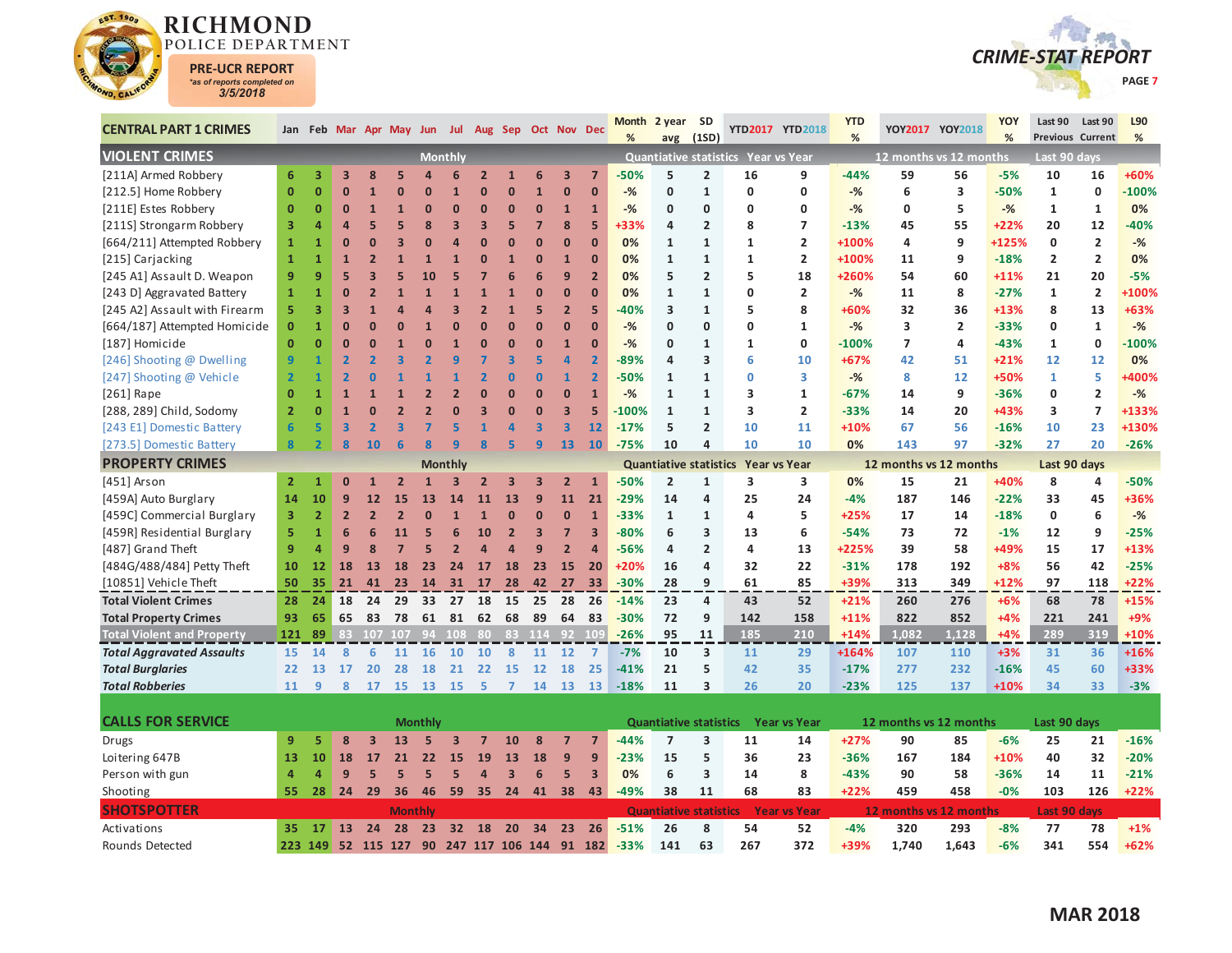



| <b>BEAT 4 CENTRAL</b>               | Jan            | Feb                     | $+/-$          |         | <b>MON % YoY17 YoY18</b> |                         | $+/-$ % |                | $L90P$   L90N | $+/-$ % |
|-------------------------------------|----------------|-------------------------|----------------|---------|--------------------------|-------------------------|---------|----------------|---------------|---------|
| <b>Violent Crimes</b>               |                |                         |                |         |                          | YOY 2017-2018           |         |                | LAST90DAYS    |         |
| Robbery 211A Armed                  | 5              | 2                       | -3             | $-60%$  | 28                       | 25                      | $-11%$  | 5              | 11            | $+120%$ |
| Robbery 212.5 Home                  | 0              | 0                       | 0              | $-%$    | 1                        | 1                       | 0%      | 0              | 0             | $-$ %   |
| Robbery 211 Estes                   | 0              | 0                       | 0              | $-%$    | 0                        | $\mathbf{1}$            | $-$ %   | 1              | 0             | $-100%$ |
| Robbery 211S Strongarm              | $\mathbf{1}$   | 1                       | 0              | 0%      | 20                       | 26                      | +30%    | 9              | 6             | $-33%$  |
| Robbery 664/211 Attempt             | $\mathbf{1}$   | 0                       | $-1$           | $-100%$ | 2                        | $\mathbf{1}$            | $-50%$  | 0              | 1             | $-$ %   |
| Carjacking 215                      | 0              | $\overline{\mathbf{1}}$ | $\mathbf{1}$   | $-%$    | 3                        | $\overline{2}$          | $-33%$  | 0              | $\mathbf{1}$  | $-$ %   |
| Assault DW 245 A1                   | 3              | 5                       | $\overline{2}$ | +67%    | 10                       | 25                      | +150%   | 5              | 9             | +80%    |
| Aggravated Battery 243 D            | 0              | $\overline{1}$          | $\overline{1}$ | $-%$    | $\overline{2}$           | $\overline{\mathbf{c}}$ | 0%      | 0              | $\mathbf{1}$  | $-$ %   |
| Assault Firearm 245 A2              | $\overline{2}$ | $\mathbf{1}$            | $-1$           | $-50%$  | $\mathbf 1$              | 7                       | +600%   | 1              | 4             | +300%   |
| Attempt Homicide 664/187            | 0              | 0                       | 0              | $-%$    | 0                        | 0                       | $-$ %   | 0              | 0             | $-$ %   |
| Homicide 187                        | 0              | 0                       | 0              | $-%$    | 0                        | 0                       | $-%$    | 0              | 0             | $-%$    |
| Shooting @ Dwelling 246             | 5              | 1                       | -4             | $-80%$  | 14                       | 18                      | $+29%$  | 3              | 6             | +100%   |
| Shooting @ Vehicle 247              | 0              | 0                       | 0              | $-%$    | $\overline{2}$           | 5                       | +150%   | 0              | 1             | $-%$    |
| Rape 261                            | 0              | 0                       | 0              | $-%$    | 7                        | 5                       | $-29%$  | 1              | $\mathbf{1}$  | 0%      |
| Child, Sodomy 288 289               | $\mathbf{1}$   | 0                       | $-1$           | $-100%$ | 8                        | 6                       | $-25%$  | 0              | 3             | $-$ %   |
| Battery 243 E1                      | $\overline{2}$ | $\mathbf{1}$            | $-1$           | $-50%$  | 19                       | 15                      | $-21%$  | 3              | 6             | +100%   |
| Battery 273.5                       | $\overline{2}$ | 0                       | $-2$           | $-100%$ | 33                       | 24                      | $-27%$  | 8              | 5             | $-38%$  |
| <b>Property Crimes</b>              |                |                         |                |         |                          | YOY 2017-2018           |         |                | LAST90DAYS    |         |
| Arson 451                           | 0              | 0                       | 0              | $-$ %   | 5                        | 6                       | +20%    | 3              | 0             | $-100%$ |
| Auto Burglary 459 A                 | 6              | 5                       | $-1$           | $-17%$  | 42                       | 41                      | $-2%$   | 10             | 18            | +80%    |
| Commercial Burglary 459 C           | 1              | 1                       | 0              | 0%      | 8                        | 3                       | $-63%$  | 0              | 2             | $-$ %   |
| Residential Burglary 459 R          | 3              | 0                       | $-3$           | $-100%$ | 18                       | 24                      | +33%    | 1              | 4             | +300%   |
| Grand Theft 487                     | 0              | $\overline{2}$          | $\overline{2}$ | $-$ %   | 12                       | 15                      | $+25%$  | $\overline{2}$ | 3             | $+50%$  |
| Petty Theft 484 488                 | $\overline{2}$ | 5                       | 3              | +150%   | 46                       | 67                      | +46%    | 19             | 14            | $-26%$  |
| Vehicle Theft 10851                 | 17             | 15                      | $-2$           | $-12%$  | 129                      | 139                     | $+8%$   | 39             | 42            | $+8%$   |
| <b>Total Violent Crimes</b>         | 13             | 11                      | $-2$           | $-15%$  | 82                       | 101                     | $+23%$  | 22             | 37            | +68%    |
| <b>Total Property Crimes</b>        | 29             | 28                      | $-1$           | $-3%$   | 260                      | 295                     | $+13%$  | 74             | 83            | $+12%$  |
| <b>Total Violent and Property</b>   | 42             | 39                      | $-3$           | $-7%$   | 342                      | 396                     | $+16%$  | 96             | 120           | $+25%$  |
| <b>Total Burglaries</b>             | 10             | 6                       | $-4$           | $-40%$  | 68                       | 68                      | 0%      | 11             | 24            | +118%   |
| <b>Percentage of Citywide</b>       | 7%             | 5%                      | $-2%$          |         | 4%                       | 4%                      |         | 3%             | 6%            |         |
| <b>Total Robberies</b>              | $\overline{7}$ | $\overline{a}$          | $-3$           | $-43%$  | 54                       | 56                      | $+4%$   | 15             | 19            | $+27%$  |
| <b>Percentage of Citywide</b>       | 19%            | 10%                     | $-9%$          |         | 14%                      | 12%                     |         | 16%            | 16%           |         |
| <b>Vehicle Theft % Citywide</b>     | 15%            | 16%                     | $+1%$          |         | 11%                      | 12%                     |         | 14%            | 14%           |         |
| <b>Calls for Service</b>            |                |                         |                |         |                          | YOY 2017-2018           |         |                | LAST90DAYS    |         |
| Drugs                               | 0              | 1                       | 1              | $-$ %   | 10                       | 9                       | $-10%$  | 4              | 1             | $-75%$  |
| Loitering 647B                      | 0              | $\overline{\mathbf{1}}$ | $\overline{1}$ | $-%$    | 31                       | 20                      | $-35%$  | 6              | $\mathbf{1}$  | $-83%$  |
| Person with gun                     | 0              | $\mathbf{1}$            | $\mathbf{1}$   | $-%$    | 21                       | 17                      | $-19%$  | $\overline{2}$ | 1             | $-50%$  |
| Shooting                            | 14             | 8                       | $-6$           | $-43%$  | 125                      | 134                     | $+7%$   | 31             | 34            | $+10%$  |
| Shotspotter                         |                |                         |                |         |                          | YOY 2017-2018           |         |                | LAST90DAYS    |         |
| Activations (SSA)                   | 12             | 6                       | -6             | $-50%$  | 78                       | 85                      | $+9%$   | 25             | 24            | $-4%$   |
| Rounds Detected (SSR)               | 77             | 40                      | $-37$          | $-48%$  | 374                      | 402                     | $+7%$   | 92             | 159           | $+73%$  |
| <b>Percentage of Citywide (SSA)</b> | 17%            | 18%                     | 1%             |         | 11%                      | 13%                     |         | 17%            | 15%           |         |
| Percentage of Citywide (SSR)        |                | 16% 17%                 | $1\%$          |         | 10%                      | 11%                     |         | 10%            | 14%           |         |

| <b>BEAT 5 CENTRAL</b>               |                         | Jan Feb                 | $+/-$                   |         | <b>MON % YoY17 YoY18</b> |               | $+/-$ % |                | <b>L90P L90N</b>        | $+/-$ % |
|-------------------------------------|-------------------------|-------------------------|-------------------------|---------|--------------------------|---------------|---------|----------------|-------------------------|---------|
| <b>Violent Crimes</b>               |                         |                         |                         |         |                          | YOY 2017-2018 |         |                | LAST90DAYS              |         |
| Robbery 211A Armed                  | 0                       | 1                       | 1                       | $-%$    | 13                       | 15            | $+15%$  | 2              | 3                       | +50%    |
| Robbery 212.5 Home                  | 0                       | 0                       | 0                       | $-$ %   | 2                        | 0             | $-100%$ | 0              | 0                       | $-%$    |
| Robbery 211 Estes                   | 0                       | 0                       | 0                       | $-%$    | 0                        | 0             | $-%$    | 0              | 0                       | $-$ %   |
| Robbery 211S Strongarm              | $\mathbf{1}$            | $\mathbf{1}$            | 0                       | 0%      | 7                        | 7             | 0%      | $\overline{2}$ | 3                       | +50%    |
| Robbery 664/211 Attempt             | 0                       | 0                       | 0                       | $-%$    | 1                        | 2             | +100%   | 0              | 0                       | $-%$    |
| Carjacking 215                      | $\mathbf{1}$            | 0                       | $-1$                    | $-100%$ | 3                        | 3             | 0%      | 1              | $\mathbf{1}$            | 0%      |
| Assault DW 245 A1                   | 2                       | $\mathbf{1}$            | $-1$                    | $-50%$  | 14                       | 18            | $+29%$  | 4              | 4                       | 0%      |
| Aggravated Battery 243 D            | 0                       | 0                       | 0                       | $-$ %   | 4                        | $\mathbf{1}$  | $-75%$  | 0              | 0                       | $-$ %   |
| Assault Firearm 245 A2              | $\mathbf{1}$            | 0                       | $-1$                    | $-100%$ | 14                       | 11            | $-21%$  | $\overline{2}$ | 3                       | +50%    |
| Attempt Homicide 664/187            | 0                       | $\mathbf{1}$            | $\mathbf{1}$            | $-%$    | 2                        | 2             | 0%      | 0              | 1                       | $-%$    |
| Homicide 187                        | 0                       | 0                       | 0                       | $-%$    | 4                        | 2             | $-50%$  | 1              | 0                       | $-100%$ |
| Shooting @ Dwelling 246             | $\overline{\mathbf{c}}$ | 0                       | $-2$                    | $-100%$ | 15                       | 17            | $+13%$  | 7              | 3                       | $-57%$  |
| Shooting @ Vehicle 247              | 0                       | 0                       | 0                       | $-$ %   | 5                        | $\mathbf{1}$  | $-80%$  | 1              | 0                       | $-100%$ |
| Rape 261                            | 0                       | 0                       | 0                       | $-%$    | 3                        | 1             | $-67%$  | 0              | 0                       | $-%$    |
| Child, Sodomy 288 289               | $\mathbf 1$             | 0                       | $-1$                    | $-100%$ | 2                        | 3             | +50%    | 1              | 1                       | 0%      |
| Battery 243 E1                      | $\mathbf{1}$            | 3                       | $\overline{\mathbf{2}}$ | +200%   | 29                       | 18            | $-38%$  | 5              | 6                       | $+20%$  |
| Battery 273.5                       | 3                       | $\mathbf{1}$            | $-2$                    | $-67%$  | 39                       | 27            | $-31%$  | 4              | 8                       | +100%   |
| <b>Property Crimes</b>              |                         |                         |                         |         |                          | YOY 2017-2018 |         |                | LAST90DAYS              |         |
| Arson 451                           | $\mathbf 1$             | $\mathbf 1$             | 0                       | 0%      | 7                        | 6             | $-14%$  | 2              | 3                       | +50%    |
| Auto Burglary 459 A                 | 3                       | 3                       | 0                       | 0%      | 26                       | 32            | $+23%$  | 8              | 8                       | 0%      |
| Commercial Burglary 459 C           | $\mathbf{1}$            | $\mathbf{1}$            | 0                       | 0%      | 4                        | 5             | $+25%$  | 0              | $\overline{\mathbf{c}}$ | $-$ %   |
| Residential Burglary 459 R          | $\mathbf{1}$            | 0                       | $-1$                    | $-100%$ | 28                       | 19            | $-32%$  | 3              | $\overline{2}$          | $-33%$  |
| Grand Theft 487                     | 3                       | $\mathbf{1}$            | $-2$                    | $-67%$  | 10                       | 22            | +120%   | 7              | 5                       | $-29%$  |
| Petty Theft 484 488                 | $\mathbf{1}$            | $\overline{2}$          | $\mathbf{1}$            | +100%   | 43                       | 41            | $-5%$   | 10             | 11                      | $+10%$  |
| Vehicle Theft 10851                 | 12                      | 11                      | $-1$                    | $-8%$   | 81                       | 91            | $+12%$  | 23             | 32                      | $+39%$  |
| <b>Total Violent Crimes</b>         | $6\phantom{.}6$         | $\overline{4}$          | $-2$                    | $-33%$  | 69                       | 65            | $-6%$   | 13             | 16                      | $+23%$  |
| <b>Total Property Crimes</b>        | 22                      | 19                      | $-3$                    | $-14%$  | 199                      | 216           | +9%     | 53             | 63                      | +19%    |
| <b>Total Violent and Property</b>   | 28                      | 23                      | $-5$                    | $-18%$  | 268                      | 281           | $+5%$   | 66             | 79                      | $+20%$  |
| <b>Total Burglaries</b>             | 5                       | 4                       | $-1$                    | $-20%$  | 58                       | 56            | $-3%$   | 11             | 12                      | +9%     |
| <b>Percentage of Citywide</b>       | 4%                      | 3%                      | $-0%$                   |         | 4%                       | 3%            |         | 3%             | 3%                      |         |
| <b>Total Robberies</b>              | $\overline{2}$          | $\overline{2}$          | 0                       | 0%      | 26                       | 27            | $+4%$   | 5              | $\overline{7}$          | +40%    |
| <b>Percentage of Citywide</b>       | 6%                      | 5%                      | $-0%$                   |         | 7%                       | 6%            |         | 5%             | 6%                      |         |
| <b>Vehicle Theft % Citywide</b>     | 10%                     | 12%                     | $+1%$                   |         | 7%                       | 8%            |         | 8%             | 10%                     |         |
| <b>Calls for Service</b>            |                         |                         |                         |         |                          | YOY 2017-2018 |         |                | LAST90DAYS              |         |
| Drugs                               | $\mathbf{1}$            | 1                       | 0                       | 0%      | 27                       | 27            | 0%      | 5              | 5                       | 0%      |
| Loitering 647B                      | 3                       | $\overline{\mathbf{c}}$ | $-1$                    | $-33%$  | 36                       | 48            | +33%    | 11             | 8                       | $-27%$  |
| Person w/ Gun                       | 0                       | 2                       | $\overline{\mathbf{2}}$ | $-%$    | 28                       | 13            | $-54%$  | 3              | 3                       | 0%      |
| Shooting                            | 15                      | 8                       | $-7$                    | $-47%$  | 170                      | 162           | $-5%$   | 50             | 35                      | $-30%$  |
| Shotspotter                         |                         |                         |                         |         |                          | YOY 2017-2018 |         |                | LAST90DAYS              |         |
| Activations (SSA)                   | 11                      | 7                       | $-4$                    | $-36%$  | 129                      | 133           | $+3%$   | 43             | 26                      | $-40%$  |
| Rounds Detected (SSR)               | 66                      | 69                      | 3                       | $+5%$   | 790                      | 770           | $-3%$   | 212            | 189                     | $-11%$  |
| <b>Percentage of Citywide (SSA)</b> | 15%                     | 21%                     | 5%                      |         | 19%                      | 21%           |         | 30%            | 16%                     |         |
| Percentage of Citywide (SSR)        |                         | 14% 29%                 | 16%                     |         | 22%                      | 21%           |         | 24%            | 16%                     |         |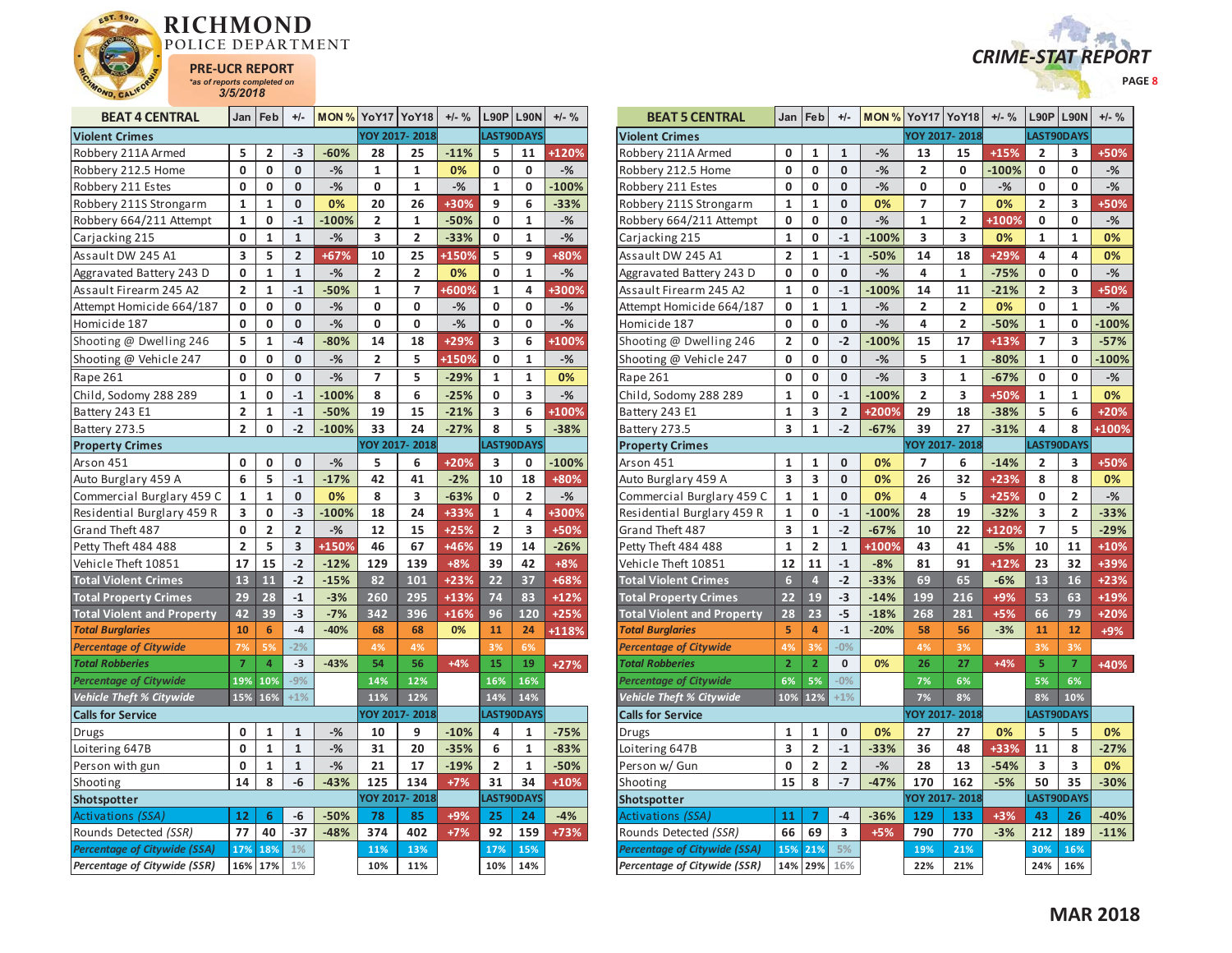

| <b>BEAT 6 CENTRAL</b>             | Jan                     | Feb            | $+/-$        | <b>MON % YoY17 YoY18</b> |     |                | $+/-$ % |                         | <b>L90P L90N</b> | $+/-$ % |
|-----------------------------------|-------------------------|----------------|--------------|--------------------------|-----|----------------|---------|-------------------------|------------------|---------|
| <b>Violent Crimes</b>             |                         |                |              |                          |     | YOY 2017-2018  |         |                         | LAST90DAYS       |         |
| Robbery 211A Armed                | 1                       | 0              | $-1$         | $-100%$                  | 21  | 13             | $-38%$  | 3                       | 2                | $-33%$  |
| Robbery 212.5 Home                | 0                       | 0              | $\mathbf{0}$ | $-%$                     | 3   | $\overline{2}$ | $-33%$  | 1                       | 0                | $-100%$ |
| Robbery 211 Estes                 | 0                       | 0              | 0            | $-$ %                    | 0   | 4              | $-%$    | 1                       | 1                | 0%      |
| Robbery 211S Strongarm            | 1                       | 2              | $\mathbf{1}$ | +100%                    | 20  | 27             | +35%    | 9                       | 3                | $-67%$  |
| Robbery 664/211 Attempt           | 0                       | 0              | 0            | $-%$                     | 2   | 6              | +200%   | 1                       | 0                | $-100%$ |
| Carjacking 215                    | 0                       | 0              | 0            | $-%$                     | 6   | 5              | $-17%$  | $\mathbf{1}$            | 0                | $-100%$ |
| Assault DW 245 A1                 | 4                       | 3              | $-1$         | $-25%$                   | 26  | 28             | $+8%$   | 8                       | 7                | $-13%$  |
| Aggravated Battery 243 D          | $\mathbf{1}$            | 0              | $-1$         | $-100%$                  | 4   | 6              | +50%    | $\mathbf{1}$            | 1                | 0%      |
| Assault Firearm 245 A2            | $\overline{\mathbf{c}}$ | $\overline{2}$ | 0            | 0%                       | 16  | 20             | $+25%$  | 5                       | 6                | $+20%$  |
| Attempt Homicide 664/187          | 0                       | 0              | $\mathbf{0}$ | $-%$                     | 1   | 1              | 0%      | $\mathbf{1}$            | 0                | $-100%$ |
| Homicide 187                      | 0                       | 0              | 0            | $-%$                     | 3   | 1              | $-67%$  | 0                       | 0                | -%      |
| Shooting @ Dwelling 246           | 2                       | 0              | $-2$         | $-100%$                  | 14  | 14             | 0%      | 2                       | 3                | +50%    |
| Shooting @ Vehicle 247            | 2                       | $\mathbf{1}$   | $-1$         | $-50%$                   | 0   | $\overline{7}$ | $-$ %   | 0                       | 4                | $-%$    |
| Rape 261                          | 0                       | $\mathbf 1$    | 1            | $-$ %                    | 4   | 5              | $+25%$  | 1                       | 1                | 0%      |
| Child, Sodomy 288 289             | 0                       | 0              | 0            | $-$ %                    | 6   | 8              | +33%    | $\overline{2}$          | 2                | 0%      |
| Battery 243 E1                    | 3                       | $\mathbf 1$    | $-2$         | $-67%$                   | 21  | 21             | 0%      | $\overline{\mathbf{c}}$ | 11               | +450%   |
| Battery 273.5                     | 3                       | 1              | $-2$         | $-67%$                   | 66  | 44             | $-33%$  | 15                      | 7                | $-53%$  |
| <b>Property Crimes</b>            |                         |                |              |                          |     | YOY 2017-2018  |         |                         | LAST90DAYS       |         |
| Arson 451                         | $\mathbf{1}$            | 0              | $-1$         | $-100%$                  | 4   | 9              | +125%   | 3                       | 1                | $-67%$  |
| Auto Burglary 459 A               | 5                       | $\overline{2}$ | $-3$         | $-60%$                   | 119 | 77             | $-35%$  | 15                      | 19               | $+27%$  |
| Commercial Burglary 459 C         | 1                       | 0              | $-1$         | $-100%$                  | 7   | 6              | $-14%$  | 0                       | 2                | $-%$    |
| Residential Burglary 459 R        | 1                       | 1              | 0            | 0%                       | 32  | 20             | $-38%$  | 7                       | 3                | $-57%$  |
| Grand Theft 487                   | 6                       | 1              | $-5$         | $-83%$                   | 17  | 31             | +82%    | 6                       | 9                | +50%    |
| Petty Theft 484 488               | 8                       | 5              | $-3$         | $-38%$                   | 89  | 102            | $+15%$  | 28                      | 18               | $-36%$  |
| Vehicle Theft 10851               | 21                      | 9              | $-12$        | $-57%$                   | 111 | 132            | +19%    | 35                      | 44               | $+26%$  |
| <b>Total Violent Crimes</b>       | 9                       | 8              | $-1$         | $-11%$                   | 112 | 126            | $+13%$  | 34                      | 23               | $-32%$  |
| <b>Total Property Crimes</b>      | 43                      | 18             | $-25$        | $-58%$                   | 379 | 377            | $-1%$   | 94                      | 96               | $+2%$   |
| <b>Total Violent and Property</b> | 52                      | 26             | $-26$        | $-50%$                   | 491 | 503            | $+2%$   | 128                     | 119              | $-7%$   |
| <b>Total Burglaries</b>           | 7                       | 3              | $-4$         | $-57%$                   | 158 | 103            | $-35%$  | 22                      | 24               | +9%     |
| <b>Percentage of Citywide</b>     | 5%                      | 3%             | $-2%$        |                          | 10% | 6%             |         | 6%                      | 6%               |         |
| <b>Total Robberies</b>            | $\overline{2}$          | $\overline{2}$ | 0            | 0%                       | 52  | 57             | $+10%$  | 16                      | 6                | $-63%$  |
| <b>Percentage of Citywide</b>     | 6%                      | 5%             | $-0%$        |                          | 13% | 13%            |         | 18%                     | 5%               |         |
| <b>Vehicle Theft % Citywide</b>   | 18%                     | 10%            | $-8%$        |                          | 9%  | 11%            |         | 13%                     | 14%              |         |
| <b>Calls for Service</b>          |                         |                |              |                          |     | YOY 2017-2018  |         |                         | LAST90DAYS       |         |
| Drugs                             | 8                       | 12             | 4            | +50%                     | 53  | 58             | +9%     | 16                      | 24               | +50%    |
| Loitering 647B                    | 10                      | 3              | $-7$         | $-70%$                   | 82  | 107            | +30%    | 24                      | 19               | $-21%$  |
| Person w/ Gun                     | 4                       | 1              | $-3$         | $-75%$                   | 38  | 27             | $-29%$  | 9                       | 7                | $-22%$  |
| Shooting                          | 26                      | 12             | $-14$        | $-54%$                   | 173 | 162            | $-6%$   | 22                      | 57               | +159%   |
| Shotspotter                       |                         |                |              |                          |     | YOY 2017-2018  |         |                         | LAST90DAYS       |         |
| Activations (SSA)                 | 12                      | 4              | -8           | $-67%$                   | 113 | 75             | $-34%$  | 9                       | 28               | +211%   |
| Rounds Detected (SSR)             | 80                      | 40             | $-40$        | $-50%$                   | 576 | 471            | $-18%$  | 37                      | 206              | +457%   |
| Percentage of Citywide (SSA)      | 17%                     | 12%            | $-5%$        |                          | 17% | 12%            |         | 6%                      | 17%              |         |
| Percentage of Citywide (SSR)      | 16%                     | 17%            | 1%           |                          | 16% | 13%            |         | 4%                      | 18%              |         |

 *CRIME-STAT REPORT* **PAGE 9**



*DATA COMPARES CENTRAL BEATS ONLY, NOT ALL BEATS* 

**Violent Crimes**

**Property and Violent Crimes Last 90 days**

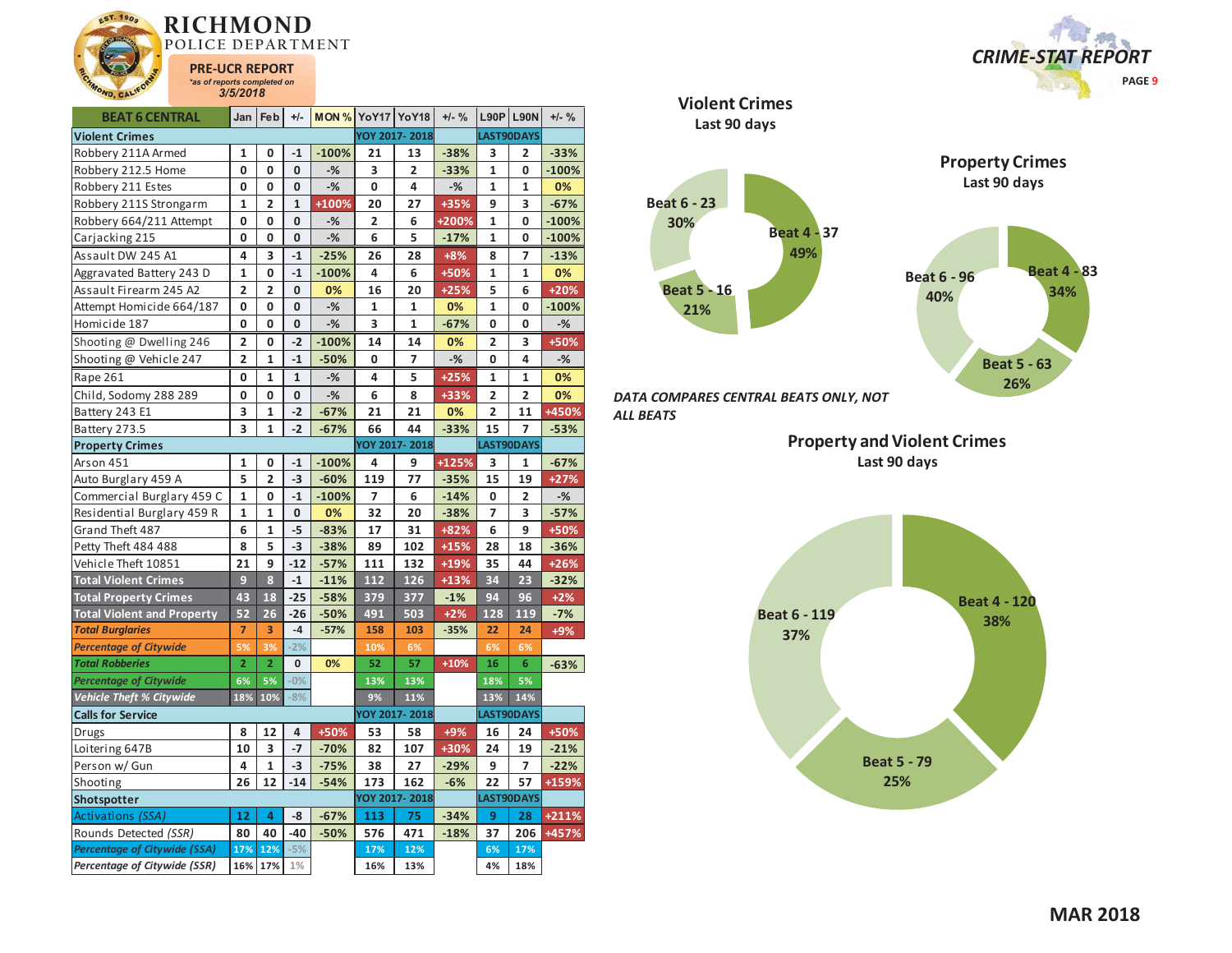

Activations

Rounds Detected

**13 3 17 13 9 9 12 18 12 9 8 8 -77%**

**102 36 87 72 73 41 45 70 50 34 24 28 -65%**



| <b>NORTHERN PART 1 CRIMES</b>        |                         |                |                         |                |                 | Jan Feb Mar Apr May Jun Jul Aug Sep Oct Nov Dec |                |                |                 |                |                         |                               | %       | Month 2 year<br>avg           | <b>SD</b><br>(1SD)  |                                     | YTD2017 YTD2018        | <b>YTD</b><br>% |                        | YOY2017 YOY2018        | YOY<br>%     | Last 90<br><b>Previous Current</b> | Last 90        | L90<br>% |
|--------------------------------------|-------------------------|----------------|-------------------------|----------------|-----------------|-------------------------------------------------|----------------|----------------|-----------------|----------------|-------------------------|-------------------------------|---------|-------------------------------|---------------------|-------------------------------------|------------------------|-----------------|------------------------|------------------------|--------------|------------------------------------|----------------|----------|
| <b>VIOLENT CRIMES</b>                |                         |                |                         |                |                 |                                                 | <b>Monthly</b> |                |                 |                |                         |                               |         |                               |                     | Quantiative statistics Year vs Year |                        |                 |                        | 12 months vs 12 months |              |                                    | Last 90 days   |          |
| [211A] Armed Robbery                 | 10                      | $\overline{a}$ | $\Delta$                | 7              | <b>10</b>       |                                                 |                |                | 1               | 6              | 4                       | 8                             | $-60%$  | 5                             | 3                   | 12                                  | 14                     | $+17%$          | 48                     | 68                     | +42%         | 11                                 | 22             | +100%    |
| [212.5] Home Robbery                 | $\overline{\mathbf{3}}$ | 5              | $\bf{0}$                |                |                 |                                                 |                | В              | $\overline{0}$  | $\overline{2}$ | $\mathbf{0}$            | $\overline{2}$                | $+67%$  | $\mathbf{1}$                  | $\mathbf{1}$        | 1                                   | 8                      | +700%           | 5                      | 16                     | +220%        | $\overline{2}$                     | 10             | +400%    |
| [211E] Estes Robbery                 | $\mathbf{0}$            | $\overline{2}$ | $\mathbf{0}$            |                |                 |                                                 |                |                | $\overline{0}$  | $\Omega$       | $\overline{2}$          | $\mathbf{1}$                  | $-%$    | $\mathbf{1}$                  | $\mathbf{1}$        | 4                                   | $\overline{2}$         | $-50%$          | 10                     | 11                     | $+10%$       | $\overline{2}$                     | 3              | +50%     |
| [211S] Strongarm Robbery             | 3                       | 6              | 5                       | Δ              |                 |                                                 | 10             | в              | Δ               | 7              | 6                       | $\overline{2}$                | +100%   | 5                             | $\overline{2}$      | 6                                   | 9                      | +50%            | 55                     | 61                     | $+11%$       | 17                                 | 11             | $-35%$   |
| [664/211] Attempted Robbery          | $\overline{a}$          | $\mathbf{1}$   | $\overline{2}$          | $\Omega$       |                 |                                                 |                |                | $\mathbf{1}$    | $\overline{1}$ | $\overline{1}$          | $\Omega$                      | $-75%$  | $\mathbf{1}$                  | $\mathbf{1}$        | $\overline{2}$                      | 5                      | +150%           | 4                      | 15                     | +275%        | 3                                  | 5              | $+67%$   |
| [215] Carjacking                     | $\mathbf{0}$            | $\mathbf{1}$   | $\overline{2}$          |                |                 |                                                 |                |                | 0               | $\Omega$       | $\overline{\mathbf{3}}$ | $\mathbf{1}$                  | $-%$    | 1                             | $\mathbf{1}$        | 1                                   | 1                      | 0%              | 6                      | 10                     | $+67%$       | 3                                  | $\overline{2}$ | $-33%$   |
| [245 A1] Assault D. Weapon           | $\mathbf{1}$            | 5              | 3                       |                |                 |                                                 |                | В              |                 | $\overline{2}$ | $\mathbf{1}$            | $\overline{2}$                | 400%    | 4                             | $\overline{2}$      | 6                                   | 6                      | 0%              | 41                     | 45                     | +10%         | 9                                  | 8              | $-11%$   |
| [243 D] Aggravated Battery           | $\mathbf{1}$            | 0              | 3                       |                |                 |                                                 |                | 2              | R               | $\overline{1}$ | $\mathbf{0}$            | $\overline{1}$                | $-100%$ | $\mathbf{1}$                  | $\mathbf{1}$        | $\overline{2}$                      | $\mathbf{1}$           | $-50%$          | 16                     | 14                     | $-13%$       | 4                                  | $\overline{2}$ | $-50%$   |
| [245 A2] Assault with Firearm        | $\mathbf{0}$            | $\overline{2}$ | $\mathbf{1}$            |                |                 |                                                 | 3              | $\mathbf{1}$   | 0               | $\overline{1}$ | $\overline{2}$          | $\Delta$                      | $-%$    | $\mathbf{1}$                  | $\mathbf{1}$        | 3                                   | $\overline{2}$         | $-33%$          | 17                     | 16                     | $-6%$        | 3                                  | 6              | +100%    |
| [664/187] Attempted Homicide         | $\mathbf{0}$            | $\overline{0}$ | $\Omega$                |                |                 |                                                 | $\mathbf{0}$   | $\Omega$       | 1               | $\overline{0}$ | $\mathbf{0}$            | $\Omega$                      | $-%$    | 0                             | 0                   | $\mathbf 0$                         | 0                      | $-%$            | 1                      | 3                      | +200%        | $\mathbf{1}$                       | 0              | $-100%$  |
| [187] Homicide                       | $\mathbf{0}$            | $\overline{0}$ | O                       |                |                 |                                                 |                | n              | $\overline{0}$  | $\overline{0}$ | $\overline{2}$          | $\Omega$                      | $-%$    | $\mathbf{1}$                  | $\mathbf{1}$        | $\mathbf{1}$                        | 0                      | $-100%$         | 9                      | 4                      | $-56%$       | $\overline{2}$                     | 0              | $-100%$  |
| [246] Shooting @ Dwelling            | 5                       | $\mathbf{1}$   | $\overline{\mathbf{3}}$ |                |                 |                                                 |                |                |                 | 5              | $\bf{0}$                | $\overline{\mathbf{3}}$       | $-80%$  | 3                             | $\overline{2}$      | 9                                   | 6                      | $-33%$          | 28                     | 37                     | +32%         | 9                                  | 9              | 0%       |
| [247] Shooting @ Vehicle             | $\mathbf{1}$            | $\mathbf{1}$   | $\bf{0}$                | n              |                 |                                                 |                |                |                 | 1              | $\mathbf{0}$            | $\Omega$                      | 0%      | $\mathbf{1}$                  | $\mathbf{1}$        | $\mathbf{1}$                        | $\overline{2}$         | +100%           | 5                      | 7                      | +40%         | 3                                  | $\overline{2}$ | $-33%$   |
| [261] Rape                           | $\mathbf{0}$            | $\mathbf{1}$   | $\Omega$                |                |                 |                                                 |                |                | 1               | $\overline{0}$ | $\mathbf{1}$            | $\overline{\mathbf{3}}$       | $-%$    | $\mathbf{1}$                  | $\mathbf{1}$        | $\mathbf 0$                         | $\mathbf{1}$           | $-%$            | 9                      | 9                      | 0%           | $\overline{2}$                     | 4              | +100%    |
| [288, 289] Child, Sodomy             | $\mathbf{0}$            | $\overline{2}$ |                         |                |                 | O                                               |                | ŋ              | $\overline{0}$  | $\mathbf 0$    | $\overline{2}$          | $\overline{2}$                | $-%$    | $\mathbf{1}$                  | $\mathbf{1}$        | 1                                   | $\overline{2}$         | +100%           | $\overline{7}$         | 14                     | +100%        | $\overline{2}$                     | 4              | +100%    |
| [243 E1] Domestic Battery            | $\overline{2}$          | 5              | 7                       |                |                 |                                                 |                | з              | 6               | 3              | Δ                       | $\overline{a}$                | +150%   | 5                             | $\overline{2}$      | 3                                   | $\overline{7}$         | +133%           | 58                     | 51                     | $-12%$       | 13                                 | 11             | $-15%$   |
| [273.5] Domestic Battery             | 9                       | 5              | 16                      | q              |                 | 10                                              |                | 12             | 3               | 12             | 11                      | 11                            | $-44%$  | 9                             | 3                   | 17                                  | 14                     | $-18%$          | 109                    | 114                    | $+5%$        | 26                                 | 25             | $-4%$    |
| <b>PROPERTY CRIMES</b>               |                         |                |                         |                |                 |                                                 | <b>Monthly</b> |                |                 |                |                         |                               |         |                               |                     | Quantiative statistics Year vs Year |                        |                 | 12 months vs 12 months |                        |              | Last 90 days                       |                |          |
| [451] Arson                          | $\mathbf{1}$            | $\overline{2}$ | $\bf{0}$                |                |                 |                                                 |                |                | 0               | $\Omega$       | $\mathbf 0$             | $\mathbf{1}$                  | $+100%$ | $\mathbf{1}$                  | $\mathbf{1}$        | $\overline{a}$                      | 3                      | $-25%$          | 12                     | 11                     | $-8%$        | $\mathbf 0$                        | 4              | $-%$     |
| [459A] Auto Burglary                 | 47                      | 38             | 33                      | 39             | 32              | 43                                              | 38             | 43             | 37              | 63             | 45                      | 51                            | $-19%$  | 37                            | 10                  | 83                                  | 85                     | $+2%$           | 386                    | 509                    | +32%         | 145                                | 136            | $-6%$    |
| [459C] Commercial Burglary           | 5                       | $\overline{7}$ | 5                       | $\overline{ }$ |                 | Δ                                               | $\Delta$       | 5              | 11              | 10             | $\overline{7}$          | $\overline{\mathbf{z}}$       | +40%    | 6                             | $\overline{2}$      | 13                                  | 12                     | $-8%$           | 71                     | 75                     | $+6%$        | 28                                 | 19             | $-32%$   |
| [459R] Residential Burglary          | 24                      | 8              | 22                      | 20             | 17              | 23                                              | 21             | 18             | 12              | 8              | 20                      | 20                            | $-67%$  | 19                            | 6                   | 53                                  | 32                     | $-40%$          | 239                    | 213                    | $-11%$       | 40                                 | 52             | +30%     |
| [487] Grand Theft                    | 9                       | 5              | 6                       | 6              |                 |                                                 | 8              | 7              | 11              | <b>11</b>      | 13                      | 12                            | $-44%$  | 9                             | 3                   | 16                                  | 14                     | $-13%$          | 119                    | 108                    | $-9%$        | 35                                 | 26             | $-26%$   |
| [484G/488/484] Petty Theft           | 38                      | 31             | 43                      | 37             | 32              | 39                                              | 48             | 32             | 25              | 45             | 42                      | 46                            | $-18%$  | 36                            | $\overline{7}$      | 85                                  | 69                     | $-19%$          | 404                    | 458                    | $+13%$       | 112                                | 115            | $+3%$    |
| [10851] Vehicle Theft                | 31                      | 27             | 46                      | 42             | 43              | 18                                              | 37             | 59             | 33 <sup>2</sup> | 44             | 25                      | - 39                          | $-13%$  | 42                            | 11                  | 115                                 | 58                     | $-50%$          | 575                    | 444                    | $-23%$       | 102                                | 97             | $-5%$    |
| <b>Total Violent Crimes</b>          | 22                      | 29             | 21                      | 23             | 32 <sup>2</sup> | 25                                              | 28             | 19             | 17              | 20             | 24                      | 26                            | $+32%$  | 21                            | 5                   | 39                                  | 51                     | +31%            | 228                    | 286                    | $+25%$       | 61                                 | 77             | $+26%$   |
| <b>Total Property Crimes</b>         |                         |                |                         |                |                 | 155 118 155 152 140 138 158 164 129 181 152 176 |                |                |                 |                |                         |                               | $-24%$  | 151                           | 19                  | 369                                 | 273                    | $-26%$          | 1,806                  | 1,818                  | $+1%$        | 462                                | 449            | $-3%$    |
| <b>Total Violent and Property</b>    |                         | 177 147        |                         |                |                 | 176 175 172 163 186 183 146 201 176 202         |                |                |                 |                |                         |                               | $-17%$  | 172                           | 19                  | 408                                 | 324                    | $-21%$          | 2.034                  | 2,104                  | $+3%$        | 523                                | 526            | $+1%$    |
| <b>Total Aggravated Assaults</b>     | $\overline{2}$          |                | $\overline{7}$          | 6              | 10              | 9                                               | 9              | 6              | 10              | $\overline{4}$ | 5.                      | $\overline{7}$                | $+250%$ | $\overline{7}$                | $\overline{2}$      | 12                                  | $\overline{9}$         | $-25%$          | 84                     | 82                     | $-2%$        | 19                                 | 16             | $-16%$   |
| <b>Total Burglaries</b>              | 76                      | 53             | 60                      | 66             | 52              | 70                                              | 63             | 66             | 60              | 81             | 72                      | 78                            | $-30%$  | 62                            | 11                  | 149                                 | 129                    | $-13%$          | 696                    | 797                    | $+15%$       | 213                                | 207            | $-3%$    |
| <b>Total Robberies</b>               | 20                      | 19             | 13                      | 14             | 18              | <b>16</b>                                       | 17             | 12             | 6               | 16             | <b>16</b>               | 14                            | $-5%$   | 13                            | 4                   | 26                                  | 39                     | +50%            | 128                    | 181                    | $+41%$       | 38                                 | 53             | +39%     |
|                                      |                         |                |                         |                |                 |                                                 |                |                |                 |                |                         |                               |         |                               |                     |                                     |                        |                 |                        |                        |              |                                    |                |          |
| <b>CALLS FOR SERVICE</b>             |                         |                |                         |                |                 |                                                 |                | <b>Monthly</b> |                 |                |                         |                               |         | <b>Quantiative statistics</b> |                     |                                     | <b>Year vs Year</b>    |                 | 12 months vs 12 months |                        |              |                                    | Last 90 days   |          |
| Drugs                                | 6                       | 9              | 10                      | $\overline{2}$ | $\overline{2}$  | 8                                               | 8              | 8              | 12              | 8              | 8                       | 13                            | +50%    | $\overline{7}$                | 3                   | 9                                   | 15                     | $+67%$          | 79                     | 94                     | +19%         | 28                                 | 28             | 0%       |
| Loitering 647B                       | 36                      | 19             | 14                      | 31             | 24              | 12                                              | 16             | 13             | 23              | 36             | 23                      | 35                            | $-47%$  | 21                            | 8                   | 26                                  | 55                     | +112%           | 219                    | 282                    | +29%         | 82                                 | 90             | +10%     |
| Person with gun                      | 8                       | 6              | Δ                       | В              |                 |                                                 | 5              | 5              | Δ               | 5              | 8                       | 6                             | $-25%$  | 5                             | $\overline{2}$      | 11                                  | 14                     | $+27%$          | 57                     | 62                     | $+9%$        | 17                                 | 20             | +18%     |
| Shooting                             | 35                      | 21             | 24                      | 37             | 24              | 52                                              | 45             | 27             | 36              | 29             | 30                      | 26                            | $-40%$  | 30                            | 8                   | 56                                  | 56                     | 0%              | 344                    | 386                    | $+12%$       | 95                                 | 82             | $-14%$   |
| <b>SHOTSPOTTER</b><br><b>Monthly</b> |                         |                |                         |                |                 |                                                 |                |                |                 |                |                         | <b>Quantiative statistics</b> |         |                               | <b>Year vs Year</b> |                                     | 12 months vs 12 months |                 |                        |                        | Last 90 days |                                    |                |          |

**10 4 18 16 -11% 99 131 +32% 29 24 -17%**

**46 24 93 138 +48% 436 662 +52% 108 166 +54%**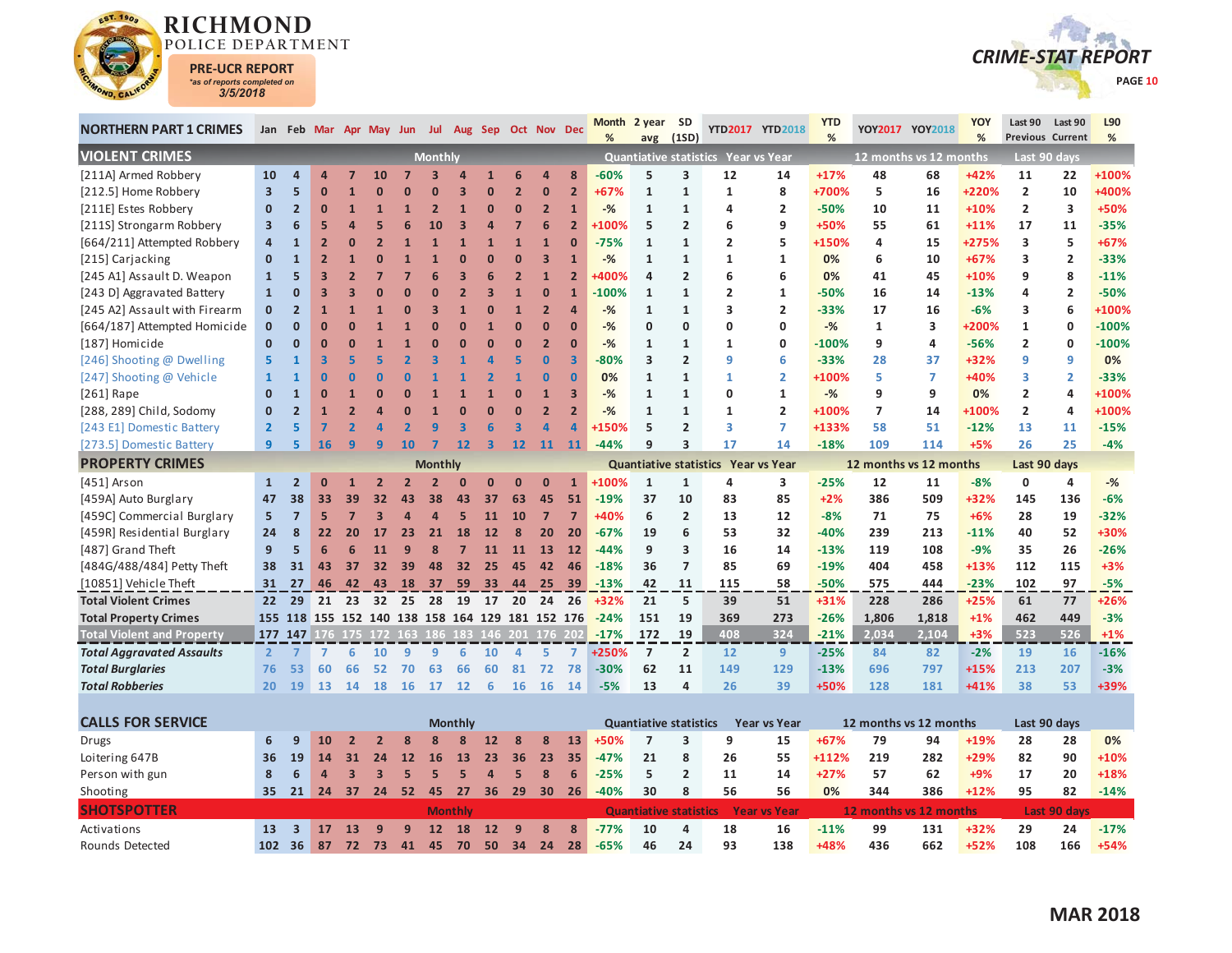



| <b>BEAT 7 NORTHERN</b>              | Jan                     | Feb                     | $+/-$          |         |                         | <b>MON % YoY17 YoY18</b> | $+/-$ % | L90P                    | <b>L90N</b>             | $+/-$ % | <b>BEAT 8 NORTHERN</b>              | Jan                     | Feb                     | $+/-$          | <b>MON % YoY17 YoY18</b> |                         |                         | $+/-$ % | L90P                    | <b>L90N</b>    | $+/-$ % |
|-------------------------------------|-------------------------|-------------------------|----------------|---------|-------------------------|--------------------------|---------|-------------------------|-------------------------|---------|-------------------------------------|-------------------------|-------------------------|----------------|--------------------------|-------------------------|-------------------------|---------|-------------------------|----------------|---------|
| <b>Violent Crimes</b>               |                         |                         |                |         |                         | YOY 2017-2018            |         |                         | LAST90DAYS              |         | <b>Violent Crimes</b>               |                         |                         |                |                          | YOY 2017-2018           |                         |         | LAST90DAYS              |                |         |
| Robbery 211A Armed                  | 4                       | 3                       | $-1$           | $-25%$  | 34                      | 44                       | +29%    | 9                       | 14                      | +56%    | Robbery 211A Armed                  | 6                       | 0                       | -6             | $-100%$                  | 13                      | 23                      | $+77%$  | $\overline{2}$          | $\overline{7}$ | +250%   |
| Robbery 212.5 Home                  | $\mathbf{1}$            | $\mathbf{1}$            | $\mathbf{0}$   | 0%      | $\mathbf{1}$            | 6                        | +500%   | $\mathbf 0$             | 4                       | $-$ %   | Robbery 212.5 Home                  | $\mathbf 1$             | $\overline{2}$          | $\mathbf 1$    | +100%                    | $\mathbf{1}$            | 5                       | +400%   | $\mathbf 0$             | 3              | $-$ %   |
| Robbery 211 Estes                   | $\mathbf 0$             | 0                       | $\mathbf 0$    | $-$ %   | 4                       | $\overline{2}$           | $-%$    | $\mathbf{0}$            | 0                       | $-$ %   | Robbery 211 Estes                   | 0                       | $\overline{2}$          | $\overline{2}$ | $-$ %                    | 6                       | 9                       | $-$ %   | $\overline{2}$          | 3              | +50%    |
| Robbery 211S Strongarm              | $\overline{2}$          | 4                       | $\overline{2}$ | +100%   | 47                      | 45                       | $-4%$   | 11                      | 8                       | $-27%$  | Robbery 211S Strongarm              | $\mathbf 1$             | $\overline{2}$          | $\mathbf 1$    | <b>100%</b>              | 6                       | 14                      | +133%   | 5                       | 3              | $-40%$  |
| Robbery 664/211 Attempt             | $\overline{\mathbf{3}}$ | 0                       | $-3$           | $-100%$ | $\mathbf{1}$            | 12                       | +11009  | $\overline{\mathbf{3}}$ | $\overline{\mathbf{3}}$ | 0%      | Robbery 664/211 Attempt             | $\mathbf 0$             | $\mathbf 0$             | $\mathbf{0}$   | $-$ %                    | $\overline{\mathbf{3}}$ | 1                       | $-67%$  | $\mathbf{0}$            | $\mathbf{0}$   | $-$ %   |
| Carjacking 215                      | $\mathbf 0$             | 0                       | $\mathbf 0$    | $-$ %   | 6                       | 9                        | +50%    | 3                       | $\mathbf{1}$            | $-67%$  | Carjacking 215                      | $\mathbf 0$             | $\mathbf 0$             | $\mathbf{0}$   | $-$ %                    | 0                       | 0                       | $-$ %   | $\mathbf 0$             | 0              | $-$ %   |
| Assault DW 245 A1                   | $\overline{2}$          | $\overline{2}$          | $\mathbf 0$    | 0%      | 30                      | 38                       | $+27%$  | 12                      | 6                       | $-50%$  | Assault DW 245 A1                   | $\mathbf 0$             | $\overline{2}$          | $\overline{2}$ | $-$ %                    | 10                      | 12                      | $+20%$  | $\mathbf{1}$            | 3              | +200%   |
| Aggravated Battery 243 D            | 1                       | 0                       | $-1$           | $-100%$ | 12                      | 10                       | $-17%$  | 4                       | $\overline{2}$          | -50%    | Aggravated Battery 243 D            | 0                       | 0                       | $\mathbf{0}$   | $-%$                     | 4                       | 4                       | 0%      | 0                       | 0              | $-$ %   |
| Assault Firearm 245 A2              | $\mathbf 0$             | $\mathbf{1}$            | $\mathbf{1}$   | $-$ %   | 10                      | 6                        | $-40%$  | 0                       | $\mathbf{1}$            | $-$ %   | Assault Firearm 245 A2              | $\mathbf 0$             | $\mathbf{1}$            | $\mathbf{1}$   | $-$ %                    | 6                       | 9                       | +50%    | $\overline{\mathbf{3}}$ | 5              | +67%    |
| Attempt Homicide 664/187            | $\mathbf 0$             | $\mathbf{1}$            | $\mathbf{1}$   | $-$ %   | 0                       | $\overline{\mathbf{2}}$  | $-%$    | $\mathbf{1}$            | $\mathbf{1}$            | 0%      | Attempt Homicide 664/187            | 0                       | $\pmb{0}$               | $\bf{0}$       | $-$ %                    | $\mathbf{1}$            | $\mathbf{1}$            | 0%      | $\mathbf 0$             | 0              | $-$ %   |
| Homicide 187                        | 0                       | 0                       | $\mathbf 0$    | $-$ %   | $\mathbf{1}$            | $\overline{2}$           | +100%   | $\mathbf 0$             | $\mathbf 0$             | $-$ %   | Homicide 187                        | $\mathbf 0$             | $\mathbf 0$             | $\mathbf{0}$   | $-$ %                    | $\overline{2}$          | $\mathbf{1}$            | $-50%$  | $\mathbf 0$             | $\mathbf{0}$   | $-$ %   |
| Shooting @ Dwelling 246             | 3                       | $\mathbf{1}$            | $-2$           | $-67%$  | 15                      | 20                       | +33%    | 5                       | 5                       | 0%      | Shooting @ Dwelling 246             | 1                       | 0                       | $-1$           | $-100%$                  | 10                      | 16                      | +60%    | 4                       | 3              | $-25%$  |
| Shooting @ Vehicle 247              | 0                       | $\mathbf{1}$            | $\mathbf{1}$   | $-$ %   | $\overline{\mathbf{3}}$ | 4                        | +33%    | $\overline{2}$          | $\mathbf{1}$            | $-50%$  | Shooting @ Vehicle 247              | $\mathbf{1}$            | 0                       | $\mathbf{-1}$  | 100%                     | $\mathbf{1}$            | 3                       | +200%   | $\mathbf 1$             | $\mathbf{1}$   | 0%      |
| Rape 261                            | 0                       | $\mathbf{1}$            | $\mathbf{1}$   | $-$ %   | 6                       | 8                        | +33%    | 2                       | 4                       | +100%   | Rape 261                            | 0                       | 0                       | $\mathbf 0$    | $-%$                     | $\overline{2}$          | $\overline{2}$          | 0%      | 0                       | 1              | $-$ %   |
| Child, Sodomy 288 289               | $\mathbf 0$             | $\overline{2}$          | $\overline{2}$ | $-$ %   | 4                       | 9                        | +125%   | $\overline{2}$          | $\overline{\mathbf{3}}$ | +50%    | Child, Sodomy 288 289               | $\mathbf 0$             | $\mathbf 0$             | $\mathbf{0}$   | $-$ %                    | $\overline{\mathbf{3}}$ | $\overline{\mathbf{3}}$ | 0%      | 0                       | $\mathbf{1}$   | $-$ %   |
| Battery 243 E1                      | $\mathbf{1}$            | 3                       | $\overline{2}$ | +200%   | 27                      | 30                       | $+11%$  | 9                       | $\overline{7}$          | $-22%$  | Battery 243 E1                      | 1                       | $\mathbf 0$             | $-1$           | $-100%$                  | 21                      | 17                      | $-19%$  | 3                       | $\overline{2}$ | $-33%$  |
| Battery 273.5                       | $\mathbf{1}$            | $\overline{\mathbf{2}}$ | $\mathbf 1$    | +100%   | 52                      | 42                       | $-19%$  | 14                      | 6                       | $-57%$  | Battery 273.5                       | $\overline{7}$          | $\overline{\mathbf{2}}$ | $-5$           | $-71%$                   | 49                      | 62                      | $+27%$  | 11                      | 16             | +45%    |
| <b>Property Crimes</b>              |                         |                         |                |         |                         | YOY 2017-2018            |         |                         | <b>LAST90DAYS</b>       |         | <b>Property Crimes</b>              |                         |                         |                |                          |                         | <b>YOY 2017-2018</b>    |         |                         | LAST90DAYS     |         |
| Arson 451                           | $\mathbf 0$             | 0                       | $\mathbf 0$    | $-$ %   | 8                       | $\overline{7}$           | $-13%$  | $\mathbf 0$             | $\mathbf 0$             | $-$ %   | Arson 451                           | $\mathbf{1}$            | $\overline{2}$          | $\mathbf{1}$   | +100%                    | 4                       | 4                       | 0%      | $\mathbf 0$             | 4              | $-$ %   |
| Auto Burglary 459 A                 | 28                      | 16                      | $-12$          | $-43%$  | 183                     | 201                      | $+10%$  | 45                      | 65                      | +44%    | Auto Burglary 459 A                 | 17                      | 21                      | $\overline{a}$ | $+24%$                   | 167                     | 279                     | +67%    | 97                      | 64             | $-34%$  |
| Commercial Burglary 459 C           | 4                       | 6                       | $\overline{2}$ | +50%    | 32                      | 47                       | +47%    | 16                      | 15                      | $-6%$   | Commercial Burglary 459 C           | 1                       | 1                       | $\mathbf{0}$   | 0%                       | 33                      | 24                      | $-27%$  | 10                      | 4              | $-60%$  |
| Residential Burglary 459 R          | 11                      | $\overline{7}$          | $-4$           | $-36%$  | 121                     | 110                      | $-9%$   | 18                      | 26                      | $+44%$  | Residential Burglary 459 R          | 8                       | $\mathbf{1}$            | $-7$           | $-88%$                   | 60                      | 63                      | $+5%$   | 13                      | 17             | +31%    |
| Grand Theft 487                     | $\overline{\mathbf{4}}$ | $\overline{2}$          | $-2$           | $-50%$  | 48                      | 50                       | $+4%$   | 18                      | 9                       | $-50%$  | Grand Theft 487                     | $\overline{a}$          | 3                       | $-1$           | $-25%$                   | 59                      | 57                      | $-3%$   | 17                      | 16             | $-6%$   |
| Petty Theft 484 488                 | 21                      | 16                      | $-5$           | $-24%$  | 198                     | 238                      | +20%    | 66                      | 64                      | $-3%$   | Petty Theft 484 488                 | 13                      | 12                      | $-1$           | $-8%$                    | 169                     | 171                     | $+1%$   | 40                      | 34             | $-15%$  |
| Vehicle Theft 10851                 | 18                      | 20                      | $\overline{2}$ | $+11%$  | 343                     | 288                      | $-16%$  | 63                      | 62                      | $-2%$   | Vehicle Theft 10851                 | 10                      | 5                       | $-5$           | $-50%$                   | 187                     | 127                     | $-32%$  | 34                      | 29             | $-15%$  |
| <b>Total Violent Crimes</b>         | 13                      | 15                      | $\overline{2}$ | $+15%$  | 156                     | 193                      | $+24%$  | 47                      | 47                      | 0%      | <b>Total Violent Crimes</b>         | 8                       | $\overline{9}$          | $\mathbf{1}$   | $+13%$                   | 57                      | 84                      | +47%    | 13                      | 26             | +100%   |
| <b>Total Property Crimes</b>        | 86                      | 67                      | $-19$          | $-22%$  | 933                     | 941                      | $+1%$   | 226                     | 241                     | $+7%$   | <b>Total Property Crimes</b>        | 54                      | 45                      | $-9$           | $-17%$                   | 679                     | 725                     | $+7%$   | 211                     | 168            | $-20%$  |
| <b>Total Violent and Property</b>   | 99                      | 82                      | $-17$          | $-17%$  | 1.089                   | 1.134                    | $+4%$   | 273                     | 288                     | $+5%$   | <b>Total Violent and Property</b>   | 62                      | 54                      | $-8$           | $-13%$                   | 736                     | 809                     | $+10%$  | 224                     | 194            | $-13%$  |
| <b>Total Burglaries</b>             | 43                      | 29                      | $-14$          | $-33%$  | 336                     | 358                      | $+7%$   | 79                      | 106                     | +34%    | <b>Total Burglaries</b>             | 26                      | 23                      | $-3$           | $-12%$                   | 260                     | 366                     | $+41%$  | 120                     | 85             | $-29%$  |
| <b>Percentage of Citywide</b>       | 30%                     |                         | $-6%$          |         | 21%                     | 21%                      |         | 20%                     | 25%                     |         | <b>Percentage of Citywide</b>       | 189                     | 19'                     | $+1%$          |                          | 16%                     | 22%                     |         | 319                     | 20%            |         |
| <b>Total Robberies</b>              | 10                      | 8                       | $-2$           | $-20%$  | 93                      | 118                      | $+27%$  | 26                      | 30                      | $+15%$  | <b>Total Robberies</b>              | 8                       | 6                       | $-2$           | $-25%$                   | 29                      | 52                      | +79%    | $\overline{9}$          | 16             | +78%    |
| <b>Percentage of Citywide</b>       | 28%                     | 21%                     | $-7%$          |         | 23%                     | 26%                      |         | 29%                     | 25%                     |         | Percentage of Citywide              | 22%                     | 15%                     | $-7%$          |                          | 7%                      | 11%                     |         | 10%                     | 13%            |         |
| <b>Vehicle Theft % Citywide</b>     |                         | $15\%$ 21%              | $+6%$          |         | 29%                     | 24%                      |         | 23%                     | 20%                     |         | <b>Vehicle Theft % Citywide</b>     | 9%                      | 5%                      | $-3%$          |                          | 16%                     | 11%                     |         | 12%                     | 9%             |         |
| <b>Calls for Service</b>            |                         |                         |                |         |                         | YOY 2017-2018            |         |                         | LAST90DAYS              |         | <b>Calls for Service</b>            |                         |                         |                |                          |                         | YOY 2017-2018           |         |                         | LAST90DAYS     |         |
| Drugs                               | 24                      | $\overline{7}$          | $-17$          | $-71%$  | 43                      | 82                       | +91%    | 21                      | 40                      | +90%    | <b>Drugs</b>                        | $\overline{2}$          | $\mathbf{1}$            | $-1$           | $-50%$                   | 27                      | 22                      | $-19%$  | 3                       | $\overline{7}$ | +133%   |
| Loitering 647B                      | 36                      | 19                      | $-17$          | $-47%$  | 233                     | 274                      | $+18%$  | 79                      | 86                      | +9%     | Loitering 647B                      | $\overline{\mathbf{3}}$ | $\mathbf 0$             | $-3$           | $-100%$                  | 13                      | 14                      | $+8%$   | $\overline{2}$          | 6              | +200%   |
| Person with gun                     | 3                       | 4                       | $\mathbf{1}$   | +33%    | 38                      | 33                       | $-13%$  | 11                      | 9                       | $-18%$  | Person with gun                     | 5                       | $\overline{\mathbf{2}}$ | $-3$           | $-60%$                   | 19                      | 24                      | +26%    | 4                       | 11             | +175%   |
| Shooting                            | $\overline{4}$          | 13                      | 9              | +225%   | 186                     | 215                      | +16%    | 53                      | 34                      | $-36%$  | Shooting                            | $\overline{7}$          | 5                       | $-2$           | $-29%$                   | 137                     | 105                     | $-23%$  | 23                      | 20             | $-13%$  |
| Shotspotter                         |                         |                         |                |         |                         | YOY 2017-2018            |         |                         | <b>LAST90DAYS</b>       |         | <b>Shotspotter</b>                  |                         |                         |                |                          |                         | OY 2017-2018            |         |                         | LAST90DAYS     |         |
| <b>Activations (SSA)</b>            | 11                      | 3                       | -8             | $-73%$  | 66                      | 87                       | +32%    | 21                      | <b>16</b>               | $-24%$  | <b>Activations (SSA)</b>            | $\overline{2}$          | $\mathbf{0}$            | $-2$           | $-100%$                  | 33                      | 43                      | +30%    | 8                       | 8              | 0%      |
| Rounds Detected (SSR)               | 86                      | 36                      | $-50$          | $-58%$  | 284                     | 448                      | +58%    | 76                      | 137                     | +80%    | Rounds Detected (SSR)               | 16                      | $\mathbf 0$             | $-16$          | $-100%$                  | 152                     | 218                     | +43%    | 36                      | 29             | $-19%$  |
| <b>Percentage of Citywide (SSA)</b> | 15%                     | 9%                      | $-6%$          |         | 10%                     | 14%                      |         | 15%                     | 10%                     |         | <b>Percentage of Citywide (SSA)</b> | 3%                      | 0%                      | $-3%$          |                          | 5%                      | 7%                      |         | 6%                      | 5%             |         |
| <b>Percentage of Citywide (SSR)</b> |                         | 18% 15%                 | $-2%$          |         | 8%                      | 12%                      |         | 9%                      | 12%                     |         | <b>Percentage of Citywide (SSR)</b> | 3%                      | 0%                      | $-3%$          |                          | 4%                      | 6%                      |         | 4%                      | 3%             |         |